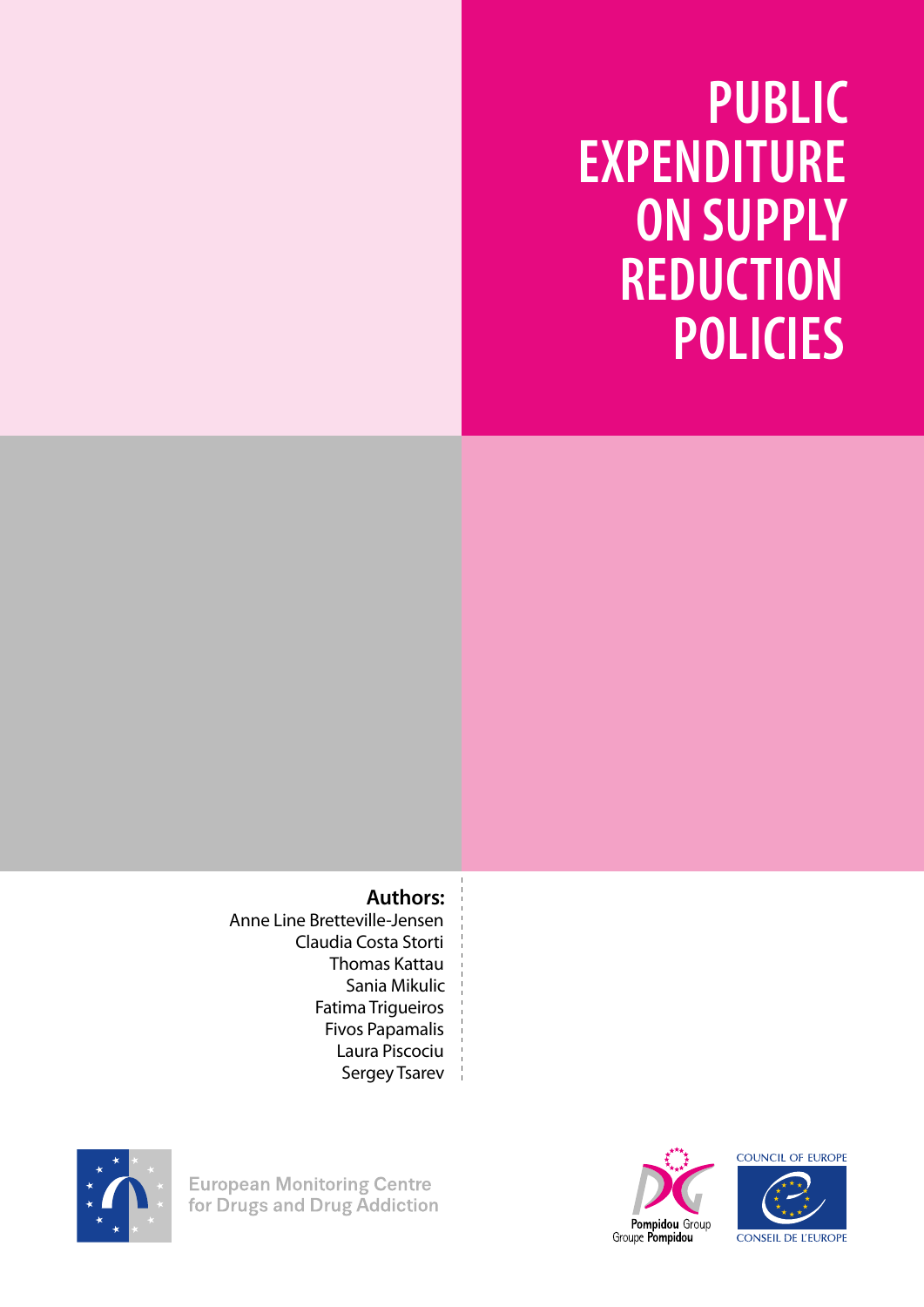# **PUBLIC EXPENDITURE ON SUPPLY REDUCTION POLICIES**

### **Authors:**

Anne Line Bretteville-Jensen Norwegian Institute of Public Health, Oslo

> Claudia Costa Storti EMCDDA

> > Thomas Kattau Pompidou Group

Sania Mikulic Office for combating drugs abuse Government of the Republic of Croatia, Zagreb

Fatima Trigueiros General Directorate for Interventions on Addictive Behaviours and Dependencies, Lisbon

Fivos Papamalis Advisor to the Greek National Drug Coordinator, Athens

> Laura Piscociu Romanian National Anti-Drug Agency, Bucharest

> > Sergey Tsarev State Medical Institution "Chapaevsk Narkology Hospital", Samara

> > > Council of Europe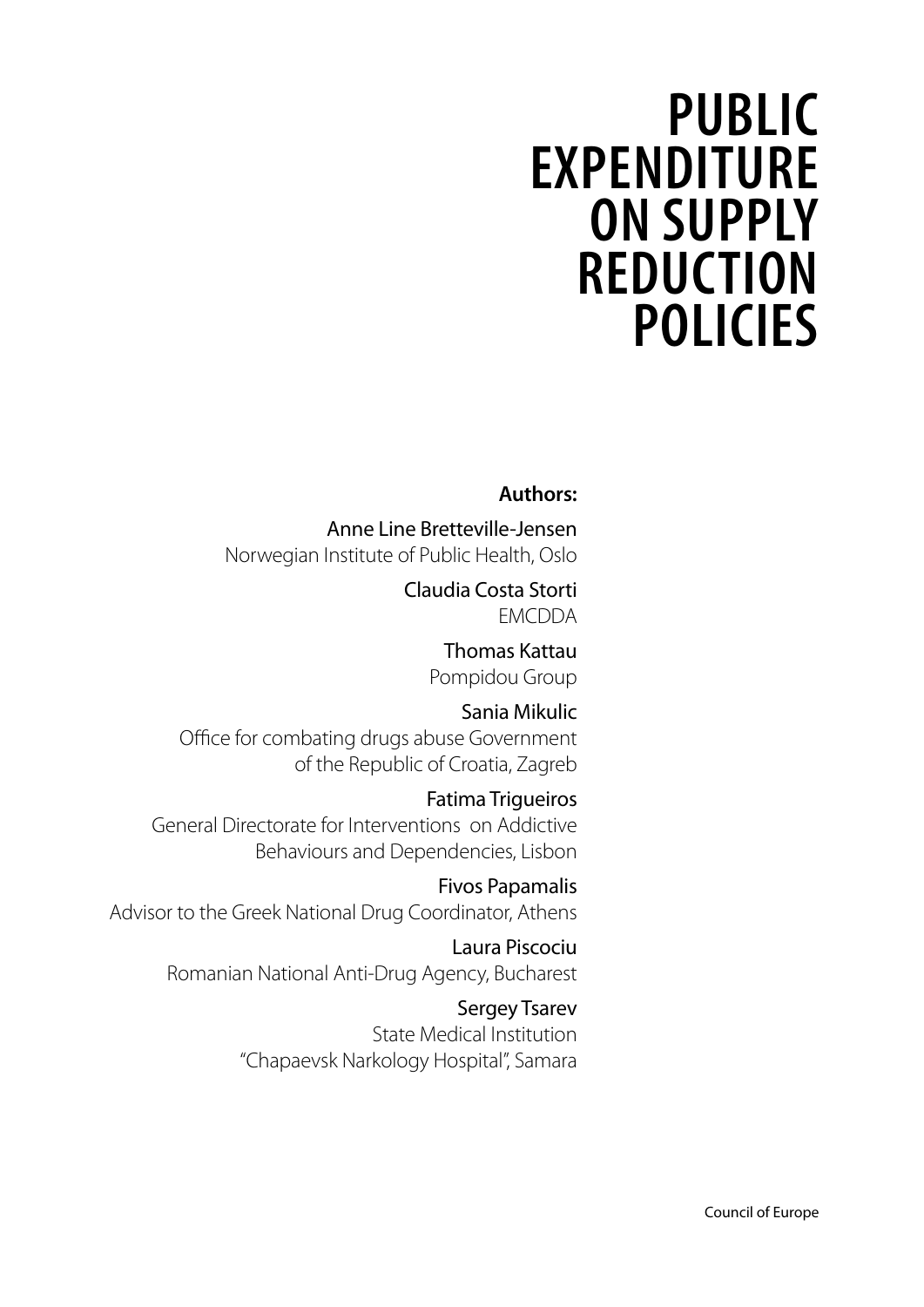*The opinions expressed in this work are the responsibility of the authors and do not necessarily reflect the official policy of the Council of Europe or the Pompidou Group.* 

All requests concerning the reproduction or translation of all or part of this document should be addressed to the Directorate of Communication (F-67075 Strasbourg Cedex or publishing@coe.int). All other correspondence concerning this document should be addressed to the Pompidou Group.

Cover and layout: Documents and Publications Production Department (SPDP), Council of Europe

> This publication has not been copyedited by the SPDP Editorial Unit to correct typographical and grammatical errors.

> > © Council of Europe, May 2017 Printed at the Council of Europe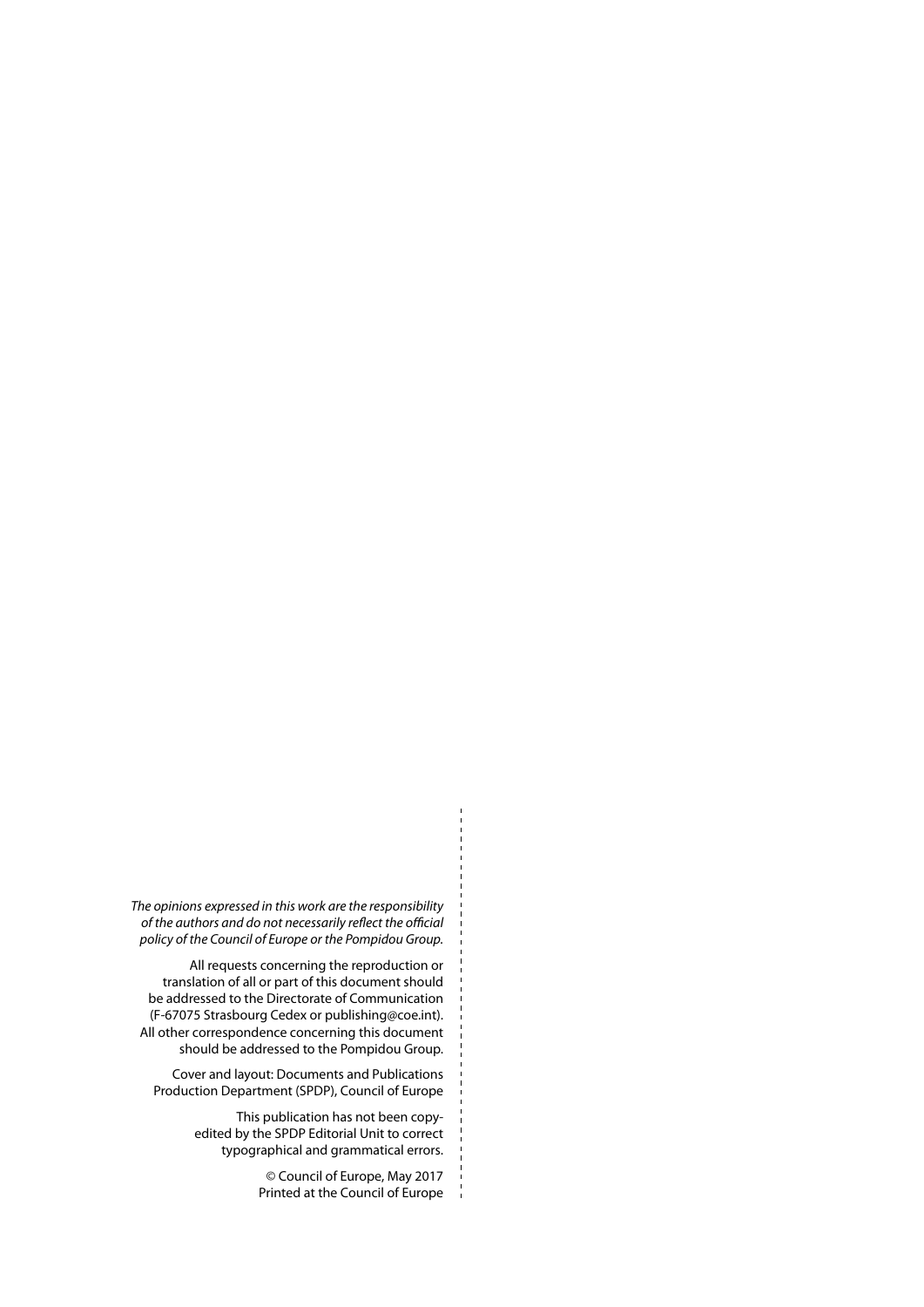### **Contents**

| <b>FOREWORD</b>                                                                      | 5              |
|--------------------------------------------------------------------------------------|----------------|
| <b>EXECUTIVE SUMMARY</b>                                                             | 6              |
| <b>ACKNOWLEDGEMENTS</b>                                                              | $\overline{7}$ |
| <b>INTRODUCTION</b>                                                                  | 8              |
| <b>DEFINING CONCEPTS</b>                                                             | 10             |
| Public expenditure                                                                   | 10             |
| Drug-related public expenditure                                                      | 10             |
| Public expenditure on supply reduction initiatives                                   | 10             |
| <b>EMPIRICAL ESTIMATES OF DEMAND AND SUPPLY POLICY EXPENDITURE</b>                   | 11             |
| <b>STEPS IN COST ESTIMATION AND ANALYSIS</b>                                         | 12             |
| Defining the scope and objects                                                       | 12             |
| Making an inventory of service providers                                             | 12             |
| Mapping financing entities                                                           | 12             |
| Data collection                                                                      | 12             |
| Classifying and identifying data on drug-related spending                            | 13             |
| Extracting expenditure data from sources: labelled and unlabelled expenditure        | 13             |
| Reporting the value of estimates                                                     | 15             |
| <b>EXAMPLES OF SECTORIAL MODELS</b>                                                  | 16             |
| Police                                                                               | 16             |
| Customs                                                                              | 16             |
| Court systems                                                                        | 17             |
| Prisons                                                                              | 17             |
| <b>EXAMPLES OF NATIONAL STUDIES</b>                                                  | 18             |
| Croatia                                                                              | 18             |
| Belgium                                                                              | 18             |
| Italy                                                                                | 18             |
| France                                                                               | 19             |
| Luxembourg                                                                           | 19             |
| Russia                                                                               | 19             |
| Portugal                                                                             | 19             |
| Other national studies                                                               | 19             |
| <b>INTERNATIONAL DATABASES USED TO MODEL DRUG-RELATED PUBLIC EXPENDITURE</b>         | 20             |
| <b>CONCLUSIONS</b>                                                                   | 21             |
| <b>RECOMMENDATIONS</b>                                                               | 22             |
| <b>GLOSSARY</b>                                                                      | 23             |
| <b>REFERENCES</b>                                                                    | 25             |
| APPENDIX 1 - AVAILABLE DATABASES AND POTENTIAL INDICATORS FOR DRUG-RELATED PUBLIC    |                |
| <b>EXPENDITURES</b>                                                                  | 27             |
| APPENDIX 2 - THE INTERNATIONAL CLASSIFICATION OF THE FUNCTIONS OF GOVERNMENT (COFOG) | 30             |
| <b>APPENDIX 3 - SUMMARY TABLES: DATA FROM INTERNATIONAL DATABASES</b>                | 31             |
| <b>ACRONYMS</b>                                                                      | 36             |
| <b>TABLE REFERENCES</b>                                                              | 36             |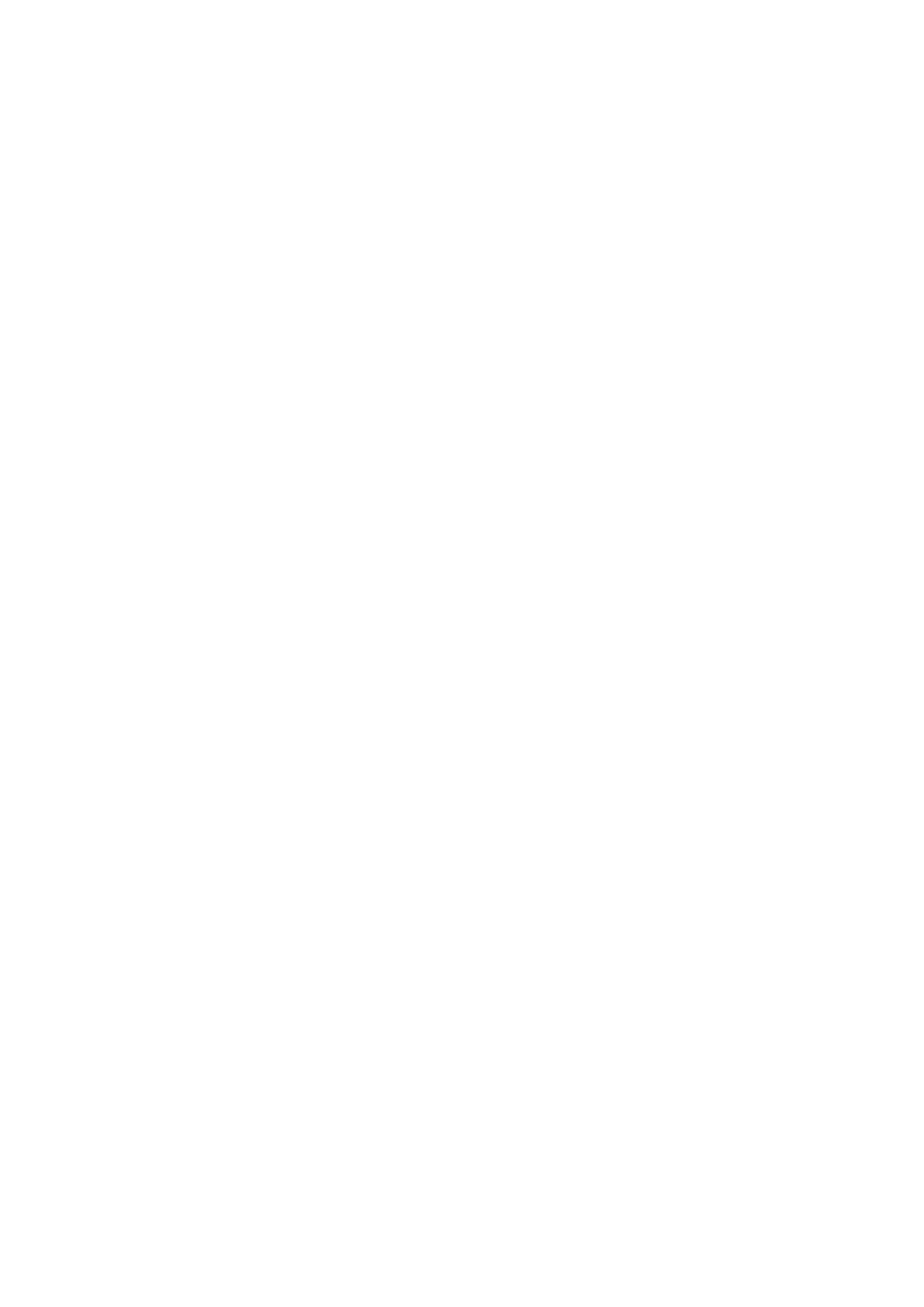### <span id="page-5-0"></span>**Foreword**

**A a confirmed political will to address the drugs<br>
problem in Europe lies not only in the develop-<br>
ment of appropriate policies, but in the amount<br>
of public funds assigned to implement cost effective** problem in Europe lies not only in the developof public funds assigned to implement cost effective policies. Currently, however, analysing what these funds are is still difficult. Information and data are still sparse and national estimates tend to neither use comparable definitions nor agreed methodologies.

Supply reduction is an approach used for addressing the illicit drug phenomena. It comprises the whole system of laws, regulatory measures, courses of action and funding priorities intended to reduce the availability of illegal drugs. The EU Drugs Strategy (2013- 2020) sets the dissemination of the evaluation of interventions results as a priority. Providing sound methods to estimate drug-related public expenditure is an important step in this direction. Such estimates aim to calculate the amount of resources spent on implementing targeted interventions and may reveal the extent to which policy intentions are reflected in relevant budgets.

This publication is a first step towards a systematic analysis. It examines a set of recent and representative attempts to estimate public expenditure on supply reduction policies. Consequently, it proposes a common set of definitions aiming to establish a common basis for understanding such complex subject matter and to facilitate comparability in three main dimensions: time, policy and countries. Although the study is mainly focused in supply reduction expenditures, it reports data on the balance between spending on demand and on supply reduction, when estimates

are available for European countries. To facilitate and promote future empirical expenditure studies, relevant data sources and methodologies applied in empirical estimations are listed and discussed.

This publication brings together the findings of wider study conducted by the Pompidou Group in cooperation with the EMCDDA seeking to identify the unintended effects and associated costs of drug control policies. The aim of this publication is threefold. First, increase international awareness about the importance of estimating public expenditure on supply reduction initiatives. Second, stress the importance of harmonizing definitions and increasing availability, comparability and reliability of data as well as methods for sound estimates. Third, contribute to developing sound estimation practices to obtain accurate, complete and reliable drug policy evaluations.

Promoting international cooperation and developing of effective working partnerships between drug international organizations, policy makers, specialists in accountancy, law enforcement agents and those in charge of economic modelling is the way forward. While recognising the limitations imposed by currently available data sets, this publication sheds light on current practice and, in doing so, suggests areas of focus for future desired methodological development. In this way it hopes that the estimation of drug-related public expenditure and policy evaluation will move forward, in Europe. For continuous improvements to take place, however, it is essential that partnerships are extended and maintained with the goal of developing good practices, standards and guidelines in this field.

Jan Malinowski Executive Secretary of the Pompidou Group

Alexis Goosdeel Director of the EMCDDA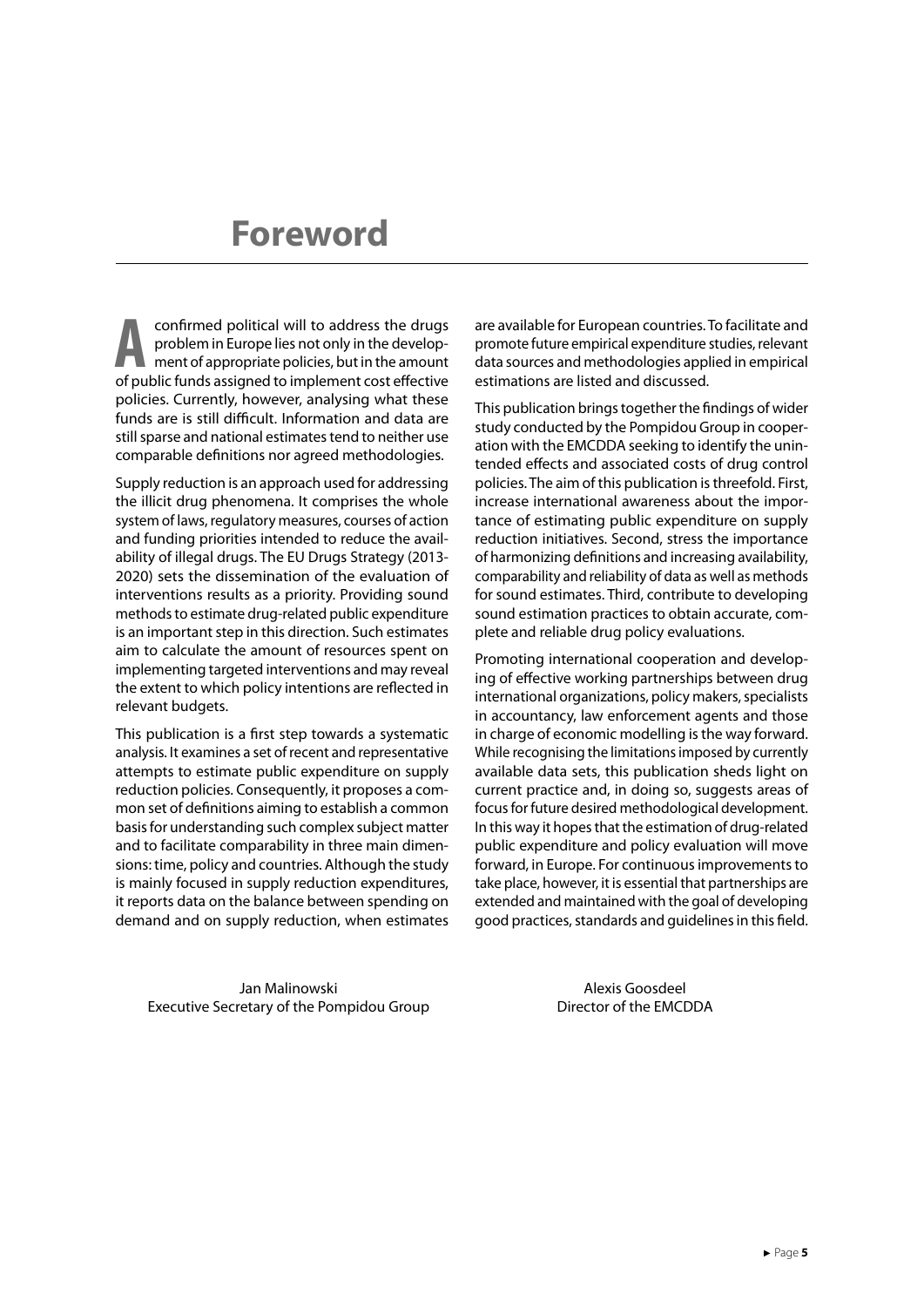### <span id="page-6-0"></span>**Executive summary**

**S**<br>
sures, courses of action and funding priorities used for<br>
sures, courses of action and funding priorities used upply reduction has been normally used for addressing the illicit drug phenomena in Europe. It uses the whole system of laws, regulatory meaby governments and their representatives.

Evaluating drug policy is an integral part of a cost-efficient approach to tackle illicit drugs. Assessing and estimating drug-related public expenditure is a first step in evaluations exercises. Estimates aim to calculate the amount of resources spent, or needed, to implement these targeted interventions. Therefore, estimates may reveal to what extent policy intentions are reflected in relevant budgets, if considered that the size of the phenomena and resources available condition choices.

Until now, estimates for the funds spent by governments in this field are sparse. They have been mostly produced at national level and applied different definitions, with no commonly agreed methodologies or comparable datasets. Uncertainty about the most appropriate economic models to use also exists. These factors have constituted effective barriers to rapid developments of policy evaluation and cost-effective analysis in the field.

This report takes a first step towards a systematic analysis, by examining a set of representative attempts to estimate public expenditure on supply reduction interventions. It proposes a common set of definitions, aiming to establish a common basis for understanding this topic and facilitating comparability in three main dimensions: time, policy and countries. Although it is mainly confined to supply reduction expenditures, in order to set the context, it describes the proportion that total drug-related expenditure represents of national public spending and; presents the balance between demand and supply reduction spending for a number of European countries. With the aim of facilitating and promoting future empirical expenditure studies and of setting the ground for the development of good practices, relevant data sources and methodologies applied are listed and discussed and examples of sectorial models of public spending are selectively provided. Finally, some conclusions and recommendations are offered.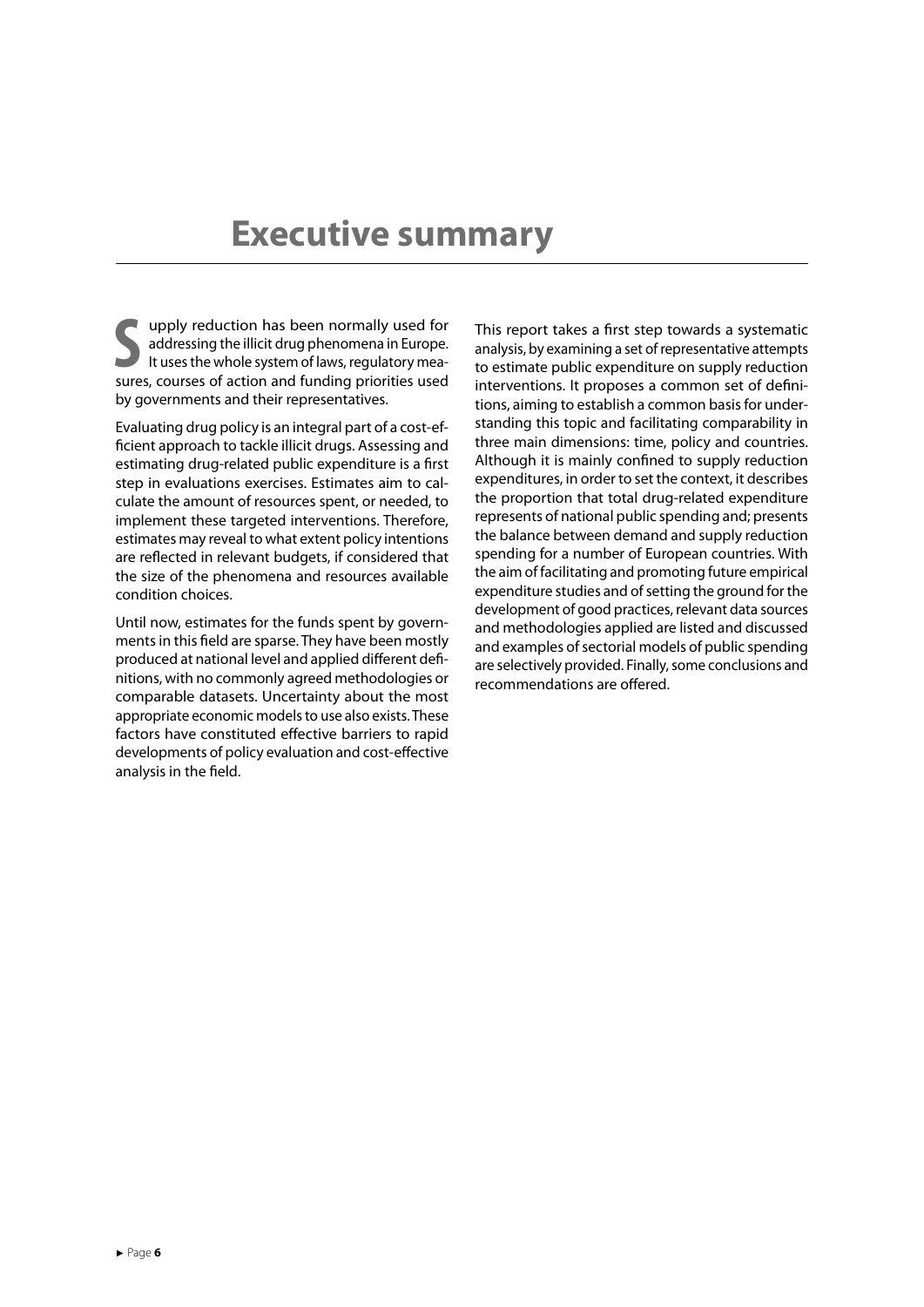# <span id="page-7-0"></span>**Acknowledgements**

THE authors would like to thank the EMCDDA and the Pompidou<br>
dered in the preparation of this publication. In addition gratitud<br>
who contributed to the content of this publication in the contex<br>
expert group on effects and he authors would like to thank the EMCDDA and the Pompidou Group Secretariat for the support rendered in the preparation of this publication. In addition gratitude is expressed to the following experts who contributed to the content of this publication in the context of their work in the Pompidou Group's

| Peyman Altan        | Turkish Public Health Institution, Ankara, Turkey            |
|---------------------|--------------------------------------------------------------|
| Pavel Bem           | Charles University, Prague, Czech Republic                   |
| Torbjørn Brekke     | Senior Adviser, Ministry of Health and Care Services, Norway |
| Yossi Harel-Fisch   | Bar-Ilan University, Ramat Gan, Israel                       |
| Elena Hedoux        | Pompidou Group, Council of Europe                            |
| Janusz Sieroslawski | Institute of Psychiatry & Neurology, Warsaw                  |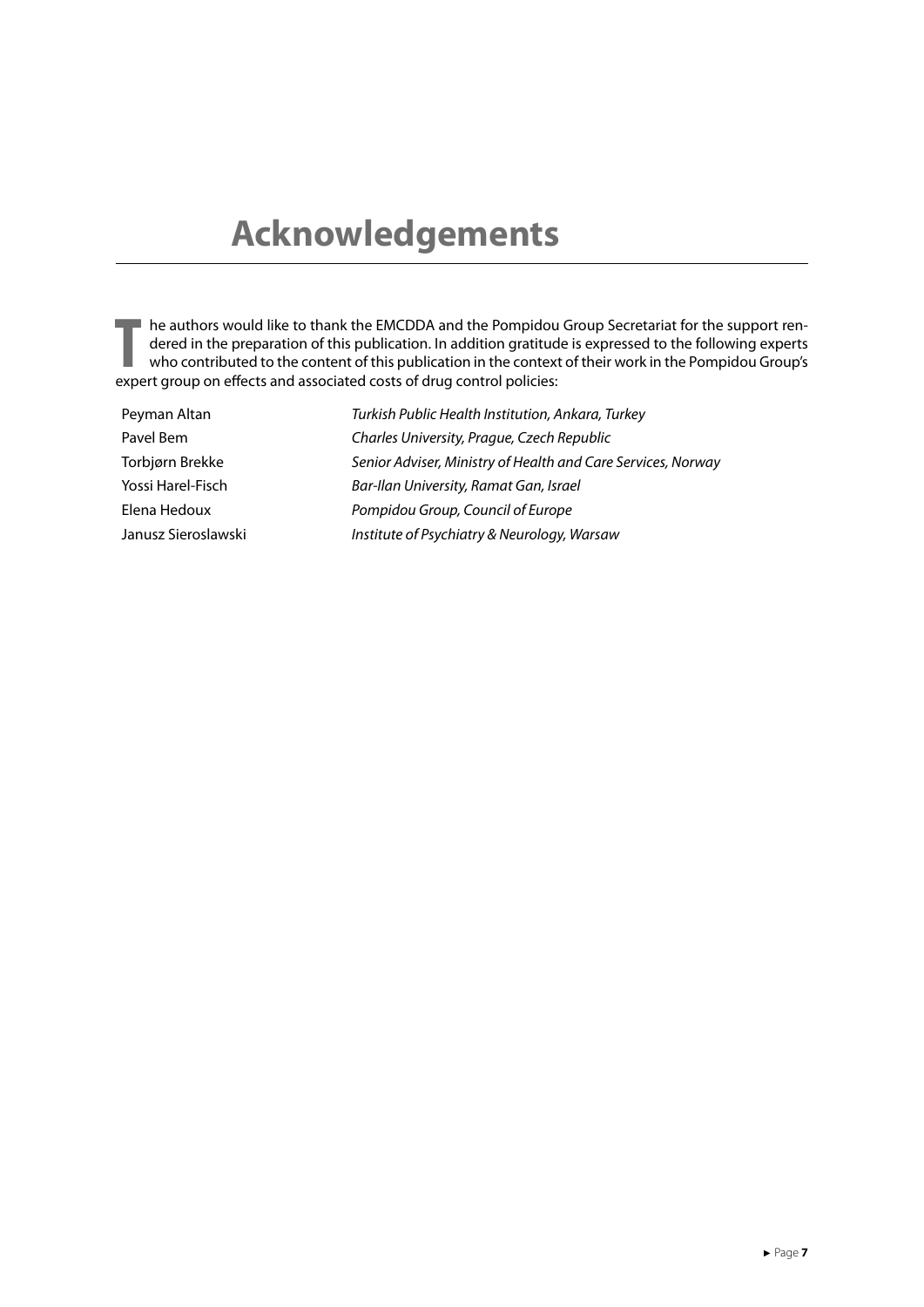### <span id="page-8-0"></span>**Introduction**

**THE MANUS INTERFERITE SUPPLE THE SUPPLE THE SUPPLY THE SUPPLY THE SUPPLY TEMPLE THE SUPPLY TEMPLE SUPPLY THAT SUPPLY TEMPLE SUPPLY TEMPLE SUPPLY TEMPLE SUPPLY TEMPLE SUPPLY TEMPLE SUPPLY TEMPLE SUPPLY TEMPLE SUPPLY TEMPLE**  $\blacksquare$  he aim of this publication is threefold. Firstly, to increase international awareness concerning the importance of estimating public expenditure on awareness of the need to agree upon harmonising definitions and increasing the availability, comparability and reliability of data, as well as methods for producing sound estimates. And thirdly, to contribute to developing national and international estimation practices with a view to obtaining accurate, complete, reliable and comparable drug policy evaluations.

The target audience includes officials involved in the evaluation of drug policy; entities wishing to evaluate drug policy priorities, develop drug policy strategies and action plans and analyse their economic, social and political consequences; accounting authorities; entities seeking funds to finance their service provision; and researchers.

Most European countries have a national drug policy presented in a drug strategy document (EMCDDA, 2015). National drug strategies tend to reflect a balanced approach between drug demand and drug supply reduction (EMCDDA, 2016). An optimal balance, however, may not imply that the two approaches receive an equal share of resources and attention. Instead, it will depend on country specific priorities and aims for the different drug policy sectors, as well as on the relative price of implementing each activity in a cost-effective manner.

Supply reduction is often the main approach used for addressing the illicit drug problem. Nonetheless, efforts aimed at reducing demand (mainly prevention and treatment measures) are also important and harm reduction initiatives have gained in significance over the years. In addition, the effects of supply and demand reduction efforts are often interrelated. For instance, successfully reducing drug availability may influence the consumption of drugs and also have an impact on problem drug use and adverse drug use consequences.

The overarching objective of supply reduction is a measurable reduction in the availability and accessibility to illicit drugs. Supply reduction initiatives comprise the whole system of laws, regulatory measures, courses of action and funding priorities concerning illicit drugs put into effect by a government or its representatives (law enforcement officers such as police and customs officers, judges, prison guards, etc.). Reduced drug availability and accessibility is achieved through a disruption of illicit drug trafficking; dismantling of the criminal organisations that are involved in drug production and trafficking; efficient use of the criminal justice system; effective intelligence-led law enforcement and increased intelligence sharing; and a focus on large-scale, cross-border and organised drug-related crime (EMCDDA, 2016)*.*

As stated in documents such as the 2013-2020 European Union Drug Strategy (Council of the European Union, 2013) and the EU Action Plan on Drugs 2013-2016 (Official Journal of the European Union, 2013), an evaluation of drug policy is an integral part of the approach to combating illicit drugs. Estimation of drug-related public expenditure can be seen as a first step in this direction. Public expenditure estimates aim to calculate the amount of resources spent, or needed, to implement targeted interventions in a particular policy field and may reveal to what extent policy intentions are reflected in the relevant budgets and are conditioned by the size and characteristics of the drug phenomenon.

Accurate estimates of public spending on implementing drug policy initiatives will help policymakers to plan relevant interventions and make the required funds available to the authorities in charge of policy implementation. A thorough assessment of drug policy expenditures will also contribute to improved transparency and accountability of public institutions. Estimates may provide information on factors such as the relative importance of demand and supply expenditures and enable cross-country comparisons of the level and composition of spending on the fight against illicit drugs (EMCDDA, 2008). Sound planning, improved knowledge of the resources allocated to this policy field, and cost-effective resource allocation are particularly necessary in times of economic downturn when fewer resources are available.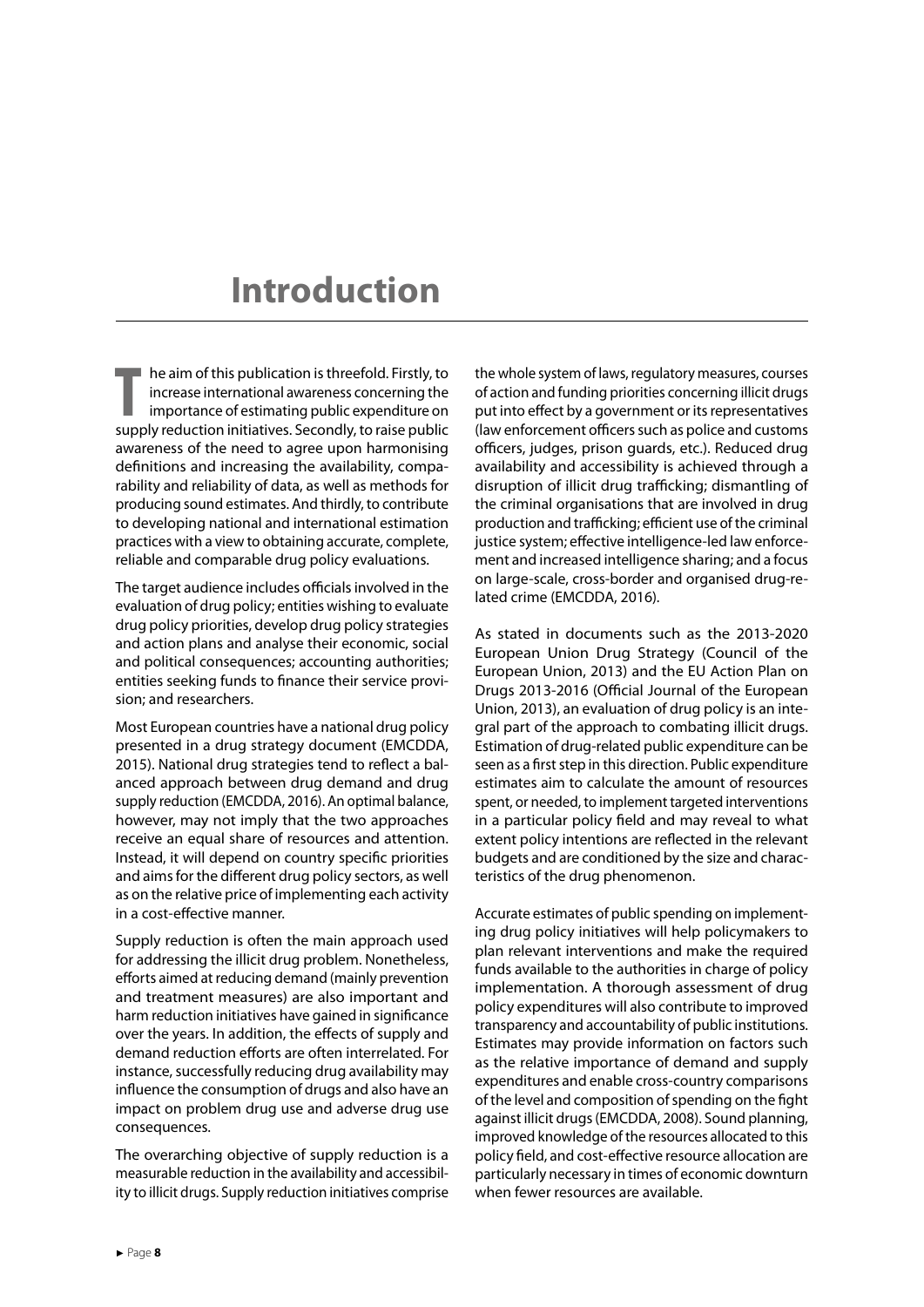A subsequent step would be to systematically compare public expenditure and other possible costs to the policy's measured outputs or results. Depending on how the results are defined and measured, a cost-benefit or cost-effectiveness analysis can be conducted (see glossary). In this case, resource inputs (the costs of labour, capital and/or equipment) are linked to intermediate outcomes (e.g. number of drug dealers arrested); final outputs (e.g. lives saved, life years gained, number of drug users, reduction in drug-related harm, percentage reduction in crimes committed); or policy goals. Irrespective of the chosen output measures, however, public expenditure will be a central cost factor, since governments constitute the main provider of drug supply reduction services in Europe.

A thorough economic evaluation can provide policymakers with the information required to make well-informed decisions. Although the data and a quantification of all the outcomes and cost elements required for conducting the most comprehensive analyses are currently not available, a somewhat less extensive analysis and an improved understanding of the individual elements involved are still possible, useful and desirable. This report takes the first step towards a systematic analysis by examining a number of representative attempts to estimate public expenditure on supply reduction policies. It proposes a common set of definitions to be used for public expenditure assessment and evaluation. In addition, it aims to establish a common basis for understanding this complex subject and to facilitate comparability in three main areas: time, policy and countries concerned. Although, the report mainly focuses on supply reduction expenditures, in order to contextualise them, it describes the proportion that total drug-related expenditure represents of gross domestic product. It also shows how spending is balanced between demand and supply reduction initiatives in a number of European countries. To facilitate and promote future empirical expenditure studies, the relevant data sources and methodologies applied in making empirical estimates are listed and discussed. Examples of sectorial models of public spending and examples of national supply reduction expenditure studies are also provided. Finally, some conclusions and recommendations are offered.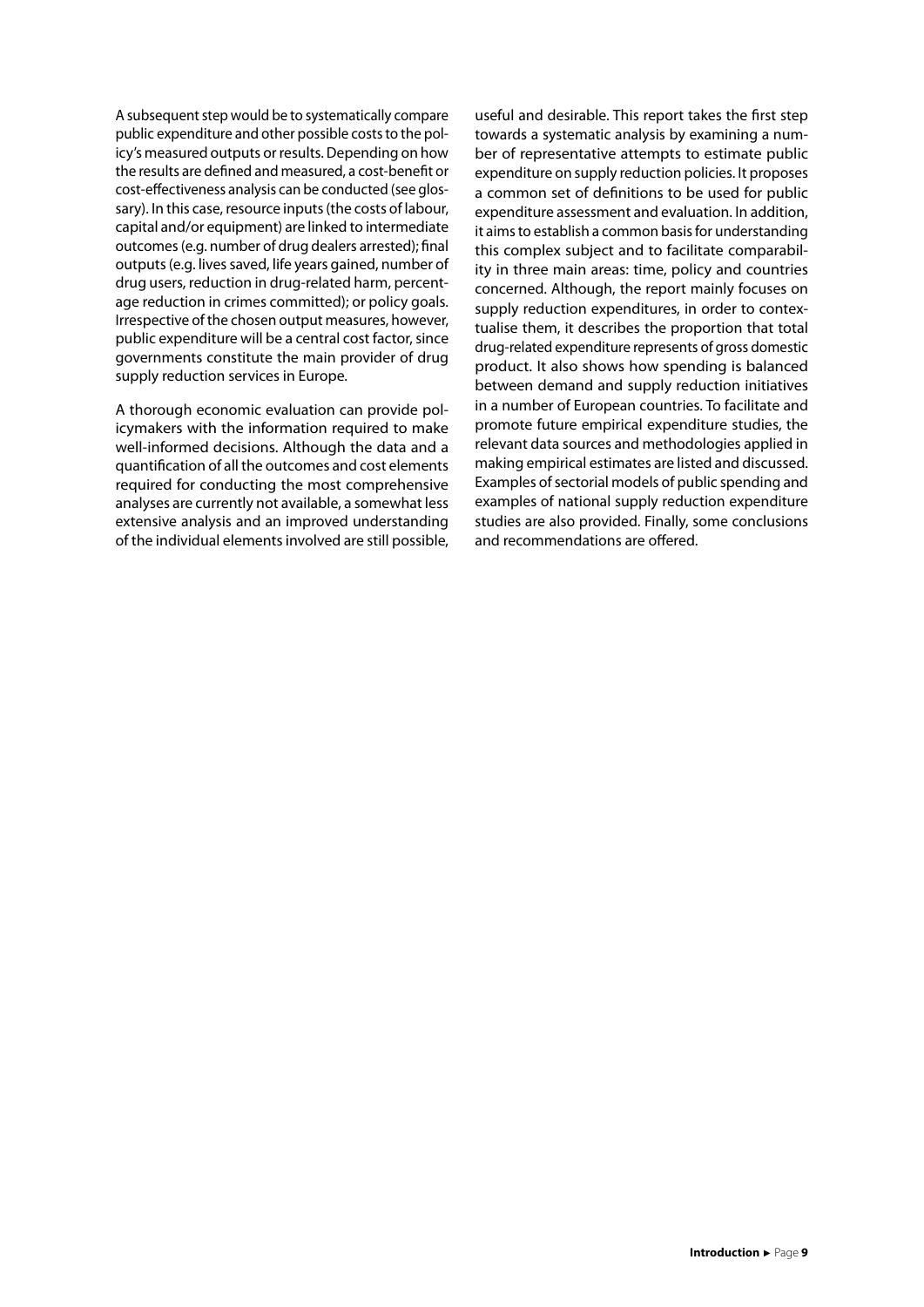#### <span id="page-10-0"></span>Public expenditure

The term «public expenditure» refers to the value of goods and services purchased by general governments (at central, regional and local level) in order to perform its functions. For instance, it refers to resources spent on healthcare, justice, public order and safety, education, social protection and so on (Eurostat, 2011), and its quantification is a costing exercise undertaken from the government's perspective (EMCDDA, 2008). The role of private expenditure in drug policy varies across countries, timescales and policy areas. In many countries, drug treatment is partly financed by the private sector (insurance companies, drug users or their employers, relatives, etc.). In other drug policy areas, such as supply reduction, private funding usually constitutes a negligible share of total spending (European Commission, 2012).

#### Drug-related public expenditure

Drug-related public expenditure is the sum spent by governments on goods and services with the aim of tackling the illegal drug phenomenon. Although drug policy expenditure estimates are deemed useful, most countries do not produce separate drug-related budgets as part of their ordinary budgeting exercise. Relevant analyses and estimations can be complicated since several inter-ministerial and cross-governmental sectors are involved in drug control programmes, including justice, policing and border control, prisons, social protection, education and health. Disentangling drug policy expenditure across government departments and inter-sectorial policies remains a significant challenge. Changes in legislation and the structure of public administration can further hamper comparability over time.

An additional challenge lies in the fact that drug-related programmes and activities can be found at many different levels of public administration. For instance, the funding for imprisoning drug-law offenders is usually provided by central government, while prevention of street dealing or social reintegration programmes for former drug dealers are frequently financed by local authorities. This makes it necessary to compile data at different administrative levels, which can be a demanding task.

In addition, often only a small fraction of drug-related public expenditure can be traced back directly to government documents or single budget lines; these are labelled expenditure. The required data are instead embedded in budgets for larger sectors or programmes (unlabelled expenditure), which means that modelling and calculations are needed. For instance, it is common that prisons do not have a separate budget for drug-law offenders, because they usually have one single budget for their entire activity. Therefore, the values of this embedded expenditure can only be estimated through modelling approaches (EMCDDA, 2014). This requires skills, modelling tools and techniques.

Despite the various factors which may challenge the robustness of estimation results (limited data availability, layering of assumptions, changes in definitions or regulations over time, etc.), the application of existing models can provide useful insights, as various countries' experience shows (see the examples below).

#### Public expenditure on supply reduction initiatives

In this report, public expenditure on drug supply reduction comprises the funds spent by general government with the broad purpose of reducing the availability with the support of the police, law courts and prison services geared towards combating the illegal drug phenomenon, as defined by Eurostat (2011). In general, police services comprise, among others, the regular and auxiliary policing of ports and borders, coast guards and customs, as well as road traffic regulations and supervision. The services provided by law courts comprise the operation or support of civil and criminal law courts and judicial systems, the prosecution service, fine enforcement and probation systems. Prison services comprise the activities of prison administration and the operation or support of prisons and other places for the detention or rehabilitation of offenders, such as prison farms, workhouses, reformatories, borstals, forensic wards, etc. (Eurostat, 2011).

In the case of public expenditure on drug supply reduction initiatives, the vast majority of resources will be spent on enforcement targeting producers and dealers, but may also include legal action targeting users for drug possession when required by national judicial systems.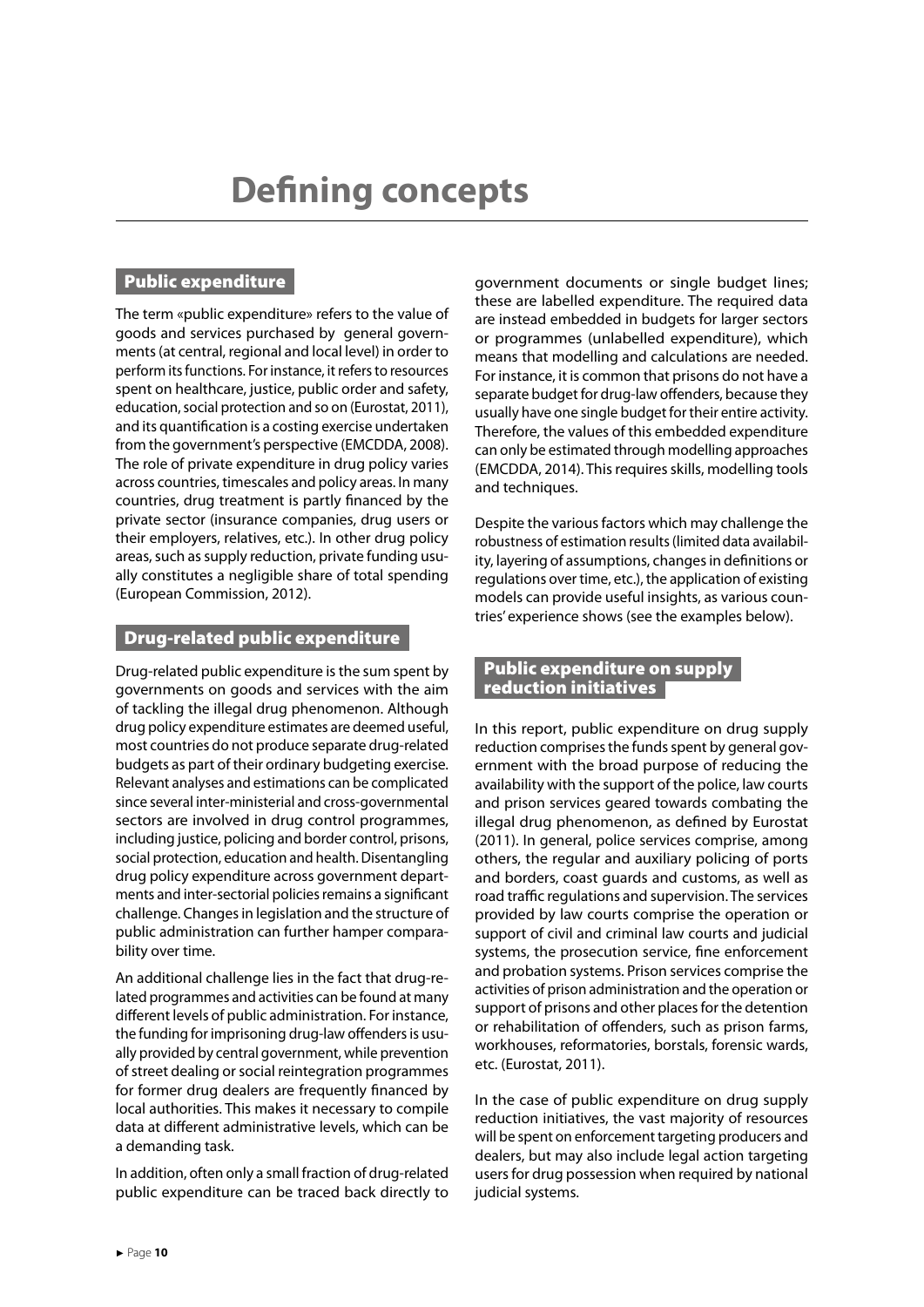# <span id="page-11-0"></span>**Empirical estimates of demand and supply policy expenditure**

**O**ver the last decade at least 16 European coun-<br>tries have provided comprehensive estimates<br>of drug-related public expenditure (EMCDDA, tries have provided comprehensive estimates of drug-related public expenditure (EMCDDA, 2014b). Country estimates suggest that drug-related expenditure ranged from 0.01% to 0.5% of gross domestic product (GDP). Since the studies may not have applied the same expenditure classifications or the same estimation methods, caution is required when making cross-country comparisons (EMCDDA, 2014b).

Interestingly, however, the information available suggests that supply reduction activities accounted for the largest share of drug-related public expenditure in most countries. Of the 16 countries which produced complete estimates in the last decade, only four countries spent less than 50% of their total drug budget on supply reduction, while five countries spent 70% or more. The other countries spent between 50% and 70% of their drug-related expenditure on supply reduction.



**Figure 1 Breakdown of drug-related expenditure between demand and supply reduction.**  *Source:* EMCDDA, 2014b

Analysis has also shown that funds allocated to drug-related initiatives account for only a small proportion of the overall public expenditure on the public order and safety sector. For instance, in 2008 (the only year this exercise was systematically conducted in European Union countries), supply reduction expenditure represented between 2% and 12% of total public expenditure in this sector. This proportion compares to the proportion of drug-related spending on the health and social protection sectors. The proportion of drug-related expenditure on these items accounted for less than 1% of total public spending on health and social protection during that period. Since most public spending on demand reduction initiatives is

classified under health and social protection, this may further suggest that European countries give higher political priority to supply reduction initiatives, as part of public order and safety activities, than to demand reduction initiatives as part of overall public health activities (EMCDDA, 2008). Annually, EMCDDA reports the most recent estimates available for national drug-related public expenditure in percentage of the gross domestic product (GDP), in the European Union countries, Norway and Turkey. When available, EMCDDA reports also the proportion of funds spent on supply reduction initiatives (http://www.emcdda. europa.eu/countries).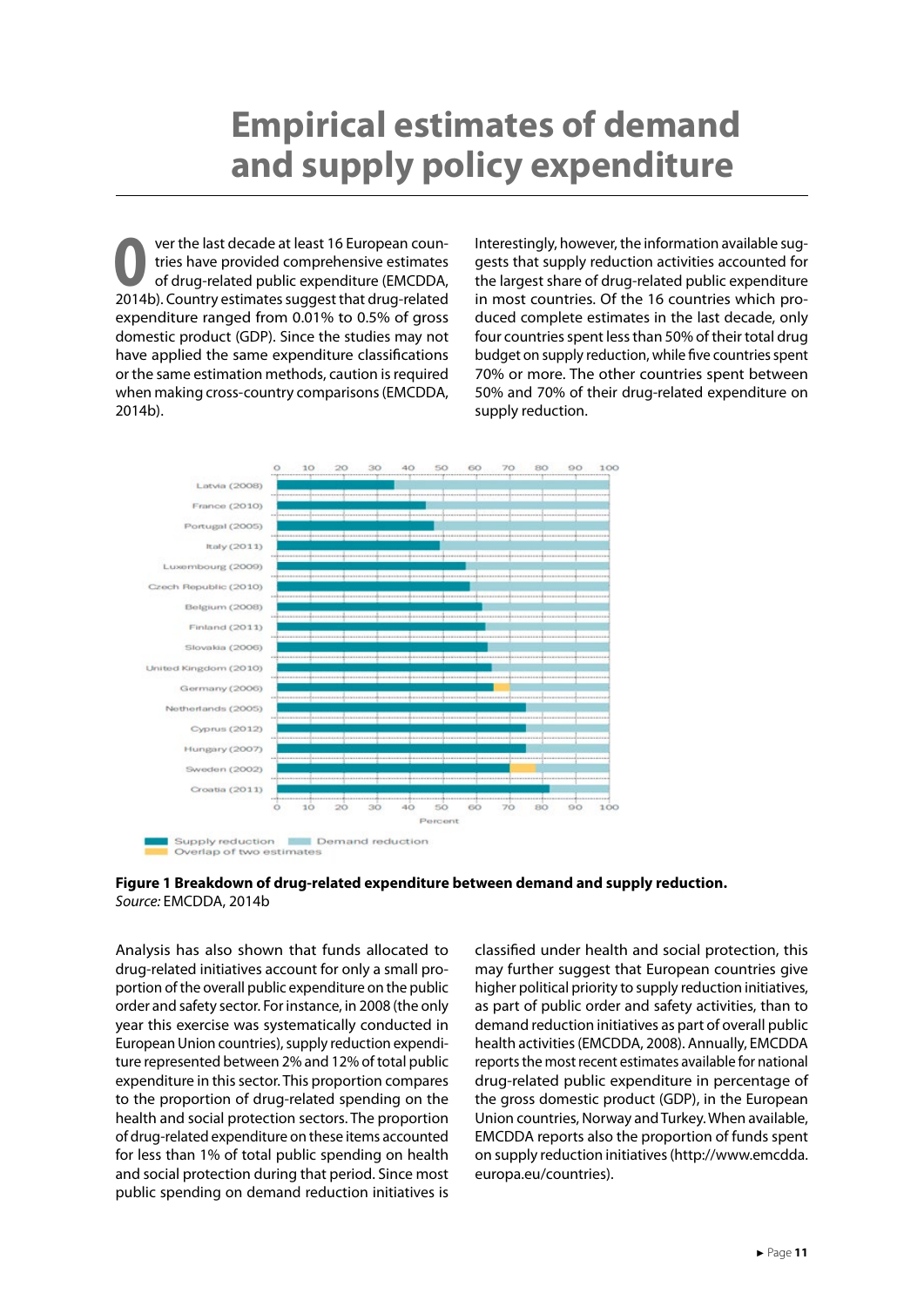### <span id="page-12-0"></span>**Steps in cost estimation and analysis**

**C** larifying definitions, improving estimation methods, agreeing on best practices and finding reliable, standardised data will enhance the utility of public expenditure estimates, as analysis larifying definitions, improving estimation methods, agreeing on best practices and finding reliable, standardised data will enhance the over time and across policy areas and countries can be improved(Single, 2009). Better quality data and further methodological developments are needed. To this end, we list below some recommended, general methodological steps in cost estimation and analysis.

#### **Defining the scope and objects**

Globally speaking, a first step for a viable estimate is defining the scope and type of public expenditure considered. In addition, clear indications of the geographical area and which function of public service provision the estimates cover are needed.

#### Making an inventory of service providers

Secondly, it is necessary to identify the public entity or institutions responsible for the provision of drugrelated services – in the case of this report supply reduction measures and interventions. The government authorities and public institutions and services responsible for the implementation of the drug policy initiatives, on the different competency levels, have to be made an inventory.

#### Mapping financing entities

The third step is then to identify who finances these service providers. The starting point for a public expenditure analysis is accordingly the different public authorities which fund the respective aspects of the drug policy. Irrespective of the governmental structure, expenditure by all relevant national, regional or local government institutions, directly or indirectly associated with drug policy, should always be included.

Matching stakeholders responsible for providing drug policy services with their financing entities can be challenging, as the entities in charge of providing public services are not always obvious and easy to identify. For instance, when drug treatment services are provided within prisons, the entity in charge has public order and safety as its first function but health as its "real" goal. Therefore, analysts must consider whether to include the costs of these activities as supply reduction or demand reduction initiatives. Eurostat, along with most international organisations concerned with policy evaluation, includes the provision of services in the main function that the funds are used for, even where the provider is less obvious. In this case, public expenditure on drug treatment provided in prisons should be excluded from expenditure estimates for supply reduction services and accounted for as drugrelated health expenditure. Sometimes, provision will be the responsibility of private entities while financing is a government responsibility.

It should be noted, however, that the same service may have multiple policy purposes and double counting should be avoided. For instance, in the case of social reintegration programmes in deprived neighbourhoods, financing may serve both the purpose of preventing drug crime (and should be added to supply reduction expenditure) and the purpose of preventing drug use (and should also be accounted for as health spending in demand reduction expenditure). For public accounting purposes the same funds should not be counted twice. Therefore, researchers will have to include this spending only once, choosing to record it under either preventive health or crime prevention. Sometimes, making a decision is difficult and the best way to deal with such situations is to guarantee that researchers document the different choices and assumptions they make.

#### Data collection

The fourth step is to determine a strategy for collecting the required data on public expenditure. In order to obtain the relevant information, analysts will have to examine policy documents and accounting data. It is also recommended that interviews be conducted with the major stakeholders in the field, as a way to obtain better information about where financial data might be available, and to search for international data sets.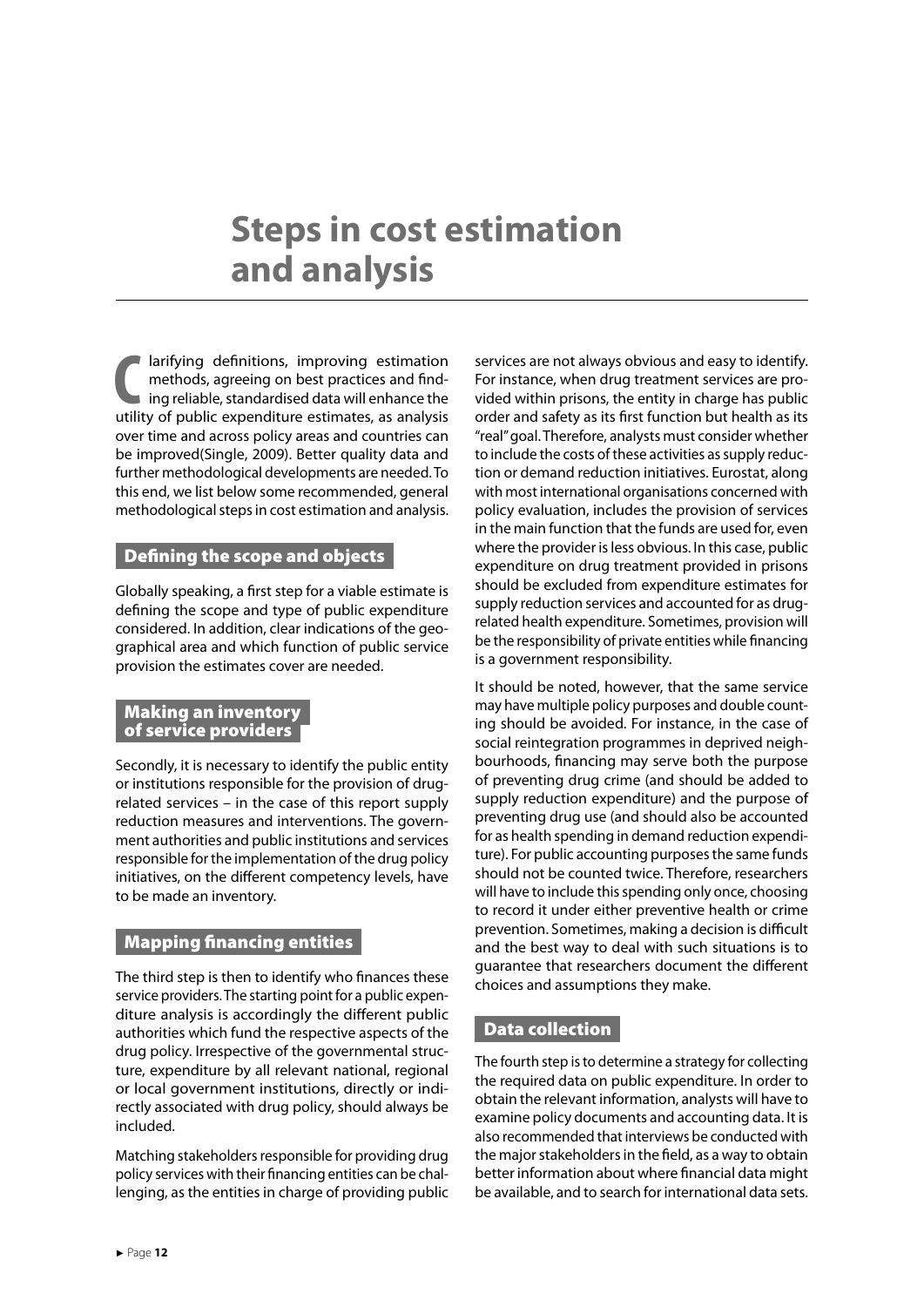#### <span id="page-13-0"></span>Classifying and identifying data on drug-related spending

It is essential to classify public expenditure according to the purpose for which the expenditure is intended (Reuter et al., 2004, and Eurostat, 2011), so the next step to consider is how to group drug-related spending according to these sub-purposes. Taking into account the fact that drug-related expenditure on supply reduction initiatives comprises funds spent with the aim of combating the illegal drug phenomenon through the police, law courts and prison service, the classification commonly used in international comparisons is the Classification of the Functions of Government.1

- ► The Classification of the Functions of Government (COFOG) provides a useful framework for classifying public spending according to its purpose. Under COFOG, most drug control policy expenditure is included in the "public order and safety" class of expenditure. The most directly relevant subclasses are "police services", "law courts", "prisons" and "R&D public order and safety" (Eurostat, 2011).
- ► Reuter (2006) relates public expenditure to the supply and demand sides of the market. He counts public spending on supply reduction under "enforcement programmes" and considers that these are *"programmes aimed at traffickers and producers to shift up the supply curve for drugs; other things being equal, they should raise the price of drugs and lower quantity. Programmes aimed at users and retailers raise the transaction costs of buying drugs"*. In other words, enforcement programmes will make drug producing, trafficking or dealing more expensive, because they either bring about an increase in the unitary costs of production or introduce greater risk into the business (Costa Storti and De Grauwe, 2009).

These two classification systems are substantially different. COFOG has been co-designed by the statistical office of the European Union and the European Commission, with well-defined concepts and data collection methodologies. Annual mandatory data collection has been implemented in every European Union member state since early 2000. The system covers all functions provided and financed by governments. Drug-related activities are among the overall tasks provided and financed by the public sector, but there are no specific methods specified or data collected on drug-related expenditure. Drug-related expenditure is embedded in broader items, such as public expenditure on public order and safety, security, health, education or social protection. Conversely, the Reuter's classification was designed to organize

public expenditure spent with the main aim of tackling the drug phenomenon. However, no systematic data collection has taken place.

The research community has not formally adopted any of these classification systems. However, as Eurostat publishes data annually in accordance with the COFOG classification, their system is frequently used. Eurostat publishes data on public spending with the purpose of guaranteeing public order and safety, which is split into the above-mentioned classes. Researchers still have to opt for criteria and models to disentangle drug-related spending within these overall expenditure classes.

In fact, supply reduction initiatives are often embedded in policy projects that have broader objectives and budgets. Therefore, firstly, it is important to look beyond expenditure that is exclusively used for drug policy and also include spending intended for broader policy domains that indirectly, but significantly, contribute to drug policy or impact upon it. For instance, investing in effective policing in certain problematic neighbourhoods, in order to prevent all types of crime, may also contribute to preventing drug dealing. Consequently, it is relevant to take into account overall budgets for initiatives which may have direct synergies with drug policy objectives. Secondly, modelling techniques are required in order to disentangle drug-related expenditures from overall expenditures. For instance, specific estimates and well-defined methodologies are needed to disentangle expenditure on drug-related crime from overall public spending on law courts (more details on methodologies are given below).

In the event that not all the required data are available in international data sets, national databases should be mapped. Every country has different structures for drug control services, provision and financing. National data mapping can be achieved in different ways: information from registration systems, annual reports, interviews with key experts and/or contacts working in this field (De Ruyver et al., 2007). Detailed mapping of available data can be demanding and makes intensive use of resources. However, it is a fundamental step for any estimate of public spending on drugs control.

#### Extracting expenditure data from sources: labelled and unlabelled expenditure

Some of the funds allocated by governments for drug-related expenditure are identified as such in the budget (labelled expenditure). Often, however, the majority of drug-related expenditure is not identified (unlabelled expenditure) and must be estimated using modelling approaches. Total drug-related expenditure is the sum of labelled and unlabelled drug-related expenditures (EMCDDA, 2016).

<sup>1.</sup> National estimates sometimes use alternative definitions. See (Lievens et al., 2016) or (Kopp, 2006) for further details.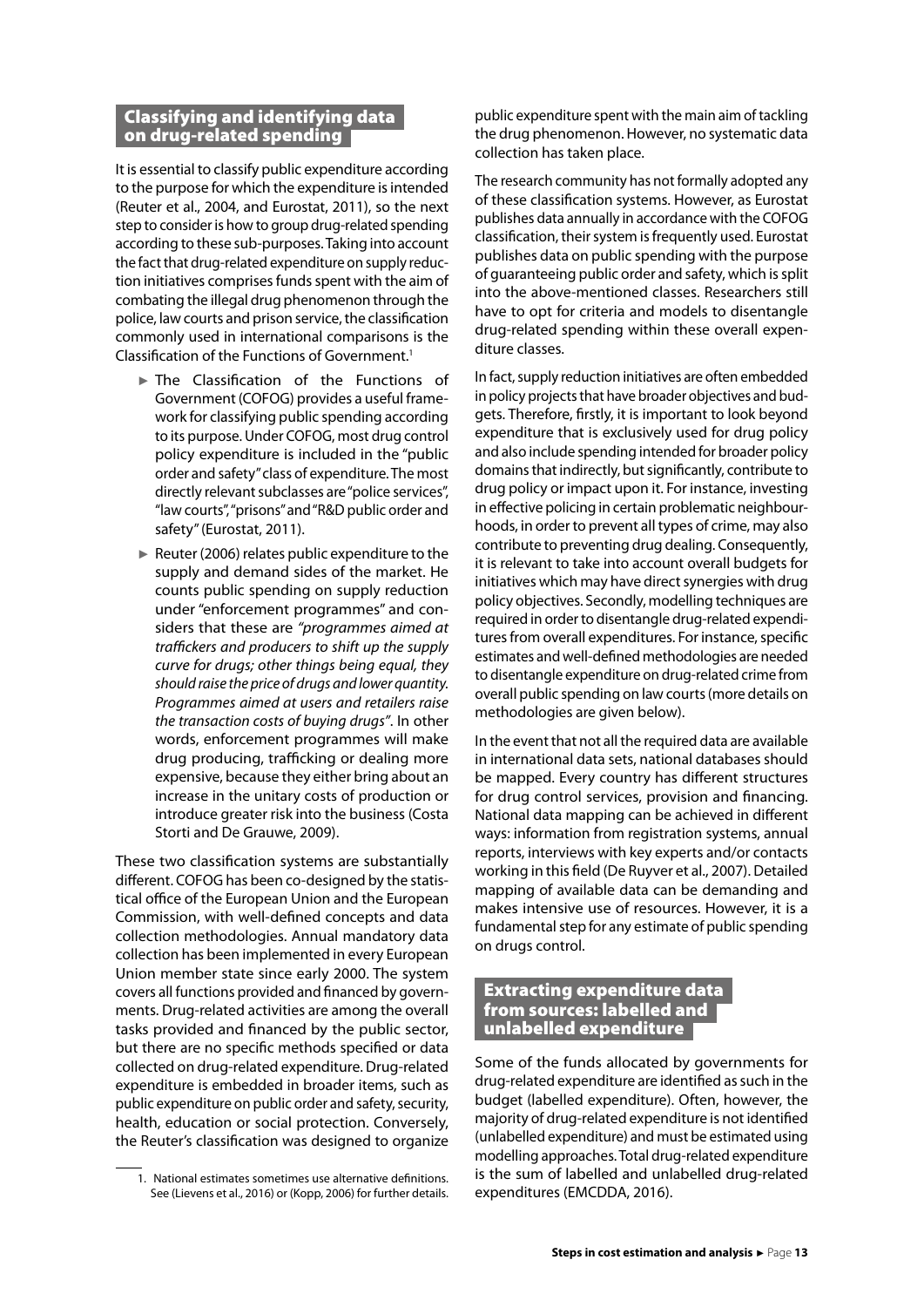Since labelled expenditures are clearly identified in budgets, calculation methods are not required. Time series data are often available for labelled expenditure. The biggest challenge when data on labelled expenditure are compiled is to ensure complete mapping of all entities in charge of providing these services, as they can be spread across different government levels. Depending on the national structures, expenditures from all relevant national, regional or local government institutions that are directly or indirectly associated with drug policy should always be included.

For unlabelled expenditure, a modelling procedure is necessary to estimate these different expenditures and the modelling is based on either a top-down or a bottom-up approach. Frequently, these estimates require the use of activity data to develop estimates (for example, number of offences, offenders, criminal cases, prisoners, etc.)

#### **Modelling unlabelled expenditure**

The top-down modelling approach is mainly used when the data available are embedded in programmes with broader goals and the fraction attributable to drugs can be identified as the proportion of the overall budget. In order to identify this proportion, models lay down objective criteria and calculate attributable fractions.

Unlabelled drug-related expenditure  $=$  Overall expenditure  $\times$  Attributable fraction

There is no general methodology to determine attributable fractions also known as repartition keys. In practice, the appropriate repartition key is determined by the object of the estimate, data availability and the modelling approaches available. Repartition keys are determined in different ways on the basis of information from activity data, extracted from registration systems, annual reports and/or contacts working in this field (De Ruyver et al., 2007). When determining attributable fractions, the data used should preferably be publicly available or, even better, be stored within international databases. This can guarantee the possibility of producing similar estimates in the years that follow and in other countries.

Appendix 3 summarizes the information and data available in the most relevant international databases that can be used to estimate unlabelled public expenditure on supply reduction. It describes the activity data reported, the reporting countries and time periods.

This Appendix reports the data available concerning the annual statistics on national public expenditure on police, law courts and prisons reported by Eurostat. These data include not only expenditure on drug-related initiatives, but the total spent to tackle all types of crime. Therefore, to disentangle drug-related expenditure and built attributable fractions, activity data shall be required.

For instance, the number of drug-law offenders in prison may allow estimating the proportion that convicted prisoners for drug-law offences represent from total prison population, and therefore to approach the proportion that drug-related expenditure on prisons represents from total prison spending; or the proportion that drug-related cases handled by the police, by prosecutors or by drug-law courts on the total number of cases handled by these institutions may allow starting approaching their drug-related costs.

To design attributable fractions, models use the support of data on crime, police, law courts or prisons activity. Appendix 3 presents information and data by groups of variables. These groups encompass total public expenditure, drug-related public expenditure, supply reduction public expenditure; drug law offences; crime reported by the police, drug-related crime, conviction statistics and prison population. Within groups, variables directly relevant are listed. For each variable, data available are listed by source, country and time period. Finally, this annex reports the number of observations available for each variable. The relevant sources include data from the Council of Europe, EMCDDA, EUROSTAT, Univeristeé de Criminoligie et de Droit Penal de Lausanne and the UNODC.

Despite that data available are still referent to a short period of time and that data are still missing in many countries/years, gathering available information shall allow developing better methods and more accurate estimates in the future.

When international sources are not available, publicly available national statistics and data from competent public bodies should be used.

Advantages of the top-down approach

- ► Availability of data: the availability of aggregated budgetary data means that top-down approaches can be easily applied.
- $\blacktriangleright$  Low cost: the availability of aggregate cost data means that the time and costs required to estimate a top-down unit cost can be reduced.
- ► Versatility*:* the methodology enables an analyst to forecast how costs may change as a result of a reduction/an increase in service usage (for instance, when there are less/more drugrelated crimes committed in a certain year than expected) and how these costs change over time.

There are, however, some limitations associated with a top-down approach. Firstly, it does not clearly identify the different factors that may drive the costs and therefore often masks the underlying factors that determine why unit costs vary within a single, yet heterogeneous, services group. The criteria laid down for estimating attributable fractions do not always take into account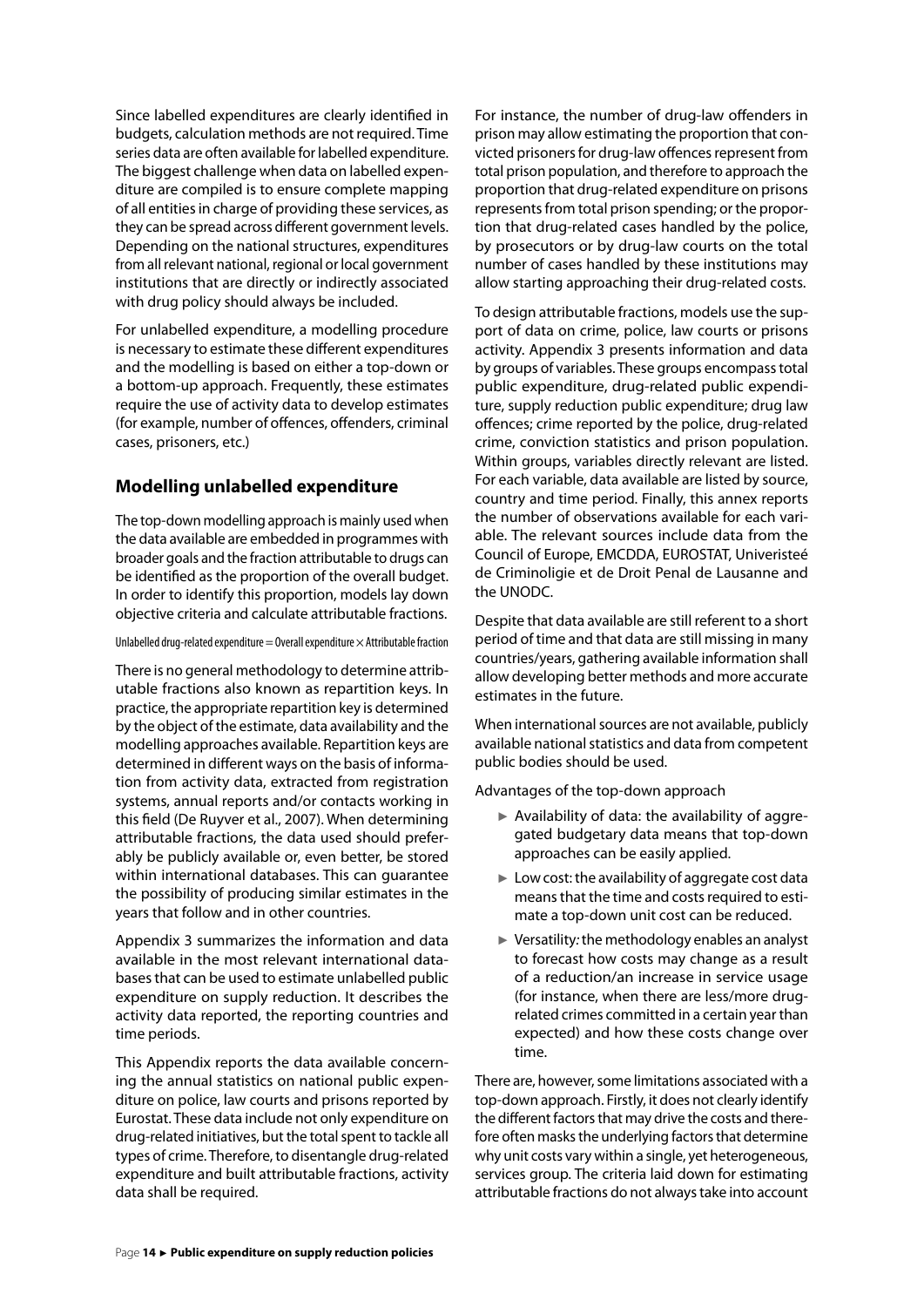<span id="page-15-0"></span>all of the characteristics that may impact the total costs, which means that cost functions are often simplified. These estimates are therefore often not very precise. Nevertheless, they are frequently used and provide valuable proxy indicators for average costs.

An alternative method of estimating drug-related expenditure is to base estimates on the cost of providing one unit of public service, known as the bottomup modelling approach. This modelling approach starts by detailing how much it costs to provide one unit of service or intervention. For instance, how much does it cost to keep one drug-law offender in prison? Considering the different costs borne by the government for managing a prison facility, such as the real costs of state property, prison staff, electricity, water and gas, machinery, etc., it is possible to estimate how much each detainee costs per day. This sum can then be multiplied by the number of drugrelated detainees, taking into account the different costs associated with each type of detainee, based on the different lengths of prison sentences, different security levels, etc. To obtain the total expenditure on drug control policy, all the cost elements should be identified and totalised.

The bottom-up approach is particularly appealing when relevant unit costs are readily available. If, on the other hand, every type and element of the drug policy has to be separately estimated, the approach can be demanding and challenging.

Advantages of using a bottom-up approach

- ► Transparency: detailed cost data allow potential errors to be investigated and their impact tested – this facilitates a quality assurance process.
- $\blacktriangleright$  Simplicity: the calculation required to estimate unit costs is easy to understand and direct, providing a simple way to quantify the administrative and overhead costs associated with a range of public services.
- ► Detail: detailed cost data can highlight variations, enable analysts to explore the factors underlying variations and determine whether, for example, some service users account for a disproportionate share of the costs.

 $\blacktriangleright$  Versatility: the methodology enables an analyst to forecast how costs may change as a result of a reduction in service usage or demand.

However, the main disadvantage associated with the bottom-up approach is that it requires detailed information concerning both the type of costs associated with the provision of each service (full knowledge of the production function of each public service) and the unit cost of each of the production factors.

A combination of the two approaches may be preferred. The advantage of this dual method is that it makes cross-verification possible; the data gathered on the basis of the top-down approach can be double-checked and supplemented with the data retrieved from project actors in the field.

#### Reporting the value of estimates

The basic format used to report the value of estimates is monetary value in nominal terms. However, to permit comparability over time, if reported in monetary units estimates should be adjusted for inflation.

In addition, some authors report the value as a percentage of GDP. This way of presenting the results considers the economic dimension of a country. It is likely that drug-related spending is higher in a country with 85 million inhabitants than in a country with 10 million inhabitants. The same holds for a higher income country (EMCDDA, 2008). For these reasons, reporting the value of estimates as a percentage of GDP is a valid choice, since it takes account of both the inflation problem and the size and level of a country's income.

Another frequently used approach is reporting the value of spending per number of problem drug users. In this case, authors take into account the dimension of the drug problem. Reporting all these complementary measurements of drug-related public spending facilitates the validation of the data through cross-verification and increases the economic significance and utility of the estimates.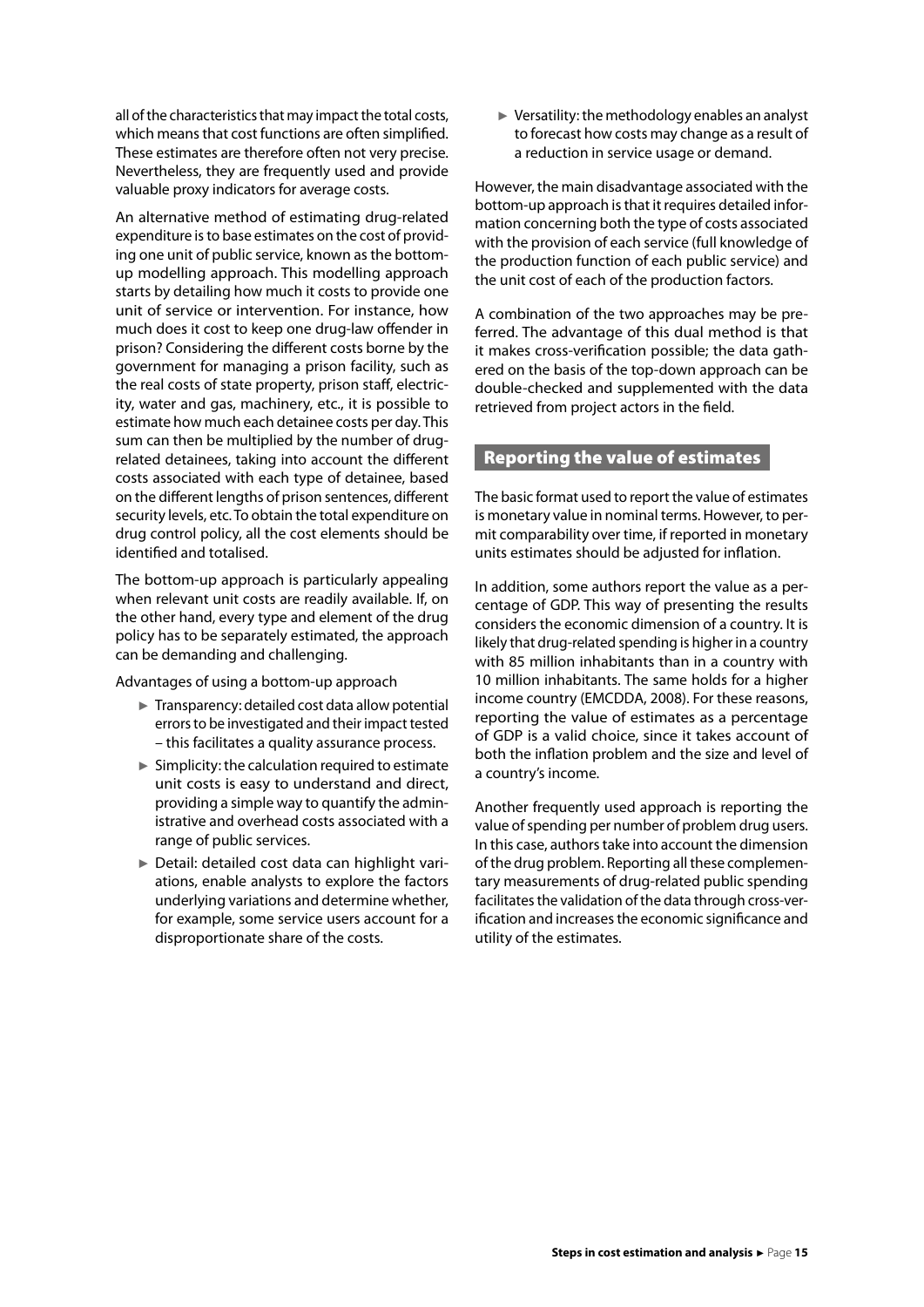<span id="page-16-0"></span>In addition to collecting labelled public expenditure<br>data, several examples exist of models applied to<br>identify unlabelled expenditure on drug control in<br>the national contexts. Different authors have applied n addition to collecting labelled public expenditure data, several examples exist of models applied to identify unlabelled expenditure on drug control in different definitions, data sets and models to estimate items of drug-related expenditure. In this section, examples of the definitions, data and models are provided. The section aims to present the models utilised to estimate unlabelled drug-related spending on various types of supply control initiatives.

#### **Police**

Public spending on drug-related police services is probably best identified using a top-down approach.2 In order to disentangle this expenditure from total public expenditure on public order and safety, as published by Eurostat, attributable fractions has been calculated with the help of activity data. Authors have used auxiliary data to create these fractions, for instance data on drug-related offences in proportion to the total number of offences. The following are concrete examples of variables available in national and international data sets, which have all been used separately to estimate attributable fractions:

- (1) The number of drug-related crimes per 100 000 population.
- (2) The number of drug-related cases reported by the police out of the total number of police cases.
- (3) The time the police forces spend on combating the drug phenomenon in proportion to their total working time.

To estimate the share of costs attributable to spending on police action against illicit drugs, the ratio is multiplied by the total expenditure of the law enforcement agencies and reduced by any available data on labelled expenditure for drug control.

A concrete example is provided by the estimates for Italy. Genetti (2014) estimated drug-related public expenditure for police forces based on the amount of time that staff spent on drug control in 2011: possession of illicit drugs for personal use; production, trafficking and dealing in illicit drugs; and driving under the influence of drugs and alcohol. The proportion that this time represented of the total working time for the police forces was then used as an «attributable fraction» for disentangling the amount of money that was spent on drug-related police activities from the total spending on police activity. Within the funds allocated for supply reduction, 14% was spent on drug-police activity, while law courts and prisons absorbed the remaining 21% and 65% respectively.

Moolenaar (2009) developed a model and provided an example of how to estimate public spending on supply reduction initiatives in the Netherlands. The author applied a top-down model based on the average cost of police time spent on this work. Moolenaar calculated the average duration of each type of criminal investigation firstly by type of criminal activity (assuming that different criminal activities have different investigation costs – based on an assessment of the severity of the crime) and secondly by the number of cases registered for each criminal activity.

#### Customs

With regard to customs services, the share of customs officers who deal with drug control activities and/or the proportion of their working time compared to the total number of custom officers has been used as an attributable fraction. As input data, the number of customs officers who are involved in drug control activities forms the basis for the calculation. These estimates are then applied to the total expenses of the customs administration (minus any labelled expenditure specifically targeted towards this activity). It should, however, be noted that most customs officers do not exclusively devote their working time to drug control activities, so, ideally, the percentage, or the average, of working time devoted to drug control should be estimated.

Kopp and Fenoglio (2002) estimated the drug-related expenditure of customs services based on the proportion of customs officers allocated to combating illicit drug trafficking within the total number of customs officers. This proportion constituted the attributable fraction applied to the total customs budget. The authors concluded that, in 2000, drug-related spending on customs services represented approximately 10% of total drug-related spending in France. As these authors pointed out, omitting costs such as those of detection equipment or detection dogs may constitute a relevant limitation, since the costs of detection equipment may have a strong impact on relatively small budgets such as that for customs.

<sup>2.</sup> Although it is also possible to use a bottom-up approach, since police activity is normally financed by the central government budget, a pragmatic approach frequently used is to prepare estimates based on these aggregated budgets. In this case, estimates for public spending are relatively complete, considering all relevant costs. Additionally, this method facilitates the international comparability of results, since comparable data are available for most European countries.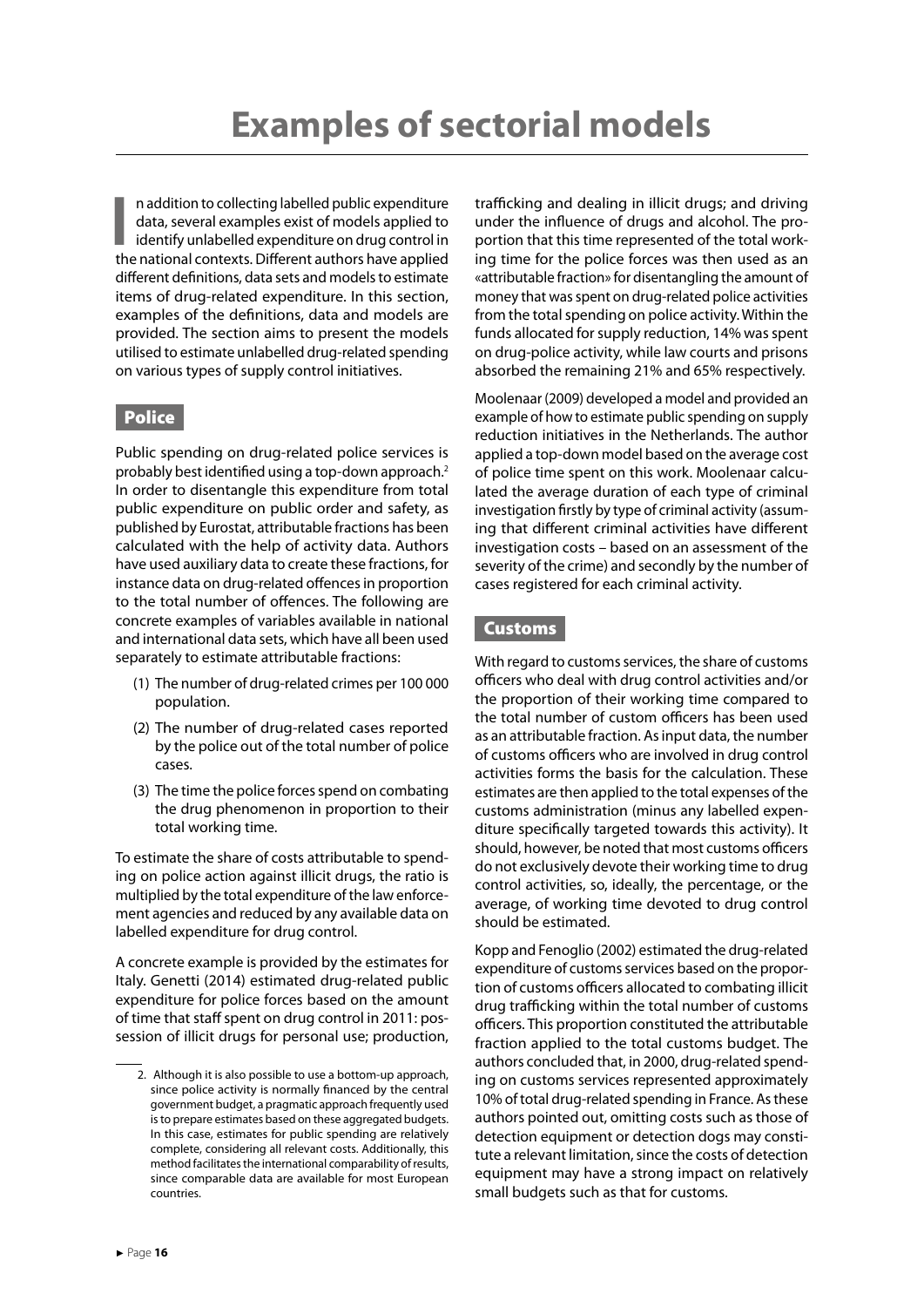<span id="page-17-0"></span>Lievens et al. (2016) estimated drug-related expenditure by customs based on the proportion that druglaw violations represented in the total number of violations registered by the ordinary customs services, investigation services and motorised brigades. They used a top-down approach based on the number of drug-law offences in proportion to the total number of offences. In 2012, customs spending represented 3.6% of the total drug-related public spending on supply reduction in Belgium.

#### Court systems

Spending on drug-related court services has been extracted from total national expenditure on law courts based on the following activity data:

- (1) The proportion of drug-related offences with regard to the total number of offences.
- (2) The proportion of drug-related convictions with regard to the total number of convictions;
- (3) The proportion of people imprisoned for drug-related offences with regard to the total number of prisoners.

Kopp and Fenoglio (2002) estimated the expenditure that drug-related crime represented in the French judicial system. They adopted a bottom-up approach, taking estimates of the time spent by the various types of French judges and other types of administrative staff on drug-law cases and then multiplying these estimates by their average salaries. Based on this method, the authors concluded that law courts represented about 24.4% of total drug-related public expenditure in France in 2000.

In Croatia, drug-related spending on the courts covered drug-related cases prosecuted by both the State and the courts (Budak et al., 2013). A top-down approach was used based on estimates of the number of drug-related crimes as a proportion of the total number of crimes registered by the police. The researchers recognised that these estimates were crude, but they could not obtain a better proxy for this particular component of the estimates.

In Sweden, expenditure on drug-related prosecutions and court cases (district court, court of appeal and supreme court) was estimated based on a bottom-up approach, which combined the number of cases and the average cost per case (Ramstedt, 2006). The data were obtained from a judicial system official. It should be noted that the average case cost was not recorded by type of crime, instead the average for all types of crime was used as an indicator for drug crimes. Moreover, for the court of appeal and supreme court, only the total number of criminal cases was available and the fraction of drug cases was estimated based on the situation in the district courts (9%). Regarding the range of the estimates it should be noted that the author included, as an upper limit for estimates, a specific percentage (30%) of the costs of tackling other crimes, as they may have been committed under the influence of drugs.

#### **Prisons**

Unlabelled costs of drug-law offenders in the prison system can be estimated using the number of convicted prisoners for drug-related offences expressed as a proportion of the number of overall convictions. For example, to estimate expenditure related to druglaw offences in prisons, two elements have been taken into account: overall prison expenditure for a given fiscal year and the attributable fraction of prisoners convicted of drug-law offences.

EMCDDA (2014) provides an example of how public expenditure on drug-law offenders in prisons can be estimated. Based on data for public expenditure on prisons provided by Eurostat and data on the number of offenders provided by the Council of Europe, the proportion of prisoners sentenced for a drug-law offence as their main offence was applied to the total public expenditure on prisons. A range of estimates was calculated, with low estimates taking into consideration only prisoners sentenced for a drug-law offence and high estimates also including pre-trial prisoners. Between 2000 and 2010, this expenditure was estimated to range, on average, between 0.03% to 0.05% of GDP in 22 European countries. On applying these percentages to the entire EU for the year 2010, the estimated expenditure was within the range of 3.7 billion euros to 5.9 billion euros.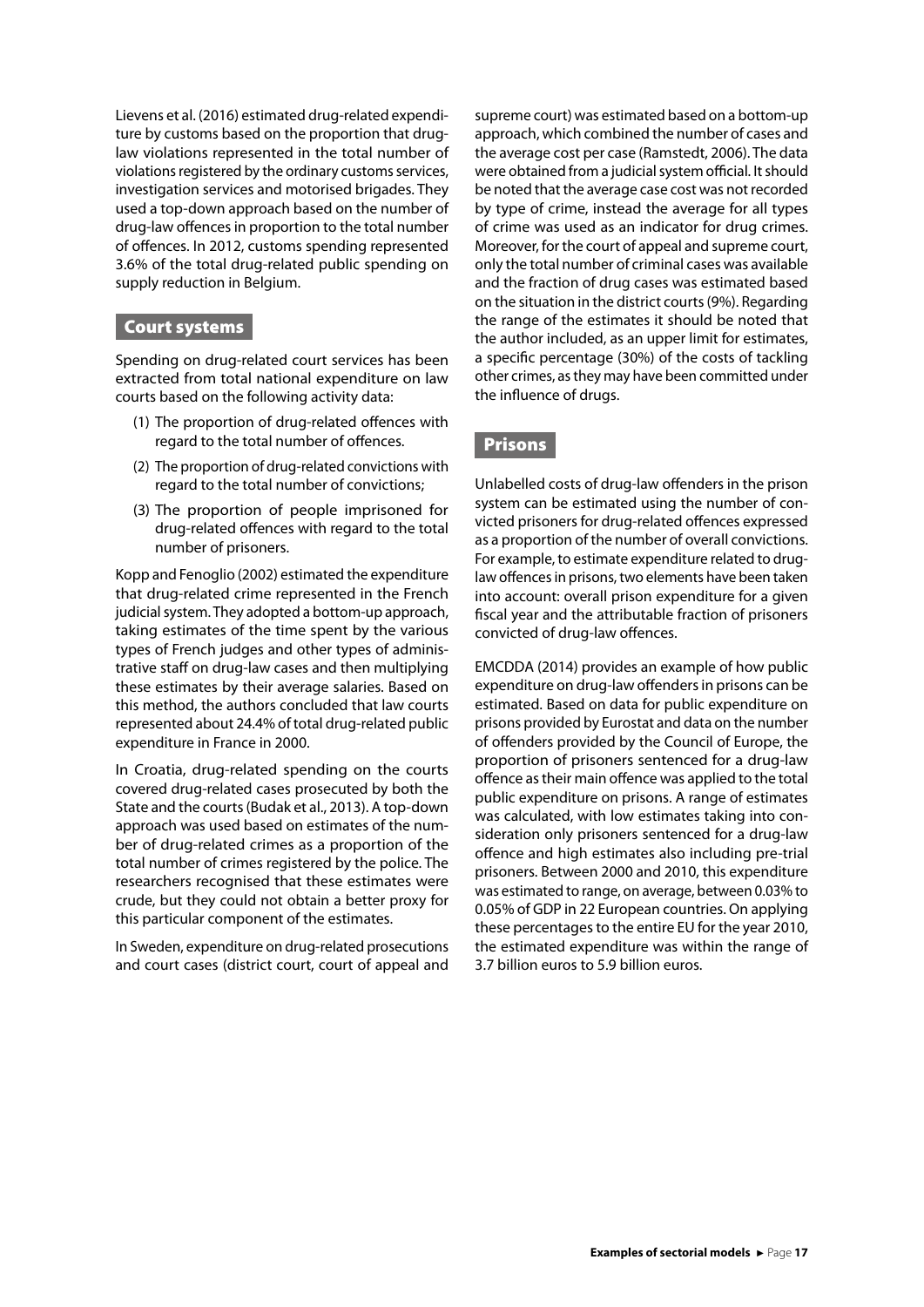<span id="page-18-0"></span>**S**<br>
several models and data sources have been<br>
applied in different national contexts to identify<br>
labelled and unlabelled expenditure allocated to<br>
drug control initiatives. Due to national specificities, everal models and data sources have been applied in different national contexts to identify labelled and unlabelled expenditure allocated to neither their external validity nor the comparability of the methods used have been tested. The extent and specificity of labelled drug-related expenditure vary substantially across countries, as do the data and methods applied for estimating unlabelled expenditure. The national estimates presented below are therefore not directly comparable. They nonetheless provide examples of useful models and estimates and illustrate some of the approaches applied.

#### Croatia

Budak et al. (2013) aimed to identify the central government's total drug-related public expenditure and to develop a method of estimating and allocating unlabelled expenditure by type of drug policy programme (prevention, treatment, social reintegration, harm reduction and law enforcement). For labelled expenditure, governmental institutions were asked to classify budget expenditure by public function and by type of programme. Unlabelled expenditures were identified indirectly with a system of repartition keys, which were applied to the total state unit budget (minus labelled costs). The repartition keys were estimated using supply reduction activity data. Unlabelled public expenditures were estimated on the assumption that they make up the part of public expenditure remaining after labelled public expenditures for combating drug abuse have been deducted from the total expenditure of a public body.

For the period 2009-2012 the study suggested that public expenditure on law enforcement constituted about 73% of total drug-related public expenditure by central government, whereas prevention, treatment, social reintegration and harm reduction represented 12%, 13%, 0.3% and 2%, respectively. When comparing unlabelled expenditure for the different programmes in a single year (2011), unlabelled expenditure on law enforcement represented 82% of total unlabelled drug-related expenditure. On the other hand, law enforcement accounted for 4% of the total labelled expenditure. Overall, the estimates indicated that drug-related expenditure stood at 0.2 % of the GDP.

#### Belgium

The study *Drugs in Figures III* measured how much the Belgian Government spent on drug policy in 2008 (Vander Laenen, De Ruyver, Caulkins & Lievens, 2012). It further developed upon two earlier studies (De Ruyver et al. 2004, 2007) by carrying out a new and more refined estimation of public expenditure to combat illegal drugs. The study combined a top-down and a bottom-up approach for estimating public expenditure. The vast majority (98.45%) of the expenditures were identified as a result of the top-down approach. Public expenditures identified through the bottom-up approach (1.55%) concerned organisations that depended on the government for most of their funding.

The total drug-related expenditure was broken down by programme: law enforcement, treatment, prevention, harm reduction and other. For 2008, public expenditure on law enforcement constituted 45% of the total expenditure. This was slightly less than the spending on treatment (49%) and substantially more than that on prevention (4%), harm reduction (0.8%) and other (1.2%). When estimated in the same way in 2004 and 2008, public expenditure on law enforcement showed a substantial increase, both nominally (from 186 038 337 euros to 243 000 490 euros) and in relation to the other programmes (it increased by 6 percentage points).

#### | Italy

For the purpose of estimating drug-related public expenditure in Italy (Reitox Italian Focal Point, 2014), a model was developed to analyse the flow of cost information from various sources. The model consisted of four components: private or indirect costs (individual costs and costs due to loss of productive capacity) and public expenditure or direct costs (law enforcement costs, social and health costs). To determine the costs of law enforcement, different sources of information were used: data concerning traffic control and traffic accidents; police data on people caught with drugs for personal use; data on the number of convictions for drug trafficking; and data on crimes related to drug trafficking.

For 2011, the cost of drug-related law enforcement was estimated at 1 600 435 296.60 euros, or roughly 40 euros per inhabitant aged 15-64 years. The largest cost component was prisons and alternative measures (65%), whereas trials and legal expenses, law enforcement activities and administration represented 21.3%, 13% and 0.7%, respectively.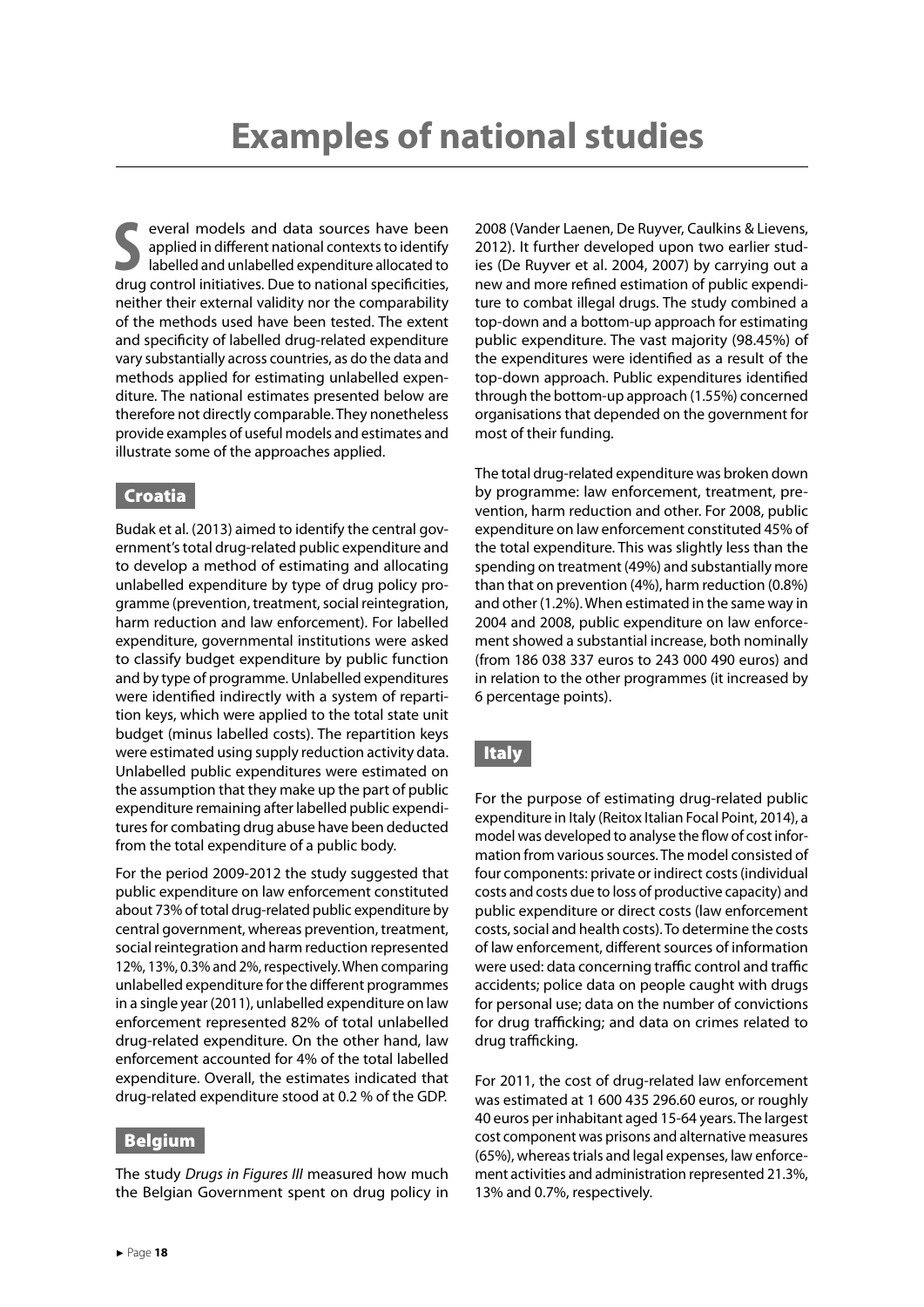#### <span id="page-19-0"></span>France

In a French study the method relied on analysing activity records, wherever available in the agencies concerned (Kopp, 2015). The total expenditure for drugrelated activities was then aggregated. The top-down approach applied in this case provided an indication of the proportion of expenditure for drug control related activities compared to the overall expenditure of all the institutions and agencies concerned. To obtain an estimate, a fraction was applied to the total staff and routine operating costs of the agency concerned. In the year 2010, for example, 10% of police activities were attributable to drug control activities, which involved 60 police units. In this example, police expenditures attributable to drug-related activities were calculated by multiplying the total expenditure of the police services by this fraction of 10%.

A bottom-up approach was also adopted, based on the working time of staff performing support functions in connection with drug-related activities or the equipment used, as recorded by the agencies concerned. For example, the time spent giving prevention talks in schools and the time spent by the police forces on alcohol tests were included in the calculations.

#### Luxembourg

Since 1999, the social costs of drugs have been estimated annually in Luxembourg. These estimates take account of the total costs to public and private agents of the consequences of drug use and trafficking. Public spending is analysed in five sectors: prevention, treatment, harm reduction, law enforcement and research. In the law enforcement field, as in other fields, the analysts face the twofold challenge of accounting for drug-related spending, as financed by different general government levels, and of developing models to extract unlabelled drug-related expenditure from broader budgets (Origer, 2002).

Law enforcement was estimated to account for 39% of total drug-related public expenditure in 1999; prevention, treatment and harm reduction expenditure amounted to 59%, whereas research and other stood at 2%. Overall, drug-related public expenditure represented 0.013% of GDP.

#### Russia

For Russia, public expenditures on law enforcement agencies and on the judicial system were estimated as part of a social study (Potapchik and Popovich, 2014). The comprehensive model encompassed private and indirect costs (the cost for the individual and the costs due to loss of productivity) and public spending, including direct spending on supply reduction services. These were disaggregated into spending on law enforcement and on criminal justice, which included factors such as law enforcement agencies and the federal drug control service.

Public expenditure on supply reduction services was estimated using a top-down approach and various sources of information: police data on persons caught with drugs for personal use; data on the number of sentences for drug trafficking; and data on crimes related to drug trafficking. As there was no published information on the fraction attributable to drug-related crime in Russia, the fraction estimated in a study by the US Office of National Drug Control (22%) was employed with a view to estimating the law enforcement and judicial system expenditures.

#### Portugal

There are few examples of attempts to estimate the impact of changes in the legal system on drugrelated public expenditure and drug-related budgets. Gonçalves et al. (2015) are an exception as they conducted a comprehensive social cost analysis of the situation before and after decriminalisation in Portugal. The authors found a significant reduction in the non-health related costs of drug policy between 2000 and 2004, in particular in the legal system (direct) costs. Although these observations highlight significant changes, prudence is still called for in concluding causal relationships with the new Portuguese National Strategy for the Fight against Drugs (NSFAD).

#### Other national studies

There are other examples of public expenditure studies additional to those mentioned above. For instance, Mostardt et al. (2010) estimated public expenditure in 2006 for Germany using data from Eurostat and the COFOG system, concluding that supply reduction represented close to 65% of the total drug-related public spending; Rigter (2006) estimated that 75% of public expenditure was spent on law enforcement in the Netherlands; Ramstedt (2006) presented public expenditure estimates for Sweden, whereas public spending on supply reduction represented between 70 to 76% of the total; and Lievens et al. (2016) published a social cost study, including estimates of public expenditure to deal with legal and illegal drugs in Belgium. There are also US (ONDCP, 1989-2015) and Australian (Moore, 2008) estimates. Despite substantial differences, the studies may all be viewed as necessary first steps in national drug policy evaluations.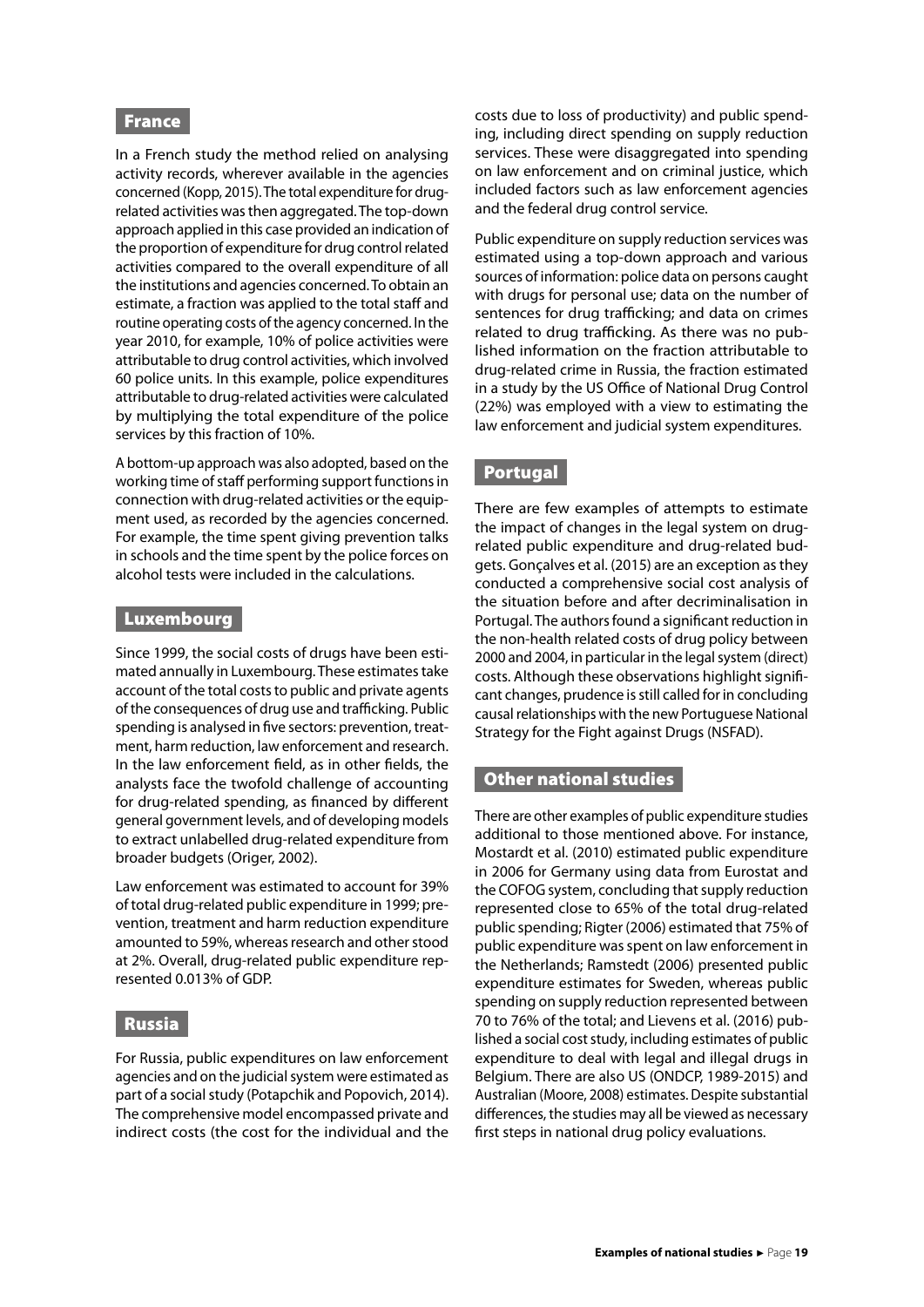### <span id="page-20-0"></span>**International databases used to model drug-related public expenditure**

**THE CONSERVISTED FOR THE CONSERVANCE THE CONSERVANCE CONSERVANCE CONSERVANCE CONSERVANCE CONSERVANCE CONSERVANCE CONSERVANCE CONSERVANCE CONSERVANCE UP the EU member states<sup>3</sup>, report**he only available international compilation of updated estimates of drug-related public expenditure on supply reduction is published ing the available national estimates of total drug-related spending and spending separated into supply and demand reduction initiatives. The scope for cross-country comparisons is nonetheless limited because the estimates often do not use comparable definitions, data sets or methodologies.

Another database of particular relevance is Eurostat. This is partly because it is based on a consistent categorisation system and on internationally agreed definitions, which are required features for international comparison. The Classification of the Functions of Government (COFOG) is a detailed classification system for the functions or socioeconomic objectives that general government units aim to achieve through a range of outlays. Eurostat has published annual data according to the COFOG classification for European countries since the early 1990s. This data source has proved to be relevant and amenable to a wide variety of analytic applications. However, the data set does not comprise data concerning specific spending on drug-related public initiatives. In order to disentangle drug-related expenditure from the broad classes of public spending, modelling approaches are adopted according to the sector of intervention.

Appendix 1 provides a list of relevant data sources. In addition to the two data sources already mentioned, there is information on international reporting concerning supply reduction factors such as: drug related crime (EMCDDA and the European Institute for Crime Prevention and Control); prison activity and costs (the Council of Europe);crime and criminal justice systems (Eurostat and the European Institute for Crime Prevention and Control). Appendix 3 makes an extensive description of data published by international institutions.

<sup>3.</sup> See http://www.emcdda.europa.eu/topics/ drug-related-public-expenditure.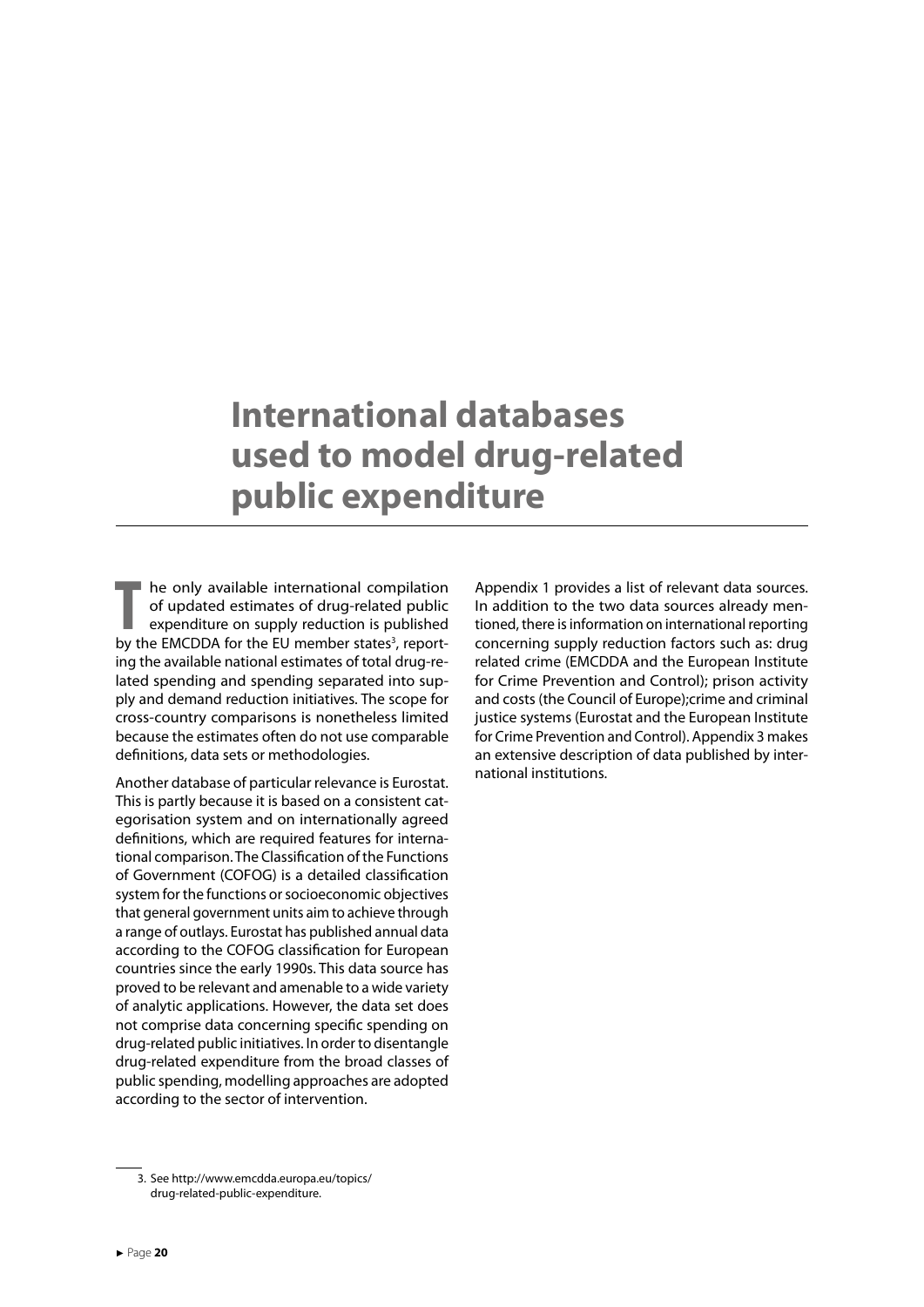### <span id="page-21-0"></span>**Conclusions**

- ► Every European country allocates significant public resources to the drug policy field. Public expenditure studies can reveal how much public authorities are spending on drug policy and for what purposes such expenditure is incurred.
- ► Public expenditure estimates can be used as a tool for assessing whether policy intentions are actually reflected in action, and they constitute a necessary tool for implementing thorough policy evaluations. Public expenditure studies should mirror all relevant activities and policy approaches and may be particularly appropriate in times of austerity.
- ► Estimates exist for 16 EU countries, out of the 30 potential reporting countries (EMCDDA, 2014b). Estimates suggested that drug-related expenditure ranged from 0.01 % to 0.5 % of GDP. 12 out of the 16 reporting countries allocate the largest share of drug-related public expenditure for supply reduction.
- ► Data availability is one of the main limitations in this field. The use of international databases is recommended, whenever possible. These data sets employ broadly accepted concepts and definitions providing better comparable data. Sometimes, however, national data sets can contain more detailed or reliable information.
- $\blacktriangleright$  The total budget for supply reduction services is the sum of labelled and unlabelled expenditures. Labelled expenditures are clearly identified in public budgets, whereas a modelling procedure is required for estimating unlabelled ones. The modelling is based on either a topdown or a bottom-up approach. Using both approaches as complementary is advantageous but expensive. A list of advantages and limitations for both alternatives is provided, in addition to empirical expenditure studies for supply reduction activities in some European countries.
- $\triangleright$  While recognising the limitations imposed by the data sets currently available, this report provides examples of current practice and, in so doing, suggests areas of future focus for desired methodological development. It is hoped that the estimation of drug-related public expenditure on supply reduction initiatives and policy evaluation will move forward in Europe. For continued improvements to take place, however, it is essential that a network of experts is developed and maintained. Partnerships should be extended and maintained with the goal of developing good practices, standards and guidelines in this field.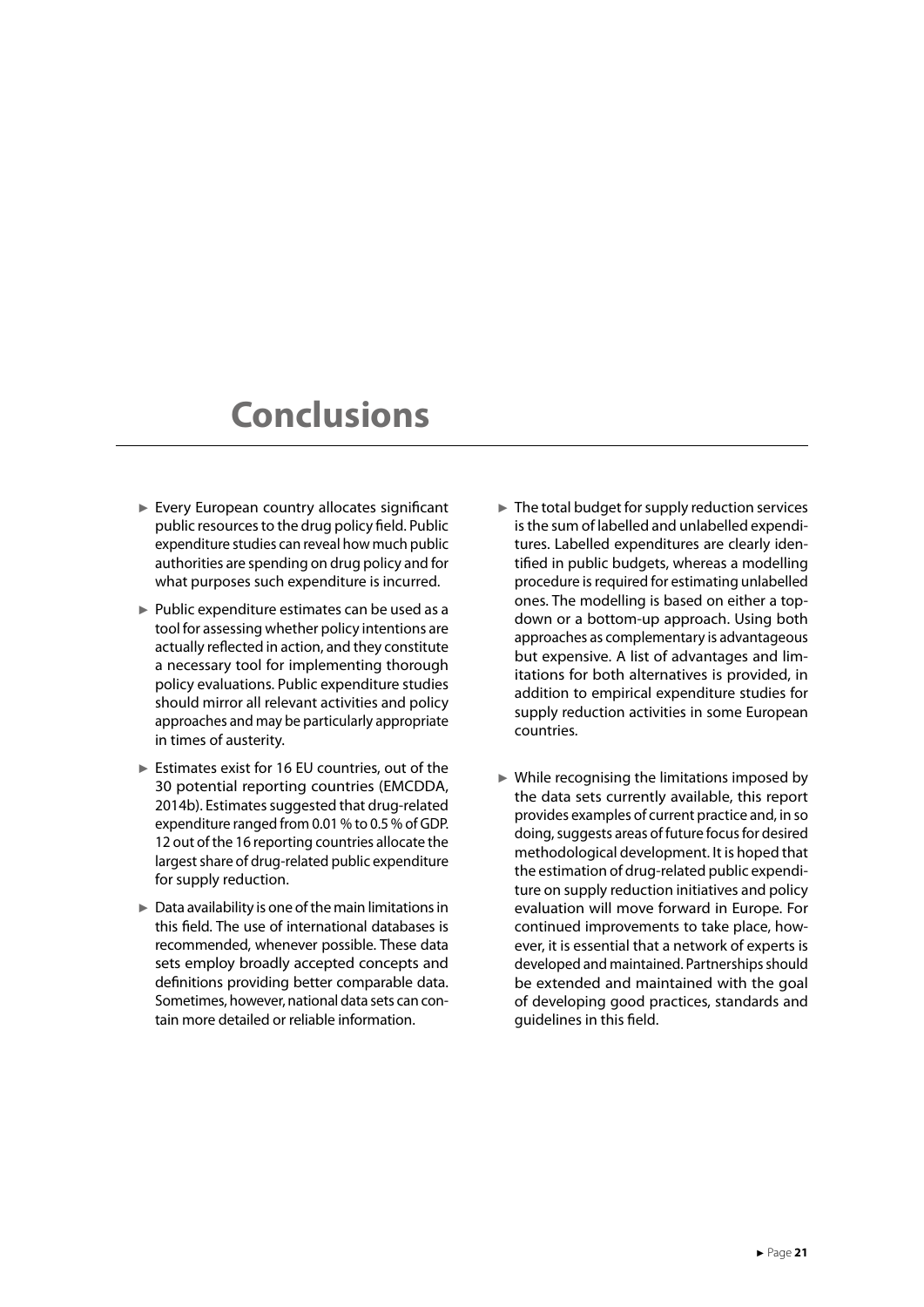### <span id="page-22-0"></span>**Recommendations**

- 1. Improving estimation methods with further methodological developments; agreeing on best practices and; finding reliable standardised data will enhance the utility of public expenditure estimates, as that will permit analysis over time and across policy areas and countries.
- 2. Improved data quality and developing relevant data sources is needed for conducting more precise estimations of spending on drug control measures and to measure the impact of drug control policies. One option is to develop guidelines for data collection and economic modelling of evaluations.
- 3. It is essential to classify public expenditure based on the purpose for which the expenditure is intended. It is therefore useful to use a consistent categorisation system, such as the international Classification of the Functions of Government (COFOG).
- 4. Cross-country comparisons are important, but they are only possible with a common methodology of public expenditure estimates. International data sets and modelling techniques need to be expanded and improved in order to increase the capacity to carry evidence based on drug policy evaluations in the drug field.
- 5. A methodology using a set of repartition keys according to COFOG categories can be a starting point in order to estimate unlabelled drug-related expenditures. General agreement among all participating countries on definitions and methods will help to improve the comparability of results between countries.
- 6. Public expenditure studies involve analytical work, which requires adequate human and technical capacities in all relevant stakeholder fields. This is important for obtaining the data quality needed for aggregation and comparison. To achieve this, a network of experts could be established and a working group of experts developed.
- 7. Developing methods to estimate public expenditure on supply reduction requires effective working partnerships between drug policymakers and specialists in the police, law courts and prisons. Collaboration with public accountancy experts and those in charge of economic modelling is required to guarantee meaningful estimates.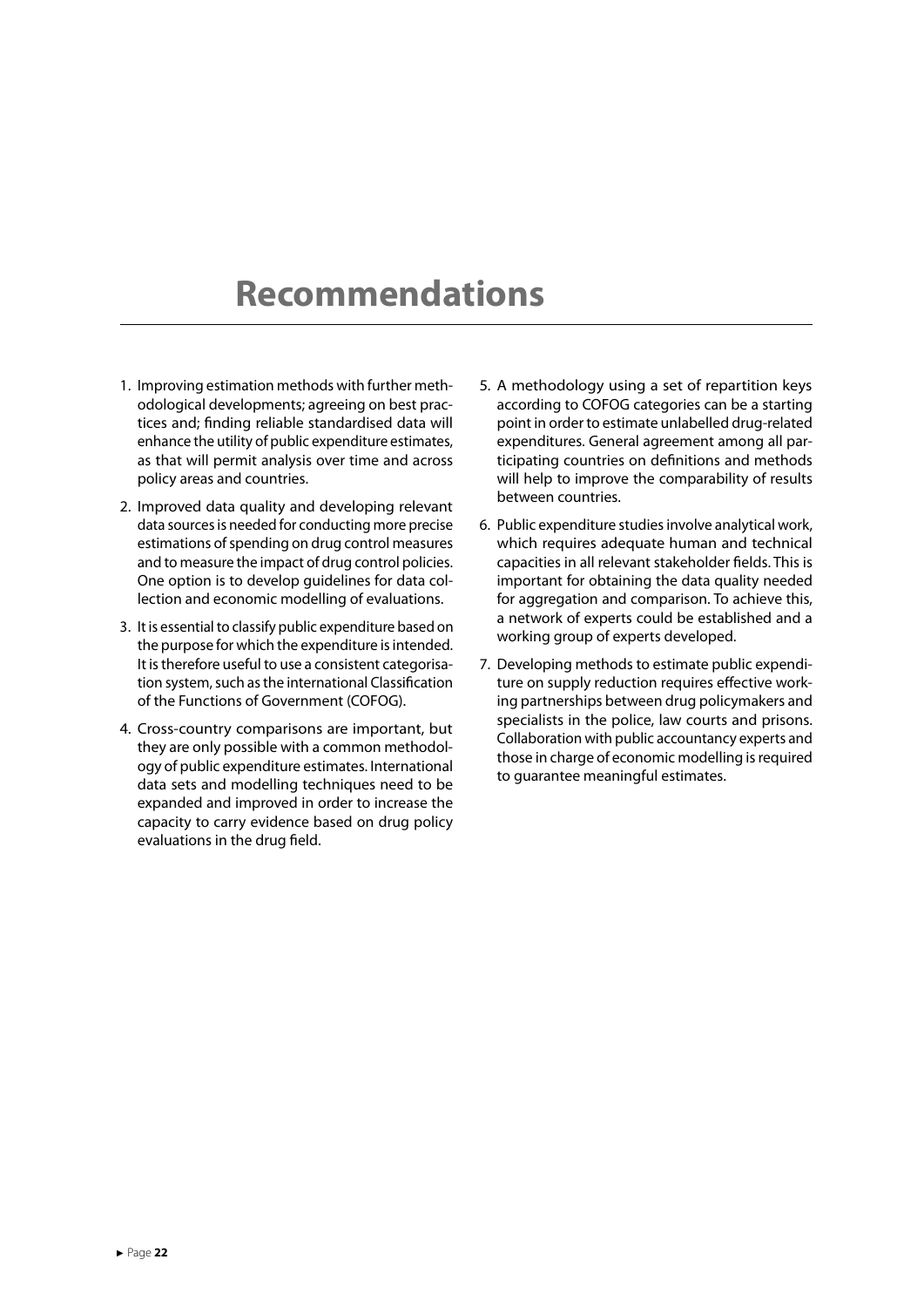# <span id="page-23-0"></span>**Glossary**

**Attributable fractions** also known as **repartition keys** are coefficients estimated to help those who estimate drug-related expenditure with the purpose of reflecting the proportion of expenditure allocated to finance drug-related initiatives. Therefore, attributable fractions are designed to accurately isolate drug-spending, when drug-related expenditure is embedded into a broader budgetary structure. There is no general methodology to determine repartition keys. It depends on the case (on the basis of the activity information and data available) (Vander Laenen et al, 2011).

**Cost analysis** provides monetary estimates of the costs of a particular intervention or set of interventions, and also information on the amount of resources (e.g. labour, facility, supplies) used in their provision. The latter information is often used to identify critical cost components of the intervention and to assess whether the costs are affected by changes in key assumptions (Bray and Zarkin, 2006). In addition to being the first step in a cost-effectiveness and cost-benefit analysis, cost studies can also be used to compare the relative costs of one intervention to another or to monetise savings from implementing a particular action (Chalk et al., 2013).

**Cost-effectiveness analysis** involves estimating the ratio of the difference in costs between two alternatives (net costs) divided by the difference in the outcomes (net effectiveness) (Gold et al., 1996). Traditionally, this measure has been used in health economics. However, this evaluation tool can be used in any framework of policy intervention, given that the outcome measures are those relevant for each type of public policy analysed. It is, essentially, the incremental price of obtaining a unit outcome effect (e.g. a 10% reduction in the number of drug-law offences in the past month) from a given police intervention (e.g. introducing drug squads in problem neighbourhoods) when compared to an alternative (e.g. regular policing). Intervention costs are estimated in monetary units, such as the euro. The effect of the intervention can be any policy-relevant outcome that is collected for all interventions under consideration.

**Cost-benefit analysis** converts all types of outcomes to a monetary equivalent, in contrast to cost-effectiveness analysis (Chalk et al., 2013 and Drummond et al., 1997). As a result, the euro value of the intervention's benefits can be directly compared with the euro value of the intervention's costs. Two common methods for comparing benefits and costs include calculating net benefits (costs are subtracted from benefits) and benefit-cost ratios (benefits are expressed as a percentage of programme costs). A related type of analysis is the cost-offset analysis in which future costs or costsavings are examined. Since cost-benefit analyses combine multiple outcomes into a single measure and allow direct comparison of costs to benefits, they often provide clearer guidance than cost-effectiveness analyses on which treatment programmes should be adopted – namely those programmes whose benefits exceed their costs. Cost-effectiveness analyses can provide a ranking of competing alternatives but not information on the extrinsic value of any single intervention independent of the alternatives (Bray and Zarkin, 2006).

**General government** comprises the central government, state government (in some countries it applies to the federal level of government), local and social security funds (Eurostat, 2011).

**Government expenditure** is defined as a particular set of transactions, comprising the expending undertaken by general government sector units (Eurostat, 2011).

**Economic evaluation** is a comparative analysis of alternative actions in terms of both their costs and consequences (Drummond et al., 1997).

**Labelled drug-related expenditure** is the ex-ante planned public expenditure made by general government in the budget that reflects the public and voluntary commitment of a country in the field of drugs. In addition, it is any expenditure identified as drug-related in public accountancy documents (EMCDDA, 2008).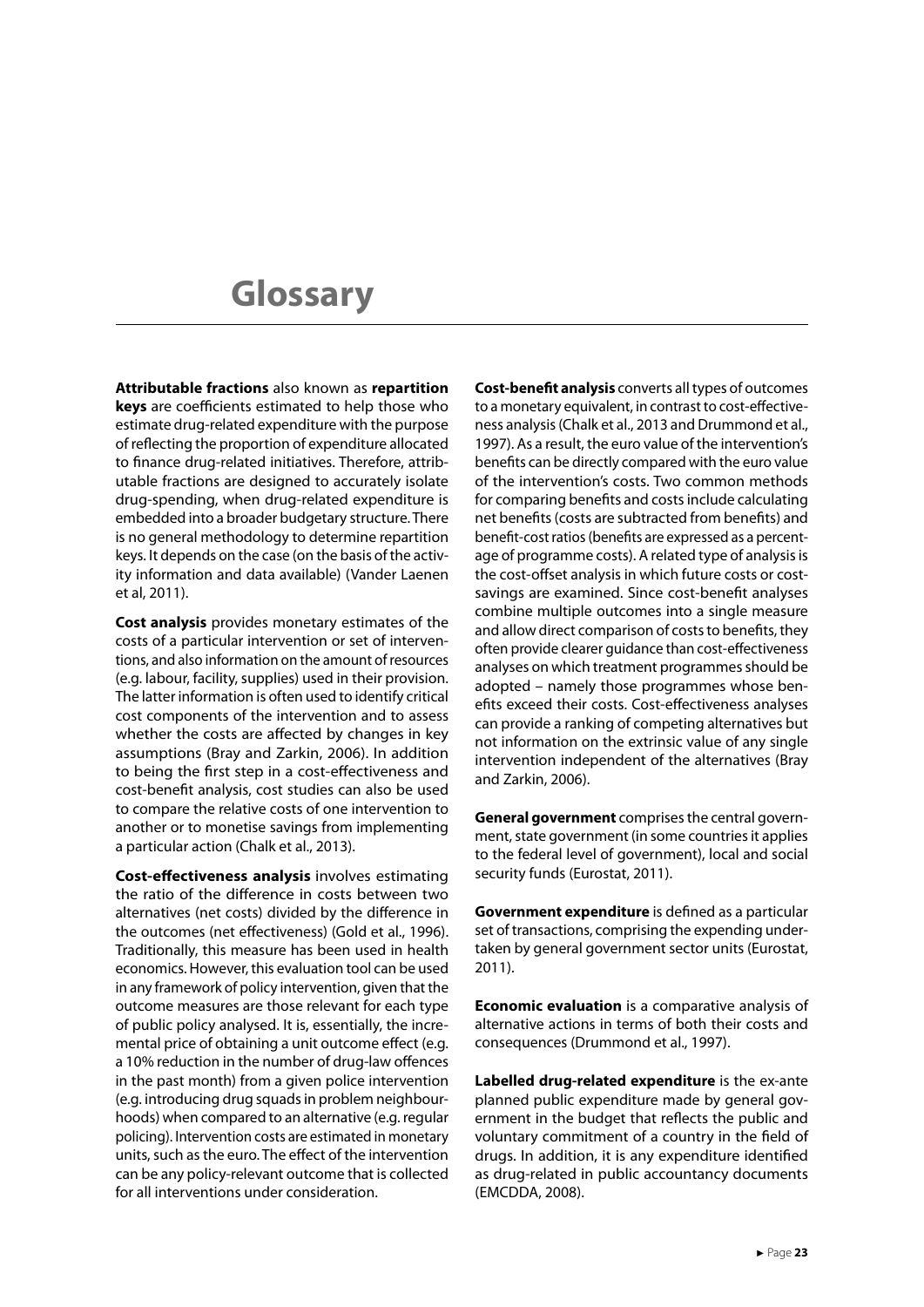**Public expenditure** is the value of goods and services purchased by the general government of a state in order to perform each of its functions. The functions of governments are, among others, the provision of health care, justice, public order, education and social protection. Public expenditure studies are important because they provide information about the size and the composition of the costs of public programmes and interventions (Eurostat, 2011).

**Social costs of illegal drugs** comprise all costs carried by the different sectors of society as a consequence of the illicit drug phenomenon. Public expenditure is only one of the cost elements here. Social cost is the sum of public expenditure, private expenditure and external costs. Private expenditure constitutes, for instance, the money spent by private citizens to purchase illicit drugs. External costs comprise the costs caused by the consequences of drug use, which can affect anyone in society, including those who do not necessarily use drugs or are involved in drug demand, supply or drug policy. For instance, external costs are the expenditure on drug-related nuisance, expenditure on tackling offences committed under the influence of drugs, losses of productivity or absenteeism associated with either drug trafficking or dealing activities, among others (Single et al., 2003).

**Total drug-related public expenditure** is the sum of the labelled and unlabelled drug-related expenditure (EMCDDA, 2008).

**Unlabelled drug-related expenditure** is the nonplanned or non-publicly announced ex-post public expenditure incurred by the general government in tackling drugs that is not identified as drug-related in the budget (EMCDDA, 2008).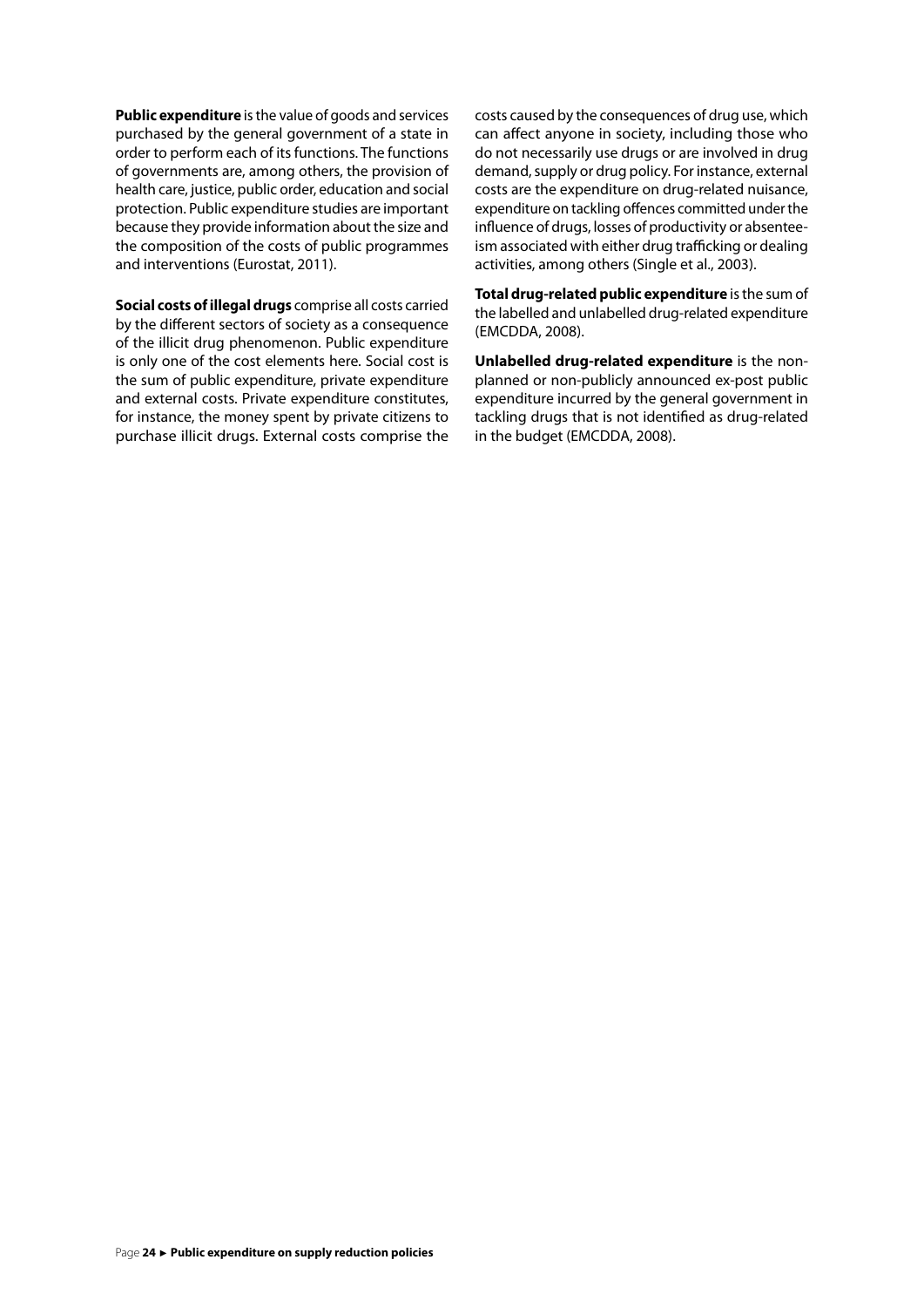### <span id="page-25-0"></span>**References**

Bray J. W. and Zarkin G. A. (2006), "Economic evaluation of alcoholism treatment", *Alcohol Research and Health*, No. 29(1), pp. 27-33.

Budak J., Jurlina Alibegović D., Slijepčević S. and Švaljek, S. (2013), *Analiza javnih rashoda za praćenje ostvarivanja ciljeva u području suzbijanja zlouporabe droga u Republici Hrvatskoj* [Analysis of public expenditure for monitoring achievement of the objectives in the field of combating drug abuse in the Republic of Croatia], Ekonomski institut, Zagreb

i Ured za suzbijanje zlouporabe droga Vlade Republike Hrvatske, Zagreb

Carnevale Associates (2008), "FY02-09 Budget emphasizes least effective ingredients of drug policy", Carnevale Associates LLC, policy brief, available at: http://www.carnevaleassociates.com/Federal\_Drug\_ Budget\_FY02\_09\_Trend.pdf

Chalk M., Alanis-Hirsch K., Woodworth A., Kemp J. and McLellan T. (2013), "FDA approved medication for the treatment of opiate dependence: literature reviews on effectiveness and cost-effectiveness", Treatment research institute.

Costa Storti C. and De Grauwe P. (2009), "The cocaine and heroin markets in the era of globalisation and drug reduction policies", *International Journal of Drug Policy*, No. 20(6), pp. 488-496.

Council of the European Union (2012), "EU Drug Strategy (2013-2020)", JAI901, 17547/2, Brussels.

De Ruyver B., Casselman J. and Pelc I. (2004), *Drug policy in figures. Study of the actors involved, cost price calculation and population reached*, Academia Press, Ghent.

De Ruyver B., Van Malderen S. and Vander Laenen F. (2007), *Study into public expenditure with regard to national drug policies. A feasible plan for the national focal points*, Academia Press, Ghent.

De Ruyver B. et al. (2007), *Drug Policy in Figures II: Follow-up Research into the Actors, Public Spending and Reached Target Groups*, Academia Press, Ghent.

Drummond M. F., O'Brien B., Stoddart G. L. and Torrance G. W. (1997), *Methods for the economic evaluation of health care programmes* (2nd edn), Oxford University Press, Oxford.

European Commission (2012), "The quality of public expenditures in the EU", *Occasional papers 125,* ISBN 978-92-79-22932-9.

European Monitoring Centre for Drugs and Drug Addiction, EMCDDA (2007) "The State of the Drug Problem in Europe", *2007 Annual Report*, pp. 12-13, Office for Official Publications of the European Communities, Luxembourg.

European Monitoring Centre for Drugs and Drug Addiction, EMCDDA (2008), "Selected Issue: Towards a Better Understanding of Drug-Related Public Expenditure in Europe", *EMCDDA Papers*, Office for Official Publications of the European Communities, Luxembourg.

European Monitoring Centre for Drugs and Drug Addiction, EMCDDA (2014), "Estimating public expenditure on drug-law offenders in prison in Europe", *EMCDDA Papers*, Office for Official Publications of the European Communities, Luxembourg.

European Monitoring Centre for Drugs and Drug Addiction, EMCDDA (2014a), "Financing drug policy in Europe in the wake of the economic recession", *EMCDDA Papers*, Office for Official Publications of the European Communities, Luxembourg.

European Monitoring Centre for Drugs and Drug Addiction, EMCDDA (2014b), "European Drug Report – Trends and developments", *EMCDDA Papers*, Office for Official Publications of the European Communities, Luxembourg.

European Monitoring Centre for Drugs and Drug Addiction, EMCDDA (2015), "European Drug Report – Trends and developments", *EMCDDA Papers*, Office for Official Publications of the European Communities, Luxembourg.

European Monitoring Centre for Drugs and Drug Addiction, EMCDDA (2016), *Countries' overviews*, available at www.emcdda.europa.eu/countries.

European Monitoring Centre for Drugs and Drug Addiction and Europol (2016), "EU Drug markets report: in-depth analysis", EMCDDA-Europol joint publication, Office for Official Publications of the European Communities, Luxembourg.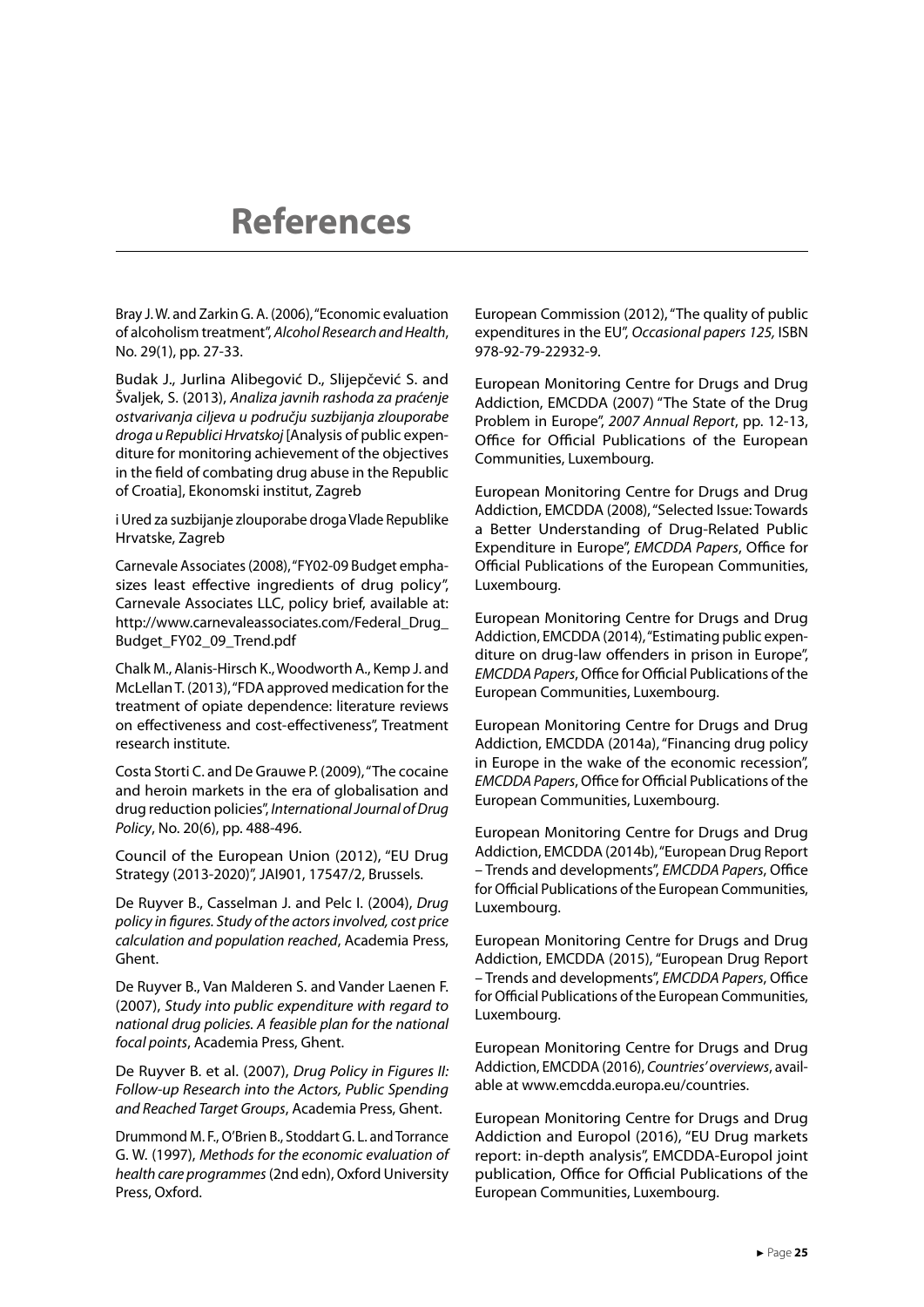Eurostat (2011), "Manual on sources and methods for the compilation of COFOG statistics – Classification of the Functions of Government (COFOG)", *Eurostat methodologies and working papers* (2011 edn), Office for Official Publications of the European Communities, Luxembourg.

Fazey C.S.J. (2003), *International Journal of Drug Policy*, No. 14, pp. 155-169.

French Monitoring Centre for Drugs and Drug Addiction (2012), *Recent trends in drug-related public expenditure and drug-related services in France*, available at http://en.ofdt.fr/BDD/publications/docs/ nr2012si2.pdf

Genetti B. (2014), "First component of costs (costs of enforcing the Law) – conceptual model, methodology and results in Italy", presented at the conference "A national study on drug-related social costs", 7-11 April 2014, Zagreb.

Gold M.R., Siegel J.E., Russel L.B. and Weinstein M.C. (eds) (1996), *Cost-effectiveness in Health and Medicine*, Oxford University Press, New York.

Gonçalves R, Lourenço A, Silva S. N. (2015), "A social cost perspective in the wake of the Portuguese strategy for the fight against drugs", *International Journal of Drug Policy*, No. 26(2), pp. 199-209.

Kopp P. and Fenoglio P. (2002), "Calculating the social cost of illicit drugs", Pompidou Group, Council of Europe Publishing.

Kopp, P. & Fenoglio, P. (2003), *Public spending on drugs in the European Union during the 1990s*, EMCDDA, Lisbon.

Kopp, P. (2006), Économie de la drogue, Éditions La Découverte, Paris.

Kopp, P. (2015), *Le côut social des drogues en France*, OFDT.

Lievens D., Laenen F. V., Caulkins J. and De Ruyver B. (2012), "Drugs in Figures III - Study of public expenditures on drug control and drug problems", *European criminal justice and policy: Governance of Security Research Paper Series*, No. 7, Maklu Publishers, Alperdoon.

Moolenaar D. E. G. (2009), "Modelling criminal justice system costs by offence; lessons from the Netherlands", *European Journal of Criminal Policy Research,* No. 15, pp. 309-326.

Moore T. J. (2005), *Monograph No. 01: What is Australia's "drug budget"? The policy mix of illicit drug-related government spending in Australia*, Fitzroy: Turning Point Alcohol and Drug Centre.

Moore, T. (2008), "The size and mix of government spending on illicit drug policy in Australia", *Drug and Alcohol Review,* No. 27*,* pp. 404-413.

Mostardt et al. (2010), "Schaetzung der Ausgaben des offentlichen Hand durch den Konsum illegaler Drogen in Deutschland", *Das Gesundheitswesen*, No. 73(12), pp. 886-894.

Official Journal of the European Union (2013), "EU Action Plan on Drugs 2013-2016", 2013/C 351/01.

Origer A. (2002), *Le coût économique direct de la politique et des interventions publiques en matière d'usage illicite de drogues au Grand-Duché de Luxembourg.*  Research series No. 4, Point focal OEDT Luxembourg – CRP-Santé, Luxembourg.

Potapchik E. and Popovich L. (2014), "Social cost of substance abuse in Russia", *Value in health regional issues*, No. 4C, pp. 1-5.

Ramstedt M. (2006), "What drug policies cost. Estimating drug policy expenditures in Sweden, 2002: work in progress", *Addiction,* No. 101*,* pp. 330-338.

Reuter P., Ramstedt M. and Rigter H. (2004), *Developing a Framework for Estimating Government Drug Policy Expenditures*, EMCDDA, Lisbon.

Reuter P. (2006), "What drug policies cost. Estimating government drug policy expenditures", *Addiction*, No. 101(3), pp. 315-322.

Rigter H. (2004), "Drug policy expenditures in the Netherlands, 2003", in Reuter P., Ramstedt M. and Rigter H. (eds), *Developing a Framework for Estimating Government Drug Policy Expenditures*, European Monitoring Centre for Drugs and Drug Addiction, pp. 37-73, Lisbon.

Rigter, H. (2006), "What Drug Policies Cost. Drug Policy Spending in the Netherlands in 2003", *Addiction,* No. 101*,* pp. 323-329.

Serpelloni, G. et al. (2013), "Italy's electronic health record system for opioid agonist treatment", *Journal of Substance Abuse Treatment*, No. 45(2), pp. 190-195.

Single E. et al. (2003), *International Guidelines for Estimating the Economic Costs of Substances Abuse* (2nd edn), World Health Organization, Geneva.

Single E., (2009), "Why we should still estimate the costs of substance abuse even if we needn't pay undue attention to the bottom line", *Drug and Alcohol Review*, No. 28(2), pp. 117-121.

Vander Laenen F., Vandam L., De Ruyver B. and Lievens D., (2011) Studies on public expenditure in Europe: possibilities and limitations, Bulletin on Narcotics, Vol LX, 2008, UNODC, Vienna

Vander Laenen F. and Lievens D. (forthcoming), "A cross-national comparison of public expenditures on drug treatment, context is key", in *Drug-related treatment expenditure: a methodological insight*, EMCDDA, Lisbon.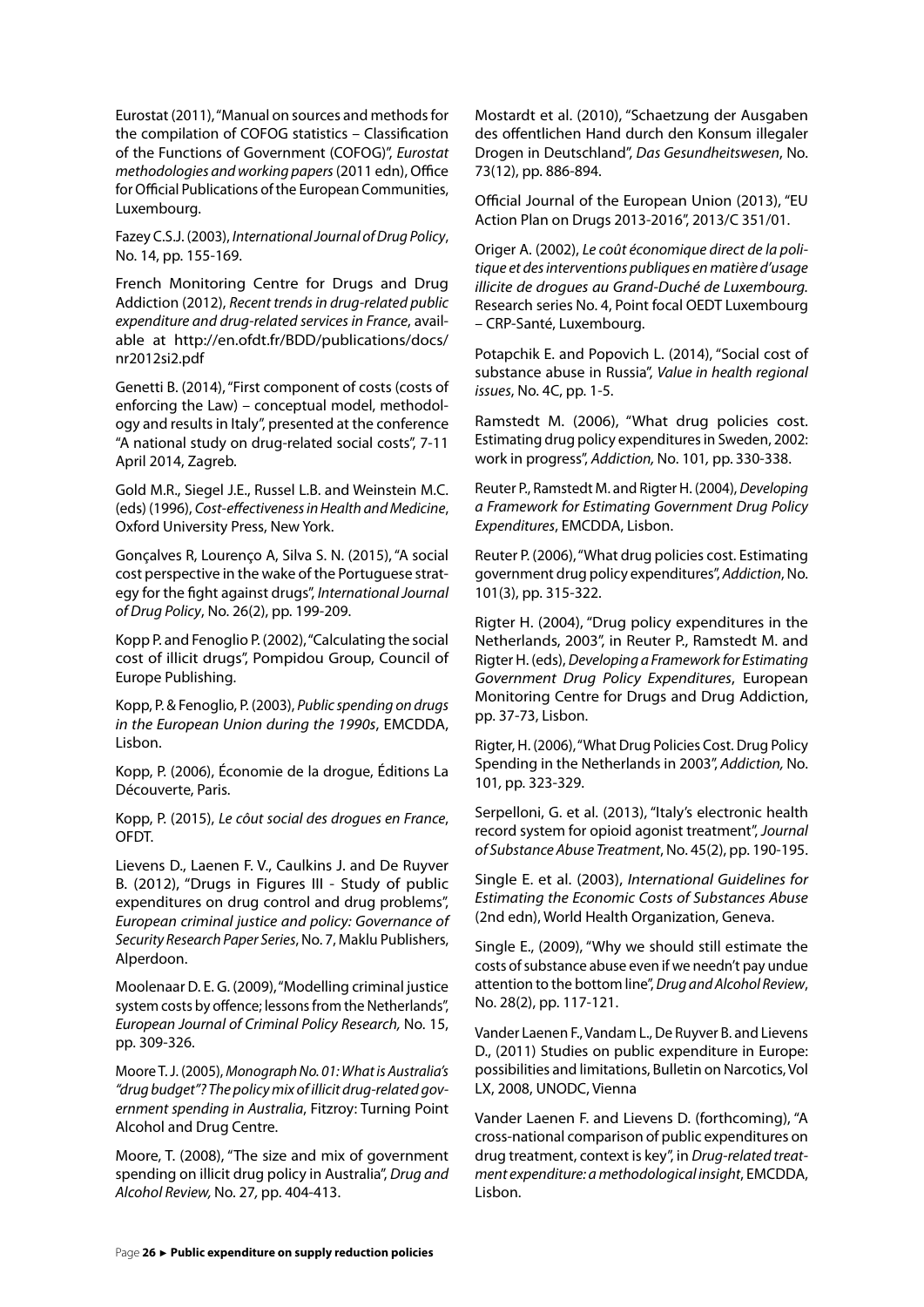# <span id="page-27-0"></span>**Appendix 1 – Available databases and potential indicators for drugrelated public expenditures**

#### **Examples of international databases, which can be used for estimating drug-related public expenditures**

| <b>Level of</b><br>estimation | <b>Examples of databases</b>                                                          | <b>Estimation data</b>                                                                                                                                                                                                                                                                                                                                                                                      |
|-------------------------------|---------------------------------------------------------------------------------------|-------------------------------------------------------------------------------------------------------------------------------------------------------------------------------------------------------------------------------------------------------------------------------------------------------------------------------------------------------------------------------------------------------------|
| <b>International</b>          | <b>EMCDDA Statistical</b><br>bulletin<br>and<br><b>Public expenditure</b><br>database | - The EMCDDA statistical bulletin covers a broad range of<br>areas including the most recent estimates of drug-related<br>crime in the form of drug seizures, types of offence, price,<br>purity and use in prison, and country responses to the<br>drug situation in Europe. http://www.emcdda.europa.eu/<br>data/stats2015                                                                                |
|                               |                                                                                       | - The EMCDDA also publishes the most recent national data<br>on drug-related public expenditures available in Europe.                                                                                                                                                                                                                                                                                       |
|                               |                                                                                       | - http://www.emcdda.europa.eu/topics/<br>drug-related-public-expenditure                                                                                                                                                                                                                                                                                                                                    |
|                               | <b>WHO Database</b>                                                                   | - Global Information System on Resources for the<br><b>Prevention and Treatment of Substance Use Disorders</b><br>(includes information about: prevalence and burden of<br>Disease, monitoring and surveillance; policy; treatment<br>system and services; pharmacological treatment; preven-<br>tion programmes for substance use and related harm; and<br>human resources and civil society involvement). |
|                               | <b>Eurostat</b>                                                                       | Public expenditure according to the Classification of the<br><b>Functions of Government (COFOG)</b>                                                                                                                                                                                                                                                                                                         |
|                               |                                                                                       | COFOG published data according to two levels of classification<br>(United Nations, 2008). The first classifies expenditure into 10<br>general functions, one of which is "Public order and safety". The<br>second classifies expenditure into 69 groups, in which there<br>are three indicators of interest: police service, law courts and<br>prisons. The definitions below are provided by the UNODC.    |
|                               |                                                                                       | From the Public order and safety section:<br><b>Police services</b>                                                                                                                                                                                                                                                                                                                                         |
|                               |                                                                                       | - Administration of police affairs and services, including alien<br>registration, issuing work and travel documents to immi-<br>grants, maintenance of arrest records and statistics related to<br>police work, road traffic regulation and control, prevention<br>of smuggling and control of offshore and ocean fishing.                                                                                  |
|                               |                                                                                       | Operation of regular and auxiliary police forces, of port,<br>border and coast guards, and of other special police forces<br>maintained by public authorities; operation of police labora-<br>tories; operation or support of police training programmes.                                                                                                                                                   |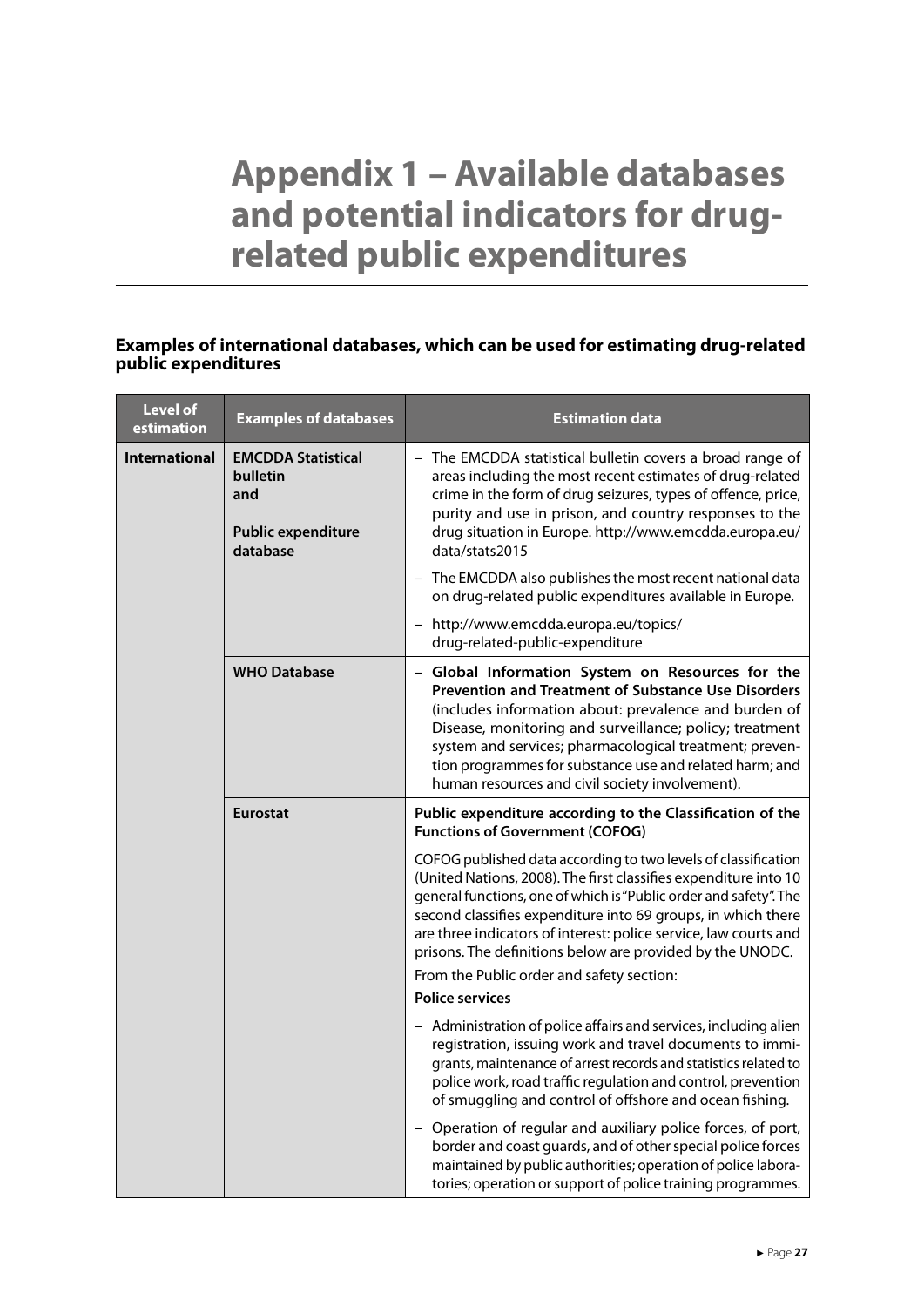| <b>Level of</b><br>estimation | <b>Examples of databases</b>                                       | <b>Estimation data</b>                                                                                                                                                                                                                                                                                                                                                                                                                                                                                                                                                                                                                                                                                                                                                                                                                                                                                                                                                                                                                                                                                                                                                                                                                      |
|-------------------------------|--------------------------------------------------------------------|---------------------------------------------------------------------------------------------------------------------------------------------------------------------------------------------------------------------------------------------------------------------------------------------------------------------------------------------------------------------------------------------------------------------------------------------------------------------------------------------------------------------------------------------------------------------------------------------------------------------------------------------------------------------------------------------------------------------------------------------------------------------------------------------------------------------------------------------------------------------------------------------------------------------------------------------------------------------------------------------------------------------------------------------------------------------------------------------------------------------------------------------------------------------------------------------------------------------------------------------|
|                               |                                                                    | <b>Law Courts</b>                                                                                                                                                                                                                                                                                                                                                                                                                                                                                                                                                                                                                                                                                                                                                                                                                                                                                                                                                                                                                                                                                                                                                                                                                           |
|                               |                                                                    | - Administration, operation or support of civil and criminal<br>law courts and the judicial system, including enforcement<br>of fines and legal settlements imposed by the courts and<br>operation of parole and probation systems.                                                                                                                                                                                                                                                                                                                                                                                                                                                                                                                                                                                                                                                                                                                                                                                                                                                                                                                                                                                                         |
|                               |                                                                    | - Legal representation and advice on behalf of the govern-<br>ment or on behalf of others provided by government, in<br>cash or in services.                                                                                                                                                                                                                                                                                                                                                                                                                                                                                                                                                                                                                                                                                                                                                                                                                                                                                                                                                                                                                                                                                                |
|                               |                                                                    | <b>Prisons</b>                                                                                                                                                                                                                                                                                                                                                                                                                                                                                                                                                                                                                                                                                                                                                                                                                                                                                                                                                                                                                                                                                                                                                                                                                              |
|                               |                                                                    | - Administration, operation or support of prisons and other<br>places for the detention or rehabilitation of criminals such<br>as prison farms, workhouses, reformatories, asylums for the<br>criminally insane, etc.                                                                                                                                                                                                                                                                                                                                                                                                                                                                                                                                                                                                                                                                                                                                                                                                                                                                                                                                                                                                                       |
|                               | <b>UN-CTS (Crime and</b><br><b>Criminal Justice</b><br>Statistics) | Data produced by UNODC have multiple sources. Mem-<br>ber States regularly submit to UNODC statistics on drugs<br>(through the Annual Report Questionnaire) and crime and<br>criminal justice (through the annual Surveys on Crime Trends<br>and Operations of Criminal Justice Systems). Other data are<br>collected through national surveys implemented by UNODC<br>in co-operation with national governments or are compiled<br>from scientific literature. UNODC attempts to maximise the<br>comparability of the data and estimate regional and global<br>statistics.                                                                                                                                                                                                                                                                                                                                                                                                                                                                                                                                                                                                                                                                 |
|                               | <b>SPACE</b>                                                       | SPACE unites two related projects: SPACE I provides data<br>on penal institutions and the population held in custody,<br>as well as on certain conditions of detention, while SPACE<br>Il collects information on persons serving non-custodial<br>sanctions and alternative measures.<br>Data are collected every two years by means of two question-<br>naires sent to the equivalents of the ministries of justice, the<br>penitentiary administrations and the probation authorities of<br>each country in Europe. The collection and validation of these<br>data then takes place at the University of Lausanne, where<br>analyses and interpretations for both projects are formulated<br>through a common methodology. This methodology aims<br>to allow comparisons among states at European level, by<br>proposing SPACE categories instead of each country's own<br>national categories, while still including questions regarding<br>the particularities of their specific sanctions and measures. The<br>SPACE project produces two annual reports: SPACE I - Prison<br>Populations and SPACE II - Persons Serving Non-Custodial<br>Sanctions and Measures, presenting the data collected and<br>the key points of the results. |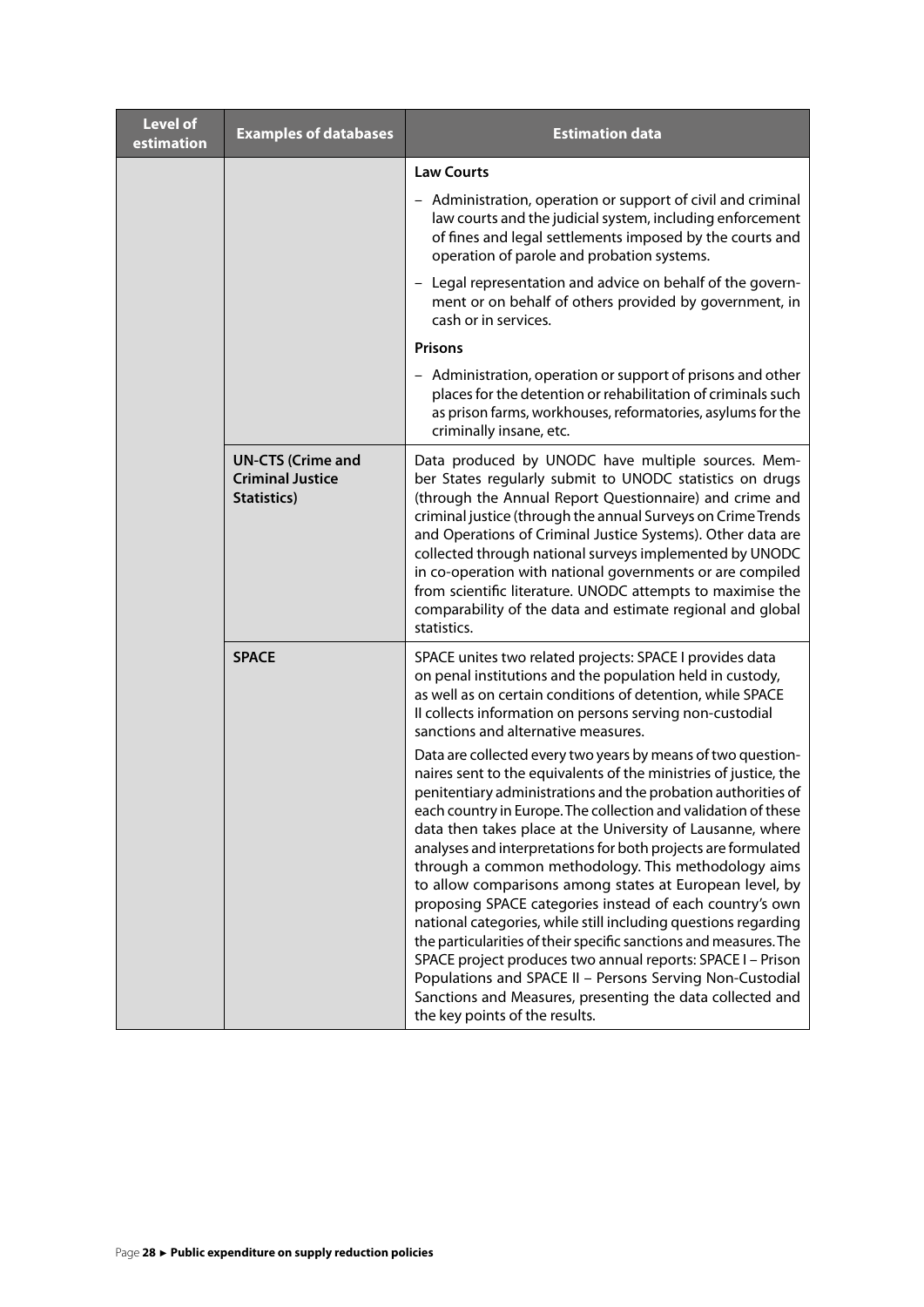| <b>Level of</b><br>estimation | <b>Examples of databases</b>                                              | <b>Estimation data</b>                                                                                                                                                                                                                                                                                                                                                                                                                                                                                                                                                                                                    |
|-------------------------------|---------------------------------------------------------------------------|---------------------------------------------------------------------------------------------------------------------------------------------------------------------------------------------------------------------------------------------------------------------------------------------------------------------------------------------------------------------------------------------------------------------------------------------------------------------------------------------------------------------------------------------------------------------------------------------------------------------------|
|                               | European Sourcebook<br>on Crime and Criminal<br><b>Justice Statistics</b> | The Sourcebook contains data from 41 European countries<br>regarding their criminal justice systems. The book is structured<br>into six main chapters covering different stages of the judicial<br>system: Police Statistics, Prosecution Statistics, Conviction<br>Statistics, Prison Statistics, Probation Statistics and, for the 2014<br>edition, a final chapter on National Victimization Surveys. The<br>data provided are systematically accompanied by texts and<br>notes relating to the specificity of each country and which<br>discuss the different challenges attributed to the comparison<br>of the data. |
|                               | <b>Social Expenditure</b><br><b>Database</b>                              | The OECD Social Expenditure Database (SOCX) provides a<br>unique tool for monitoring trends in aggregate social expendi-<br>ture and analysing changes in its composition. The main social<br>policy areas are as follows: old age, survivors, incapacity-related<br>benefits, health, family, active labour market programmes,<br>unemployment, housing, and other social policy areas.                                                                                                                                                                                                                                  |
|                               | <b>ESPAD</b>                                                              | Drug abuse prevalence among teenagers in European<br>countries.                                                                                                                                                                                                                                                                                                                                                                                                                                                                                                                                                           |
| <b>National</b>               | Database of national<br>statistics                                        | Expenditures of different groups, in which can be found some<br>indicators of interest: police service, law courts, prisons, medi-<br>cal and social services.                                                                                                                                                                                                                                                                                                                                                                                                                                                            |
|                               | Annual report from<br><b>Social Services</b><br><b>Department</b>         | Data on Social Services Department expenditures at regional<br>level and the number of drug users receiving social benefits<br>in connection with drug use.                                                                                                                                                                                                                                                                                                                                                                                                                                                               |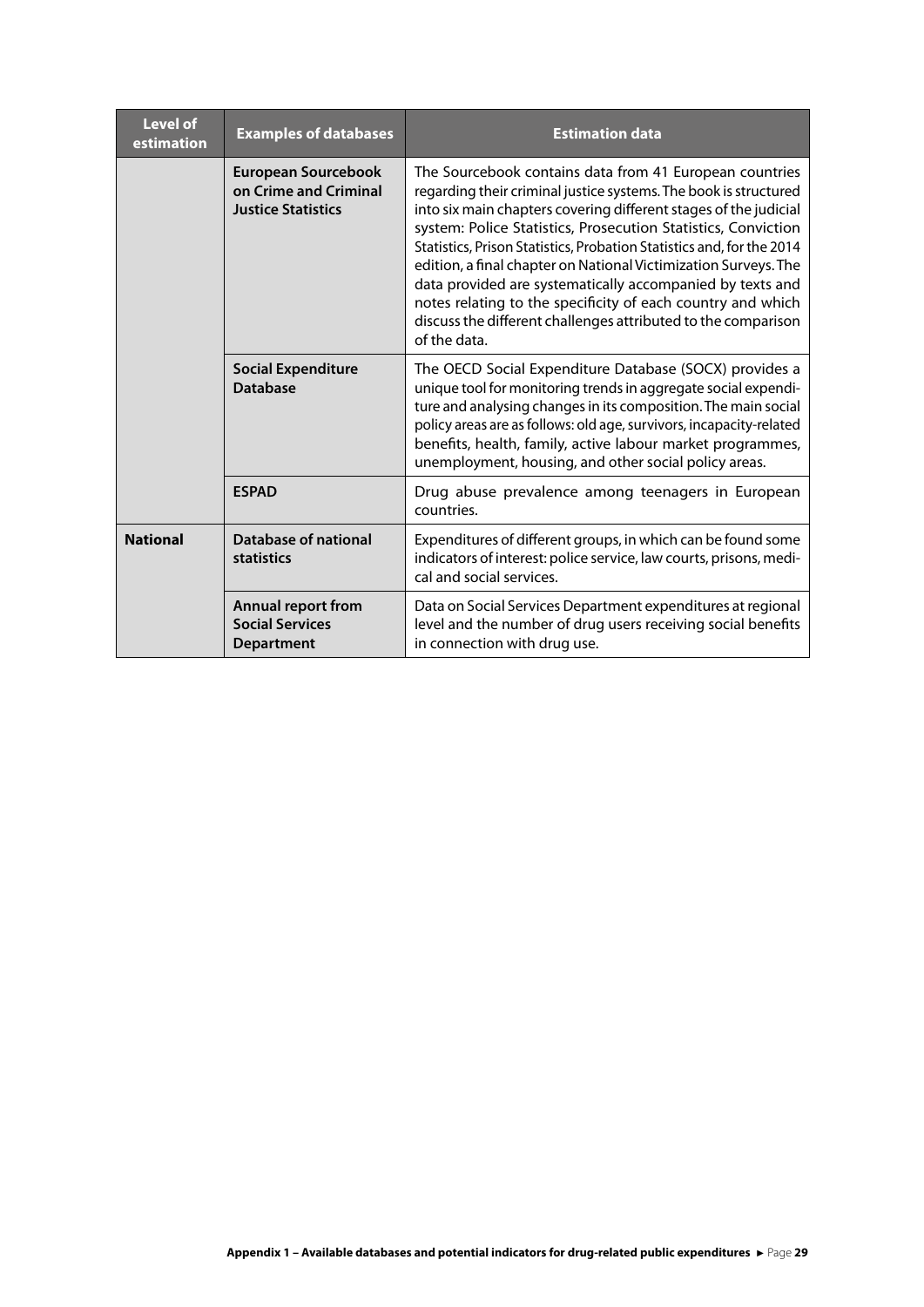# <span id="page-30-0"></span>**Appendix 2 – The international Classification of the Functions of Government (COFOG)**

**THE COFOG classification has three structural<br>levels. At the first level, government expenditure<br>is broken down into 10 functions. These are then<br>divided into 69 groups (second level of COEOG) which** levels. At the first level, government expenditure is broken down into 10 functions. These are then divided into 69 groups (second level of COFOG), which are themselves divided into classes at the third level – the most detailed classification level. COFOG permits an examination over time of trends in government outlays on particular functions (Eurostat, 2011).

The detailed three-level structure of COFOG includes financial flows of public finance, which are going from state and local (regional and municipal) budgets to non-profit organisations (NPOs) with drug-policy programmes. COFOG is a functional classification system used by the System of National Accounts 1993. COFOG is a useful international classification system for spatial comparison (between countries) and also for time comparison (over time). In principle, its units of classification are individual transactions. This means that each outlay (purchase or transfer) should be assigned a COFOG code according to the function that the transaction serves. This principle is valid for both capital transfers (investment) and current (non-investment) transfers. Eurostat has published annual data according to the COFOG definitions for the European Union countries since the early 2000s.

The extensive structure of COFOG contrasts with the four-category division introduced by Reuter (2006), based on the likely effects of services provided by drug policy programmes (namely prevention, treatment, enforcement and harm reduction). Reuter's programme division is the classification of the recipients (NPOs) with drug-policy programmes.

An example of an overview of public expenditure groups, broken down according to the main public functions pursuant to the international classification of the functions of the government at the third level, is shown in the table below.

A pragmatic approach towards drug-related research and public expenditure estimates would suggest adopting a classification such as COFOG, as proposed by Eurostat. The COFOG classification system guarantees annually available data for most European countries, according to harmonised definitions and standard data collection procedures.

| <b>Public functions</b>    | Public functions at the third level of classification |
|----------------------------|-------------------------------------------------------|
| 01 General public services | 014 Basic research                                    |
| 03 Public order and safety | 031 Police services                                   |
|                            | 033 Law courts                                        |
|                            | 034 Prisons                                           |
| 07 Health                  | 071 Medical products, appliances and equipment        |
|                            | 072 Outpatient services                               |
|                            | 073 Hospital services                                 |
|                            | 074 Public health services                            |
|                            | 075 R&D health                                        |
| 09 Education               | 091 Pre-primary and primary education                 |
|                            | 092 Secondary education                               |
|                            | 094 Tertiary education                                |
|                            | 095 Education non-definable by level                  |
|                            | 096 Subsidiary services to education                  |
| 10 Social protection       | 105 Unemployment                                      |
|                            | 106 Housing                                           |
|                            | 107 Social exclusion                                  |

#### **Public expenditures according to the classification of public functions**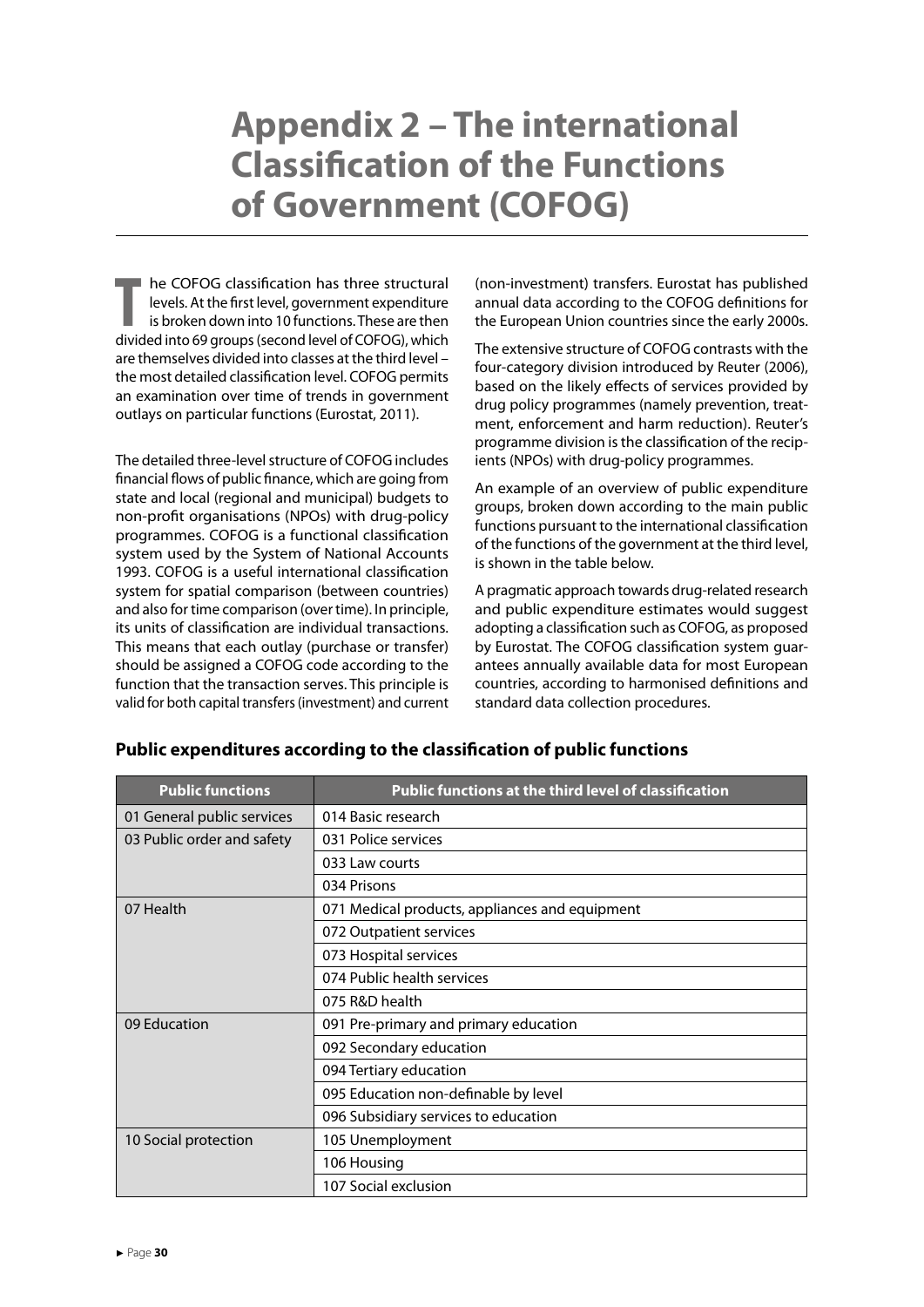# <span id="page-31-0"></span>**Appendix 3 – Summary tables: data from international databases**

#### **Table 1 - Public expenditure**

| Data and<br><b>Statistics</b>             | <b>Dataset</b>                                         | <b>Type of</b><br><b>information</b>         | <b>DATABASE</b>                                  | <b>YEARS</b>           | <b>Number of</b><br>observations(*) |
|-------------------------------------------|--------------------------------------------------------|----------------------------------------------|--------------------------------------------------|------------------------|-------------------------------------|
|                                           | Expenditure                                            | Law Courts                                   | Eurostat,                                        |                        | Europe $(31) = 473/651$             |
| <b>Public</b><br>expenditure              | of the<br>general<br>government                        | <b>Police Services</b>                       | European                                         | 1995-2015              | Europe $(31) = 473/651$             |
|                                           |                                                        | Prisons                                      | <b>Union</b><br>(EU)                             |                        | Europe $(31) = 473/651$             |
|                                           |                                                        | Total drug-<br>related public<br>expenditure |                                                  |                        |                                     |
| Drug-<br>related<br>public<br>expenditure | <b>Public</b><br>expenditure<br>on supply<br>reduction | Percentage<br>spent on supply<br>reduction   | <b>Country Drug</b><br>Profiles,<br>EMCDDA, (EU) | Last year<br>available | EU $(30) = 20/30$                   |
|                                           |                                                        | Percentage spent<br>on demand<br>reduction   |                                                  |                        |                                     |

(\*) The number of observations reports the number of data records, taking into account the territory; countries and years available. The ratio compares the number of effectively reported observations with the total number of records, if no data were missing. Example: Europe (44) = 28/368: in Table 4, the conviction statistics of the European Sourcebook of crime and criminal justice statistics reports 28 data records, for the community sanctions imposed to drug offences in 2010, compared to the 368 data records that would exist if no data were missing, in the region Europe (which accounts with 44 countries).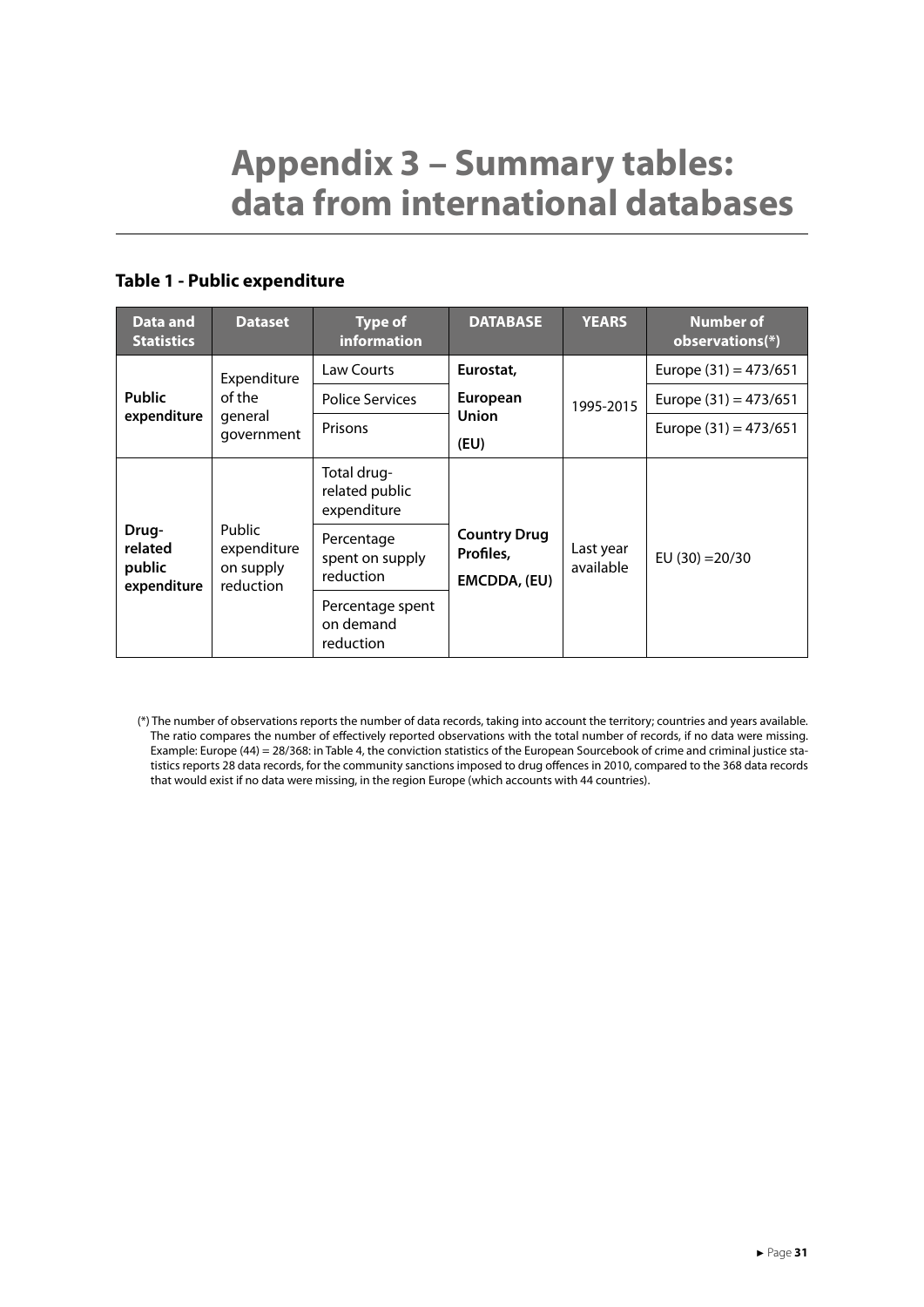### **Table 2 – Drug law offences**

| <b>Data and</b><br><b>Statistics</b> | <b>Dataset</b>       |                     | <b>Type of information</b> |        | <b>DATABASE</b> | <b>Years</b> | <b>Number of</b><br>observations(*) |
|--------------------------------------|----------------------|---------------------|----------------------------|--------|-----------------|--------------|-------------------------------------|
|                                      |                      | Number              | Offences                   |        |                 |              | EU $(30) = 364/600$                 |
|                                      |                      | of<br>offences      | Offender                   |        |                 | 1995-2014    | EU $(30) = 262/600$                 |
|                                      |                      | Offences            | Use                        |        |                 | 2004-2013    | EU $(30) = 230/300$                 |
|                                      |                      | by Types            | Supply                     |        |                 |              | EU $(30) = 238/300$                 |
|                                      |                      |                     |                            | Total  |                 | 2004-2013    | $EU (30) = 203/300$                 |
|                                      |                      |                     | Cannabis                   | Use    |                 |              | $EU (30) = 163/270$                 |
|                                      |                      |                     |                            | Supply |                 | 2005-2013    | EU $(30) = 160/270$                 |
|                                      |                      |                     |                            | Total  |                 | 2004-2013    | EU $(30) = 186/300$                 |
|                                      |                      |                     | Heroin                     | Use    |                 | 2005-2013    | EU $(30) = 159/270$                 |
|                                      |                      |                     |                            | Supply |                 |              | EU $(30) = 160/270$                 |
|                                      |                      |                     |                            | Total  |                 | 2004-2013    | EU $(30) = 185/300$                 |
|                                      |                      | Offences<br>by drug | Cocaine                    | Use    |                 | 2005-2013    | EU $(30) = 159/270$                 |
|                                      |                      |                     |                            | Supply |                 |              | EU $(30) = 176/270$                 |
| Drug law                             | Drug Law<br>Offences |                     | Crack                      | Total  | <b>EMCCDA</b>   | 2005-2013    | EU $(30) = 50/270$                  |
| offences                             |                      |                     |                            | Use    | (EU)            |              | EU $(30) = 47/270$                  |
|                                      |                      |                     |                            | Supply |                 |              | EU $(30) = 37/270$                  |
|                                      |                      |                     | Amphetamine                | Total  |                 | 2005-2013    | EU $(30) = 163/270$                 |
|                                      |                      |                     |                            | Use    |                 |              | EU $(30) = 74/270$                  |
|                                      |                      |                     |                            | Supply |                 |              | EU $(30) = 87/270$                  |
|                                      |                      |                     | Methamphetamine            | Total  |                 | 2005-2013    | EU $(30) = 98/270$                  |
|                                      |                      |                     |                            | Use    |                 |              | EU $(30) = 74/270$                  |
|                                      |                      |                     |                            | Supply |                 |              | EU $(30) = 87/270$                  |
|                                      |                      |                     |                            | Total  |                 |              | EU $(30) = 162/270$                 |
|                                      |                      |                     | Ecstasy                    | Use    |                 | 2005-2013    | EU (30) = $144/270$                 |
|                                      |                      |                     |                            | Supply |                 |              | $EU(30) = 153/270$                  |
|                                      |                      |                     | <b>LSD</b>                 | Total  |                 |              | EU (30) = $127/270$                 |
|                                      |                      |                     |                            | Use    |                 | 2005-2013    | EU (30) = $108/270$                 |
|                                      |                      |                     |                            | Supply |                 |              | EU $(30) = 95/270$                  |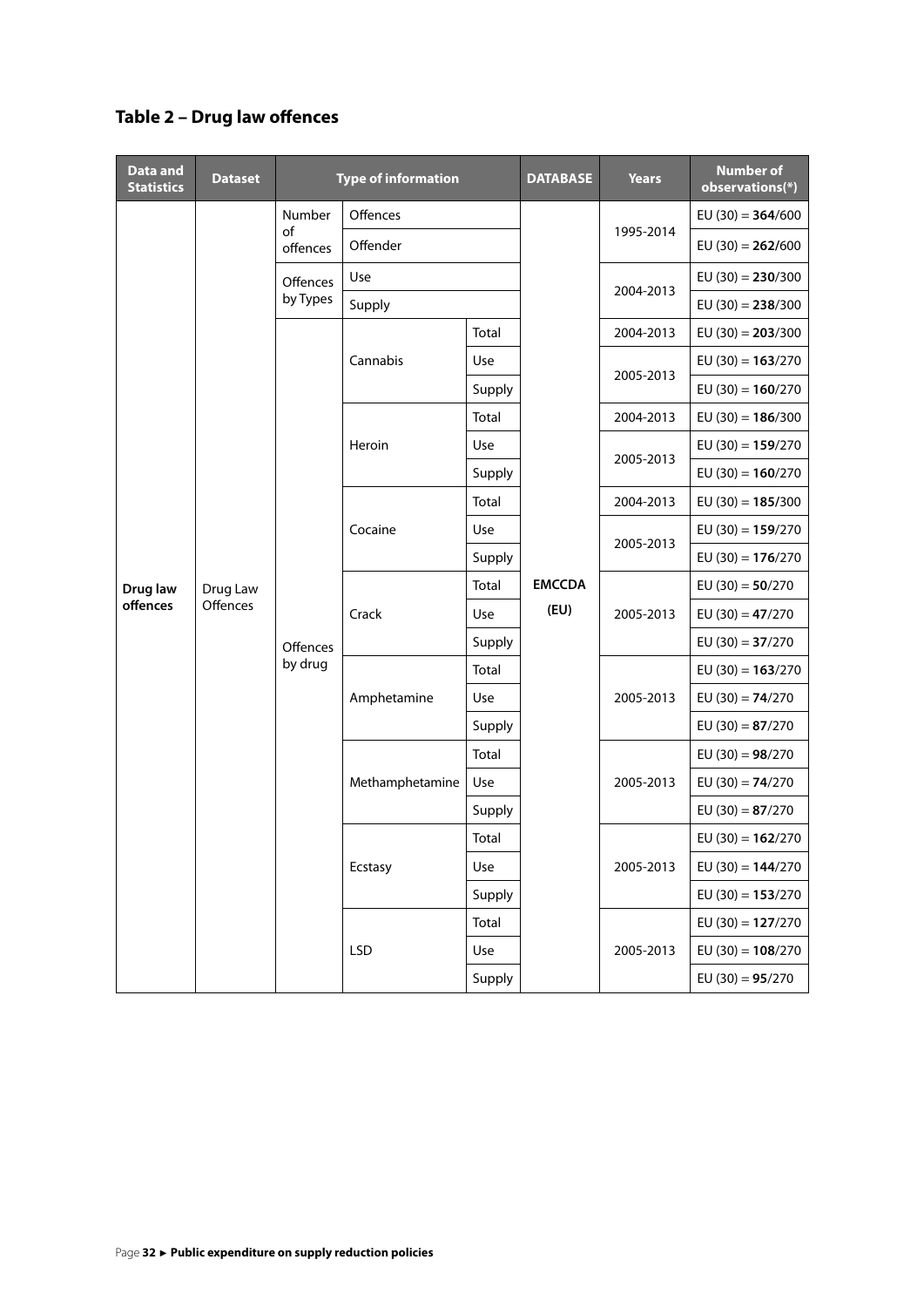### **Table 3 – Prison population**

| Data and<br><b>Statistics</b> | <b>Dataset</b>                                                                               | <b>Type of information</b>                                                                    | <b>DATABASE</b>                   | <b>YEARS</b>  | <b>Number of</b><br>observations(*)                     |
|-------------------------------|----------------------------------------------------------------------------------------------|-----------------------------------------------------------------------------------------------|-----------------------------------|---------------|---------------------------------------------------------|
|                               | Persons held in<br>institutions for drug<br>users offenders<br>outside penal<br>institutions | Availability of<br>institutions for drug<br>users offenders,<br>outside penal<br>institutions |                                   | 2014          | $CoE(47) = 28/53$                                       |
|                               |                                                                                              | Population on<br>1st January                                                                  |                                   |               |                                                         |
|                               |                                                                                              | Total number of<br>prisoners (including<br>pre-trial detainees)                               |                                   | 2009&<br>2014 |                                                         |
|                               | Situation of prison                                                                          | Total number of<br>detainees held in<br>remand institutions/<br>sections (pre-trials)         |                                   |               | 2009: $\text{CoE}$ (47) = <b>343</b> /424               |
|                               | population                                                                                   | Total number of<br>prisoners held in<br>institutions serving<br>a sentence                    |                                   |               | 2014: COE (47) = $255/265$                              |
|                               |                                                                                              | Total capacity of<br>penal institutions                                                       |                                   |               |                                                         |
|                               |                                                                                              | Surface area per<br>prisoner (m^2)                                                            |                                   |               |                                                         |
|                               | Evolution of prison<br>population                                                            | Total number<br>of prisoners                                                                  |                                   | 2000-2014     | $CoE(47) = 707/795$                                     |
| Prison<br>population          |                                                                                              | Prison population                                                                             | Space I,                          |               | $CoE(47) = 683/795$                                     |
|                               | Legal status of<br>prison population                                                         | Untried detainees<br>(no court decision)"                                                     | <b>Council of</b><br>Europe (CoE) |               |                                                         |
|                               |                                                                                              | Detainees found<br>guilty but no<br>sentence yet                                              |                                   | 2009&<br>2014 | 2009: CoE (47) = $274/424$<br>2014: $CoE(47) = 315/477$ |
|                               |                                                                                              | Sentenced prisoners<br>(appealed or<br>can do so)                                             |                                   |               |                                                         |
|                               |                                                                                              | Detainees with no<br>final sentence, but<br>serving a prison<br>sentence in advance           |                                   |               |                                                         |
|                               |                                                                                              | Sentenced prisoners<br>(final sentence),<br>of which:                                         |                                   |               |                                                         |
|                               |                                                                                              | - fine defaulters                                                                             |                                   |               |                                                         |
|                               |                                                                                              | - in revocation,<br>suspension or<br>annulment of the<br>conditional release<br>or probation  |                                   |               |                                                         |
|                               |                                                                                              | Other cases                                                                                   |                                   |               |                                                         |
|                               |                                                                                              | Total number of<br>prisoners (including<br>pre-trial detainees)                               |                                   |               |                                                         |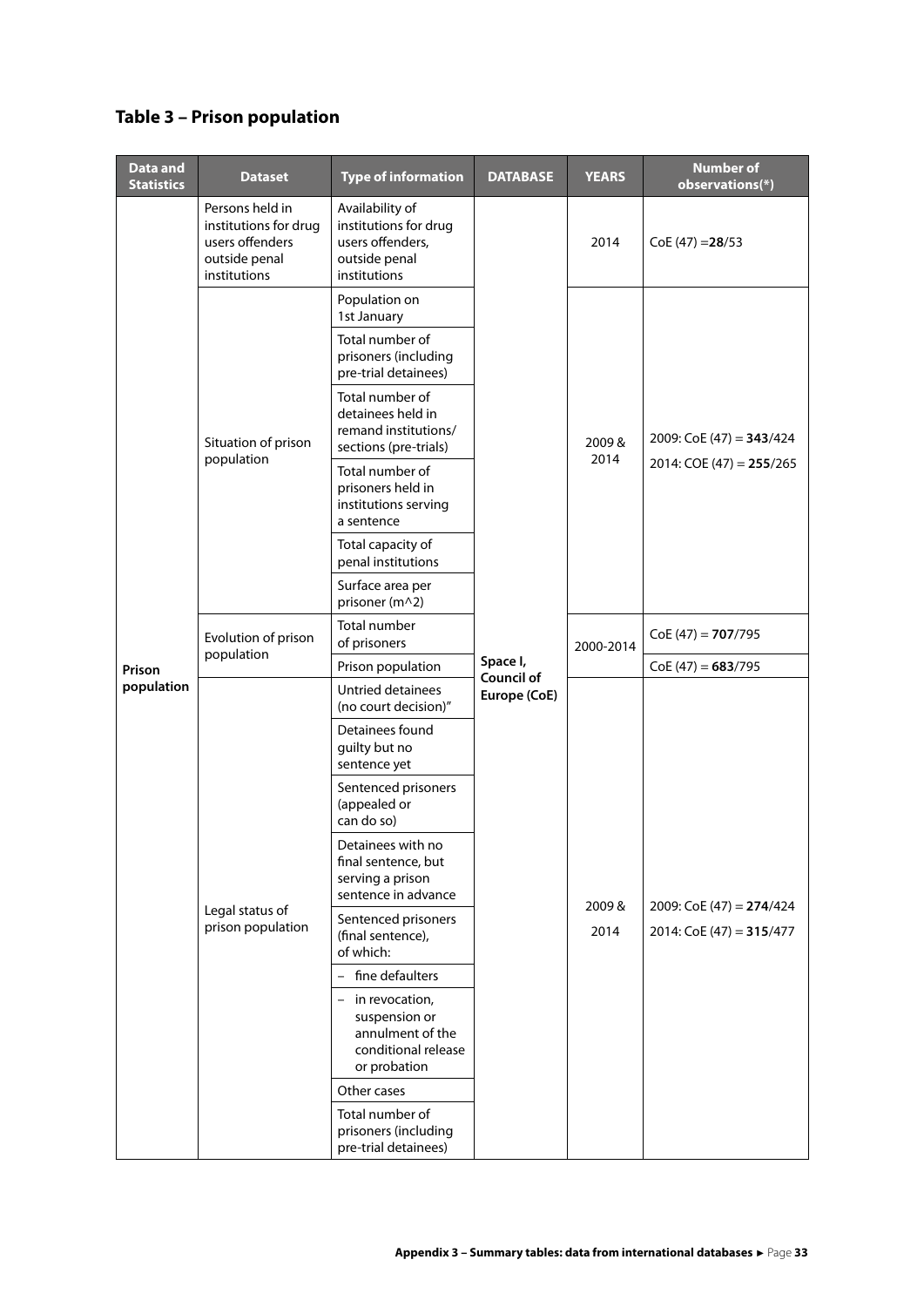| Data and<br><b>Statistics</b> | <b>Dataset</b>                                             | <b>Type of information</b>                                     | <b>DATABASE</b>                                                                               | <b>YEARS</b>  | <b>Number of</b><br>observations(*) |
|-------------------------------|------------------------------------------------------------|----------------------------------------------------------------|-----------------------------------------------------------------------------------------------|---------------|-------------------------------------|
|                               | Main offence of<br>sentenced prisoners<br>(Final Sentence) | Drug offences                                                  |                                                                                               | 2009&<br>2014 | $CoE(47) = 88/106$                  |
|                               | Lengths of<br>sentences imposed                            | Length of the<br>sentences by month,                           |                                                                                               | 2009          | $CoE(47) = 405/583$                 |
|                               | (final sentenced<br>prisoners)                             | years or lifetime                                              |                                                                                               | 2014          | $CoE(47) = 557/689$                 |
|                               | Prison population<br>Stock - Total                         | Prison population                                              | European<br>Sourcebook<br>of crime<br>and criminal<br>justice<br>statistics,<br>Université de | 2003-2011     | Europe $(44) = 387/414$             |
|                               | (including pre-trial<br>detainees): stock                  | Prison population<br>Pre-trial detainees                       |                                                                                               |               | Europe $(44) = 356/414$             |
|                               |                                                            | Total criminal offences                                        |                                                                                               | 2006&<br>2010 | Europe $(44) = 88/92$               |
|                               | Convicted prison<br>population by                          | Drug offences<br>(of which %)                                  |                                                                                               | 2010          | Europe $(44) = 38/46$               |
|                               | type of offence                                            | Convicted prison<br>population in 2010<br>Drug offences: Total | Lausanne                                                                                      | 2006&<br>2010 | Europe $(44) = 46/92$               |
|                               | Sentenced persons                                          | Drug Offences                                                  | <b>UNODC</b>                                                                                  | 2010-2012     | Europe $(26) = 49/81$               |
|                               | held in prisons                                            | Drug Trafficking                                               |                                                                                               |               | Europe $(26) = 36/81$               |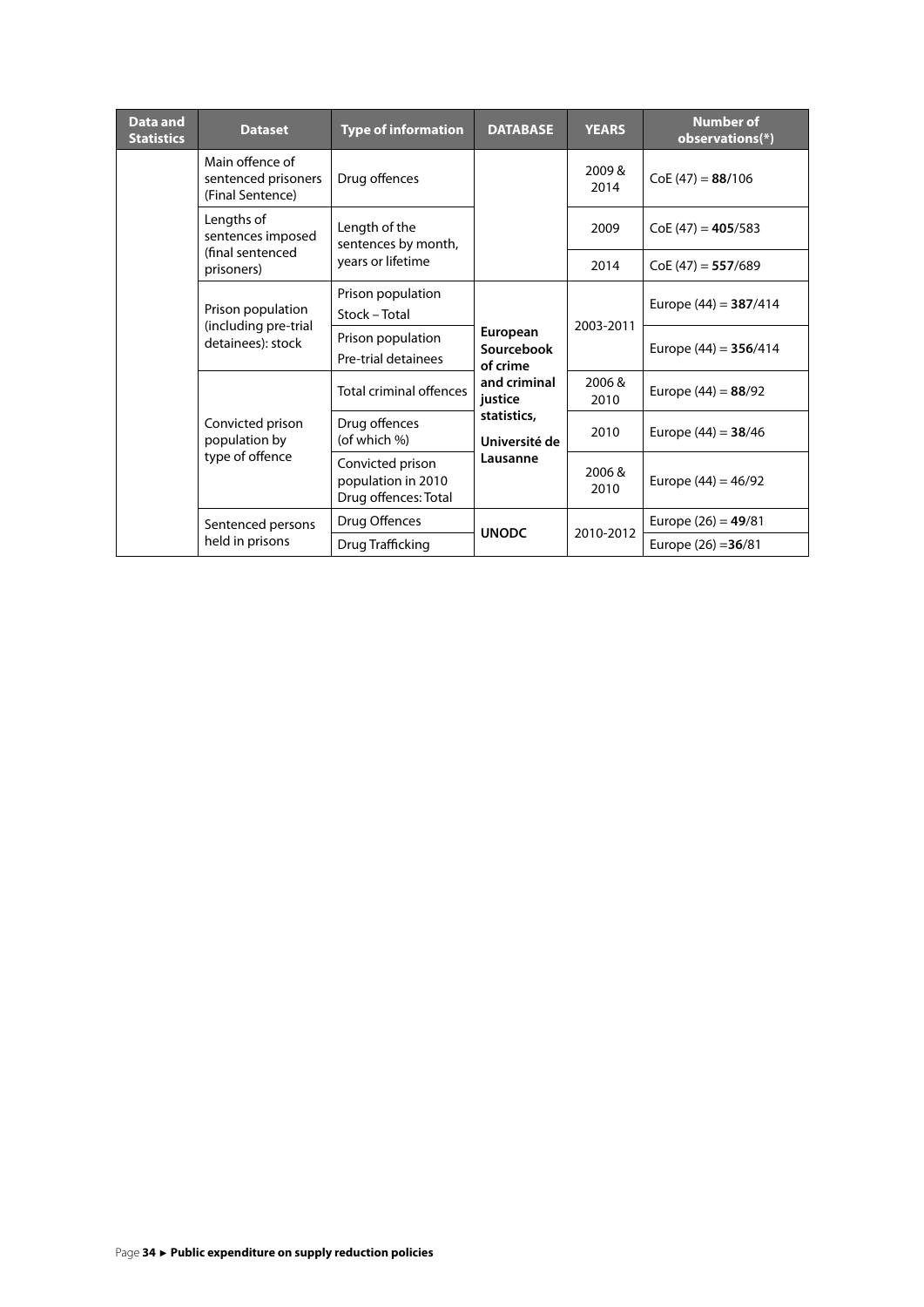| Data and<br><b>Statistics</b>          | <b>Dataset</b>                                                 |                                                                                                                         | <b>Type of information</b>     | <b>DATABASE</b>                                    | <b>YEARS</b> | <b>Number of</b><br>observations(*) |
|----------------------------------------|----------------------------------------------------------------|-------------------------------------------------------------------------------------------------------------------------|--------------------------------|----------------------------------------------------|--------------|-------------------------------------|
|                                        | Crime                                                          | Total                                                                                                                   |                                |                                                    | 1993-2007    | Europe $(36) = 536/585$             |
|                                        | Recorded by                                                    |                                                                                                                         | Unlawful acts involving        |                                                    | 1993-2007    | Europe $(36) = 486/585$             |
|                                        | the Police                                                     |                                                                                                                         | controlled drugs or precursors |                                                    | 2008-2014    | Europe $(39) = 275/287$             |
|                                        | Drug-Related                                                   | Total                                                                                                                   |                                |                                                    |              | Europe $(40) = 215/258$             |
|                                        | Crimes at<br>the national                                      | Drug Possession                                                                                                         |                                |                                                    |              | Europe $(21) = 101/138$             |
| Police<br>statistics                   | level, number<br>of police-<br>recorded<br>offences            | Drug Trafficking                                                                                                        |                                | <b>UNODC</b>                                       | 2003-2008    | Europe $(37) = 175/240$             |
|                                        |                                                                |                                                                                                                         | <b>Criminal Offences</b>       |                                                    |              | Europe $(42) = 347/387$             |
|                                        | Police                                                         | Offences                                                                                                                | Drug Offences                  |                                                    |              | Europe $(42) = 333/387$             |
|                                        | Statistics-                                                    |                                                                                                                         | Drug Trafficking               |                                                    |              | Europe $(41) = 269/387$             |
|                                        | Offences/                                                      |                                                                                                                         | <b>Criminal Offenders</b>      |                                                    | 2003-2011    | Europe $(42) = 263/396$             |
|                                        | <b>Offenders</b>                                               | <b>Offenders</b>                                                                                                        | Drug Offenders                 |                                                    |              | Europe $(42) = 245/396$             |
|                                        |                                                                |                                                                                                                         | Drug Trafficking               |                                                    |              | Europe $(42) = 190/396$             |
|                                        | Criminal cases<br>handled by the<br>prosecuting<br>authorities | Output cases: Total                                                                                                     |                                |                                                    |              | Europe $(42) = 218/396$             |
|                                        |                                                                | Percentage brought before<br>a court of the total output of<br>criminal cases handled by the<br>prosecuting authorities |                                |                                                    | 2003-2011    | Europe $(42) = 198/396$             |
|                                        |                                                                | Output<br>cases by<br>offence<br>group                                                                                  | Drug Offences                  | European<br>Sourcebook<br>of crime<br>and criminal | 2010         | Europe $(42) = 33/88$               |
|                                        |                                                                |                                                                                                                         | Drug Trafficking               |                                                    |              | Europe $(42) = 25/88$               |
|                                        | Convictions                                                    | <b>Criminal offences</b>                                                                                                |                                | justice                                            |              | Europe $(42) = 293/369$             |
|                                        | Statistics-<br>Persons                                         | Drug offences                                                                                                           |                                | statistics                                         | 2003-2011    | Europe $(42) = 272/369$             |
| <b>Conviction</b><br><b>statistics</b> | convicted                                                      | Drug trafficking                                                                                                        |                                |                                                    |              | Europe $(42) = 193/369$             |
|                                        |                                                                | Criminal offences                                                                                                       |                                |                                                    | 2006         | Europe $(41) = 203/473$             |
|                                        | Total persons                                                  |                                                                                                                         |                                |                                                    | 2010         | Europe $(41) = 176/602$             |
|                                        | receiving                                                      | Drug offences                                                                                                           |                                |                                                    | 2006         | Europe $(41) = 175/473$             |
|                                        | sanctions/<br>measures                                         |                                                                                                                         |                                |                                                    | 2010         | Europe $(41) = 158/602$             |
|                                        |                                                                | Drug trafficking                                                                                                        |                                |                                                    | 2006         | Europe $(41) = 113/473$             |
|                                        |                                                                |                                                                                                                         |                                |                                                    | 2010         | Europe $(41) = 104/602$             |
|                                        | Community<br>sanctions and                                     | Criminal offences                                                                                                       |                                |                                                    | 2010         | Europe $(44) = 52/368$              |
|                                        | measures<br>imposed                                            | Drug offences                                                                                                           |                                |                                                    |              | Europe $(44) = 28/368$              |

### **Table 4 – Cases registered by the police, prosecutors and law courts**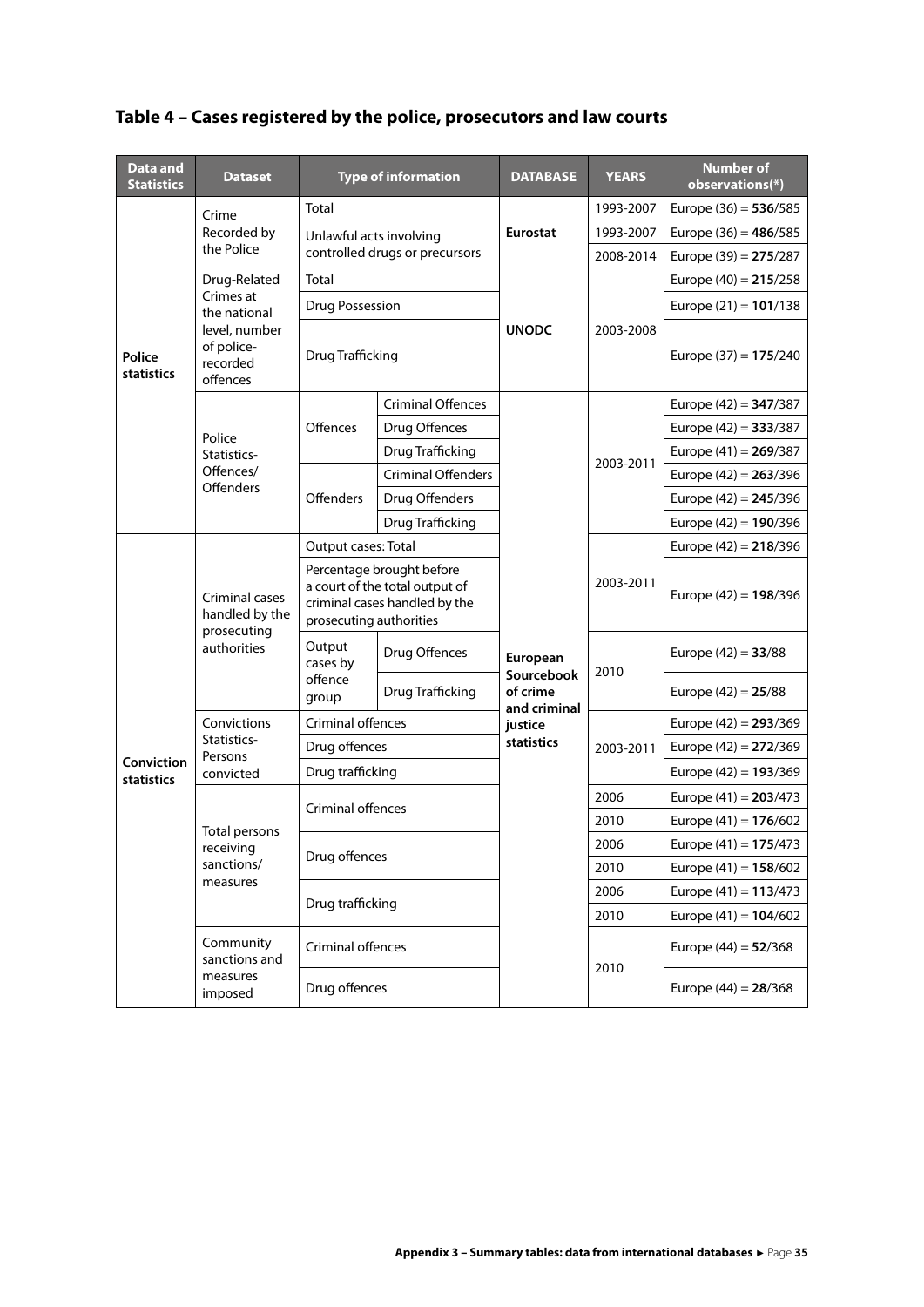<span id="page-36-0"></span>**Council of Europe (47) = CoE(47):** Albania, Andorra, Armenia, Austria, Azerbaijan, Belgium, Bosnia-Herzegovina, Bulgaria, Croatia, Cyprus, Czech Republic, Denmark, Estonia, Finland, France, Georgia, Germany, Greece, Hungary, Iceland, Ireland, Italy, Latvia, Liechtenstein, Lithuania, Luxembourg, Malta, Republic of Moldova, Monaco, Montenegro, Netherlands, Norway, Poland, Portugal, Romania, Russian Federation, San Marino, Serbia, Slovak Republic, Slovenia, Spain, Sweden, Switzerland, "The former Yugoslav Republic of Macedonia", Turkey, Ukraine, United Kingdom

**European Union (30)= EU(30):** Austria, Belgium, Bulgaria, Croatia, Cyprus, Czech Republic, Denmark, Estonia, Finland, France, Germany, Greece, Hungary, Ireland, Italy, Latvia, Lithuania, Luxembourg, Malta, Netherlands, Norway, Poland, Portugal, Romania, Slovakia, Slovenia, Spain, Sweden, Turkey, United Kingdom

**Europe (21):** Belarus, Bulgaria, Czech Republic, Hungary, Poland, Romania, Finland, Iceland, Lithuania, Norway, Sweden, United Kingdom, Albania, Croatia, Malta, Slovenia, Belgium, France, Liechtenstein, Luxembourg, Switzerland

**Europe (26):** Bulgaria, Czech Republic, Poland, Romania, Russian, Denmark, Estonia, Finland, Ireland, Latvia, Lithuania, Norway, Sweden, United Kingdom, Andorra, Greece, Italy, Malta, Portugal, Serbia, Slovenia, Austria, Liechtenstein, Monaco, Netherlands, Switzerland

**Europe (31):** Austria, Belgium, Bulgaria, Croatia, Cyprus, Czech Republic, Denmark, Estonia, Finland, France, Germany, Greece, Hungary, Ireland, Italy, Latvia, Lithuania, Luxembourg, Malta, Netherlands, Norway, Poland, Portugal, Romania, Slovakia, Slovenia, Spain, Sweden, Turkey, United Kingdom

**Europe (36):** Europe (31) + Liechtenstein, Montenegro, TRF-Macedonia, Serbia, Turkey

**Europe (37):** Europe (21) + Republic of Moldova, Russian Federation, Slovakia, Ukraine, Denmark, Estonia, Ireland, Bosnia-Herzegovina, Italy, Montenegro, Portugal, Serbia, Spain, TRF- Macedonia, Germany, Monaco

**Europa (39):** Europe (36) + Albania, Bosnia-Herzegovina, Kosovo

**Europa (40):** Belarus, Bulgaria, Czech Republic, Hungary, Poland, Moldova, Romania, Slovakia, Ukraine, Denmark, Estonia, Finland, Iceland, Ireland, Latvia, Lithuania, Norway, Sweden, United Kingdom, Albania, Bosnia-Herzegovina, Croatia, Greece, Italy, Malta, Montenegro, Portugal, Serbia, Slovenia, Spain, TRF- Macedonia, Austria, Belgium, France, Germany, Liechtenstein, Luxembourg, Monaco, Netherlands, Switzerland

**Europa (41):** Europa (42), except Luxembourg

**Europe (42):** Europa (31) + Albania, Armenia, Bosnia-Herzegovina, Georgia, Kosovo, Moldova, Russia, Serbia, TRF- Macedonia, Turkey, Ukraine

**Europe (44):** Europe (42) + Azerbaijan, Montenegro

# **Table references**

Aebi, M. F., Delgrande, N. (2011). SPACE I- Council of Europe Annual Penal Statistics. Survey 2009. Strasbourg: Council of Europe

Aebi, M. F., Tiago, M. M. & Burkhardt, C. (2015). SPACE I- Council of Europe Annual Penal Statistics: Prison populations. Survey 2014.Strasbourg: Council of Europe

EMCDDA. (2017). http://www.emcdda.europa.eu/ data/stats2015

EMCDDA. (2017). http://www.emcdda.europa.eu/ topics/drug-related-public-expenditure

Eurostat. (2017). http://ec.europa.eu/eurostat/data/ database?node\_code=gov\_10a\_exp

UNODC. (2017). http://www.unodc.org/unodc/en/ data-and-analysis/statistics/crime.html

UNODC. (2017). http://www.unodc.org/unodc/en/ data-and-analysis/statistics/crime.html